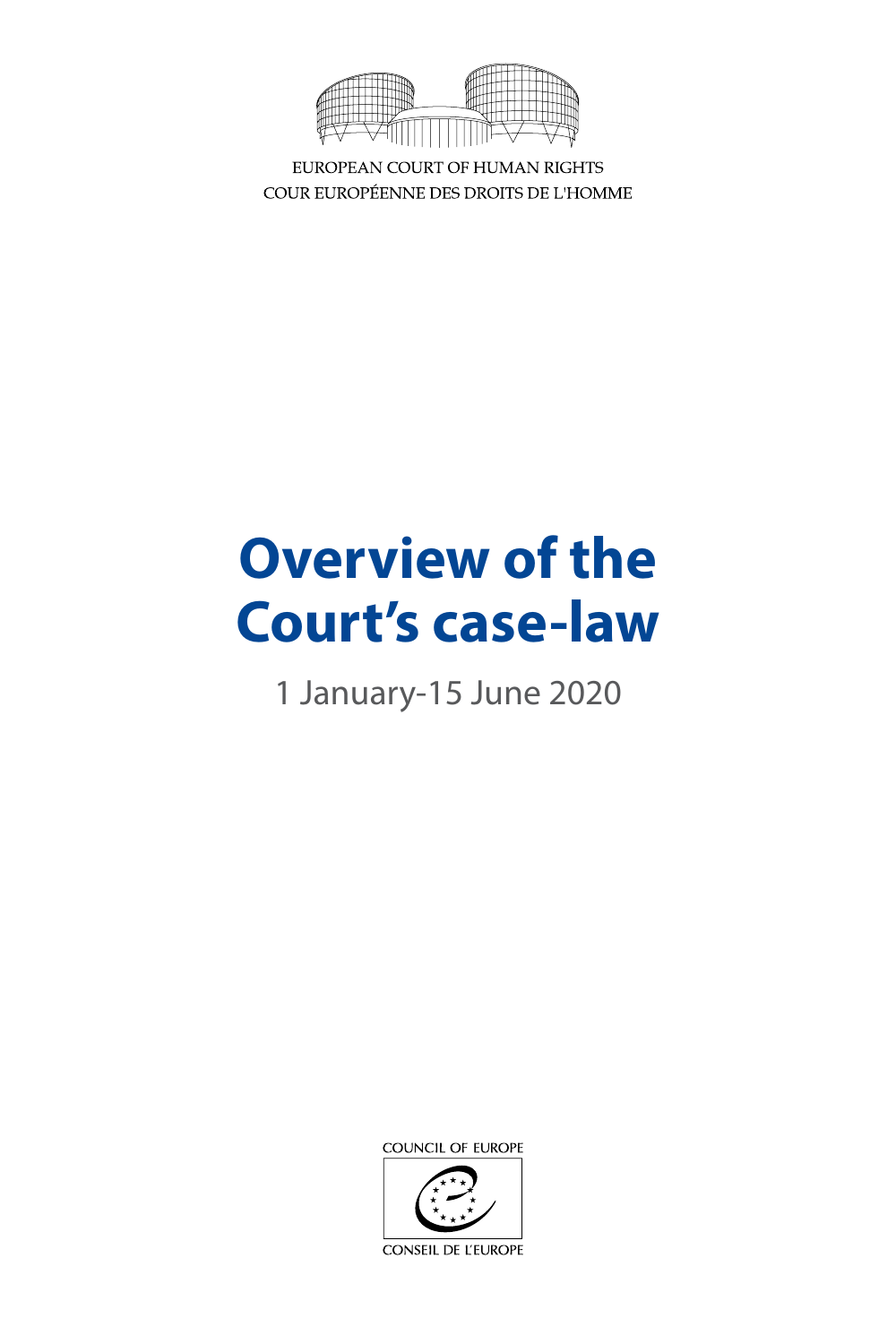Anyone wishing to reproduce and/or translate all or part of this document in print, online or in any other format should contact publishing@echr.coe.int for further instructions.

When citing this document, please acknowledge the source "Overview of the Court's case-law from 1 January to 15 June 2020."

For publication updates please follow the Court's Twitter account at [twitter.com/](https://twitter.com/ECHR_CEDH) [ECHR\\_CEDH](https://twitter.com/ECHR_CEDH).

© Council of Europe/European Court of Human Rights, 2020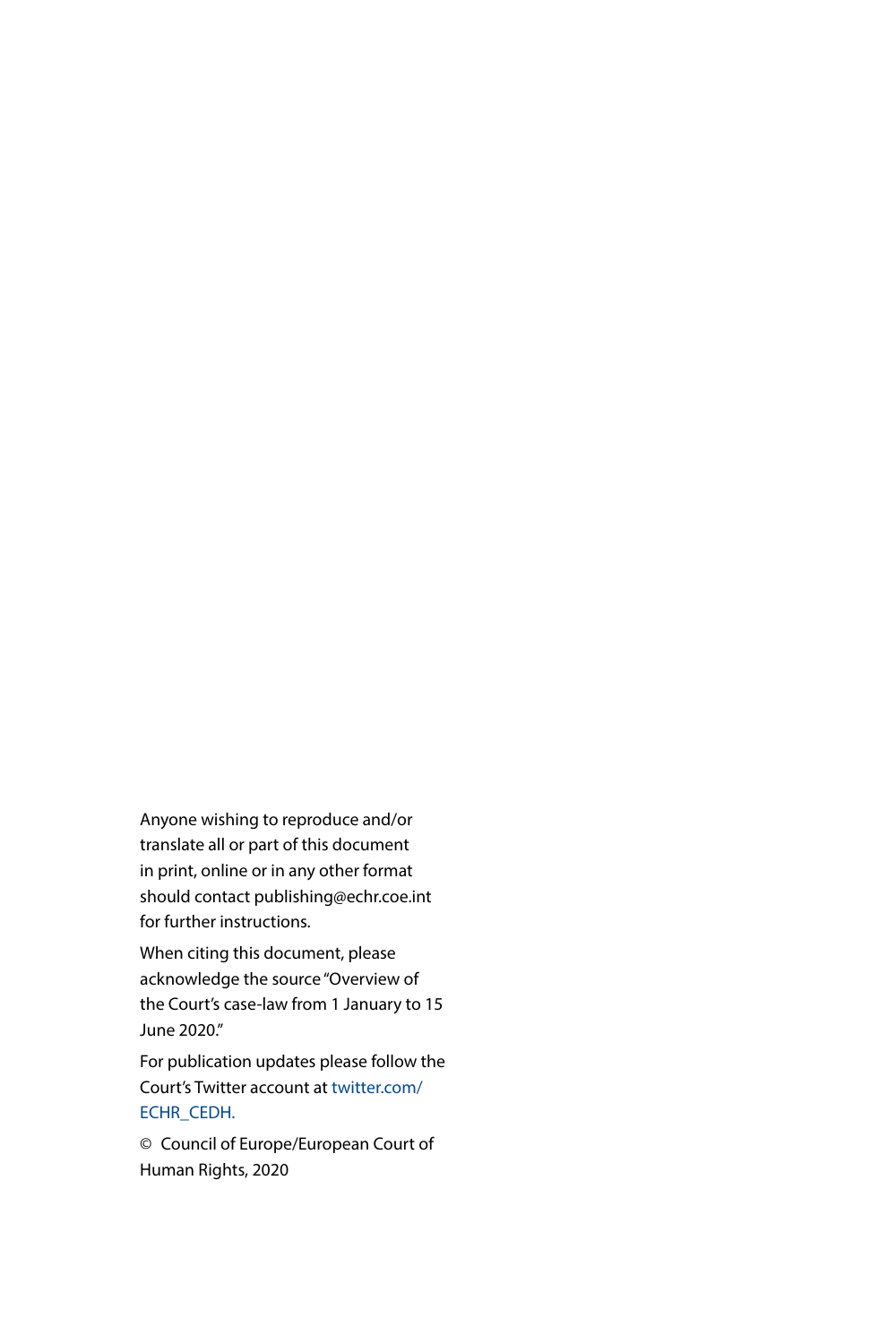## **Table of Contents**

| <b>JURISDICTION AND ADMISSIBILITY</b>                                                      | 1  |
|--------------------------------------------------------------------------------------------|----|
| Jurisdiction of States (Article 1)                                                         | 1  |
| Admissibility (Articles 34 and 35)                                                         | 5  |
| Exhaustion of domestic remedies (Article 35 § 1)                                           | 5  |
| "CORE" RIGHTS                                                                              | 6  |
| Right to life (Article 2)                                                                  | 6  |
| Obligation to protect life                                                                 | 6  |
| Prohibition of torture and inhuman or degrading treatment and<br>punishment (Article 3)    | 11 |
| Inhuman or degrading treatment                                                             | 11 |
| Positive obligations                                                                       | 11 |
| <b>PROCEDURAL RIGHTS</b>                                                                   | 13 |
| Right to a fair hearing in civil proceedings (Article 6 § 1)                               | 13 |
| Fairness of the proceedings                                                                | 13 |
| Presumption of innocence (Article 6 § 2)                                                   | 15 |
| Other rights in criminal proceedings                                                       | 17 |
| No punishment without law (Article 7)                                                      | 17 |
| <b>OTHERS RIGHTS AND FREEDOMS</b>                                                          | 18 |
| Right to respect for one's private and family life, home and<br>correspondence (Article 8) | 18 |
| Applicability                                                                              | 18 |
| Private life                                                                               | 20 |
| Positive obligations                                                                       | 24 |
| Freedom of expression (Article 10)                                                         | 28 |
| Freedom of expression                                                                      | 28 |
| Right to an effective remedy (Article 13)                                                  | 32 |
| Prohibition of discrimination (Article 14)                                                 | 34 |
| Article 14 taken in conjunction with Article 2                                             | 34 |
| Article 14 taken in conjunction with Article 8                                             | 35 |
| Prohibition of collective expulsion of aliens (Article 4 of Protocol No. 4)                | 37 |
| <b>ADVISORY OPINIONS (ARTICLE 1 OF PROTOCOL No. 16)</b>                                    | 40 |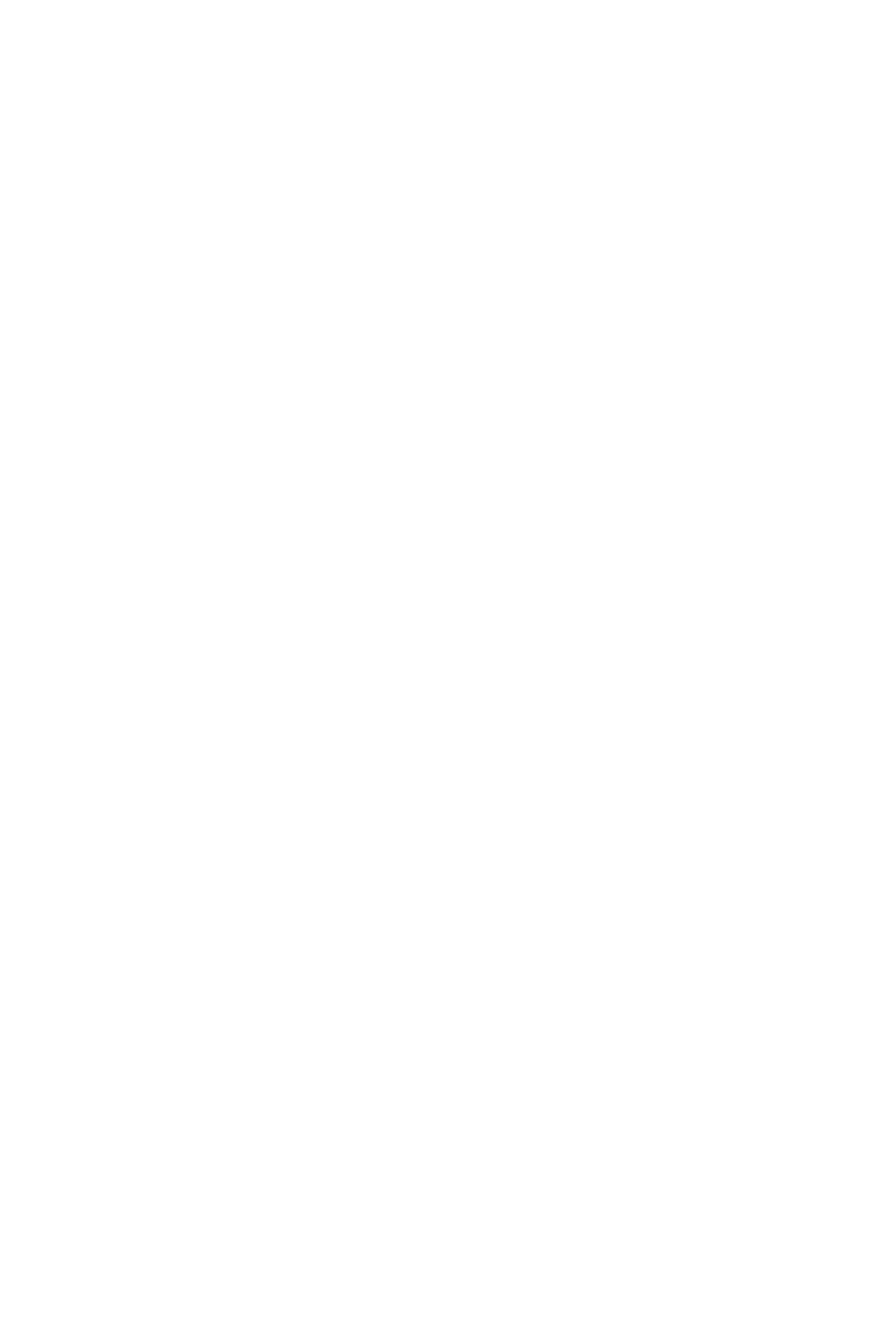## <span id="page-4-0"></span>**Case-law overview**

**This overview**<sup>1</sup>  **contains a selection by the Jurisconsult of the most interesting cases from 2020.** 

## **JURISDICTION AND ADMISSIBILITY**

## Jurisdiction of States (Article 1)2

The *[M.N. and Others v. Belgium](http://hudoc.echr.coe.int/eng?i=001-202468)*<sup>3</sup> decision concerned whether a State's ruling on a visa application and an applicant's challenge against that refusal in the State's courts can create a jurisdictional link.

The applicants, a Syrian couple and their two minor children, travelled to Beirut where they submitted short-term visa requests to the Belgian embassy in Beirut to allow them to travel to Belgium to apply for asylum because of the conflict in Aleppo. Their requests were processed and refused by the Aliens Office in Belgium and, after being notified by the Belgian embassy of those decisions, the applicants lodged unsuccessful appeals before the Belgian courts.

The applicants complained under Articles 3 and 13 of the Convention that the refusal to grant them visas had exposed them to a risk of illtreatment for which they did not have an effective remedy, and under Articles 6 § 1 and 13 about the unjustified failure to enforce certain court decisions delivered initially in their favour. Following relinquishment, the Grand Chamber declared the application inadmissible as regards their complaints under Articles 3 and 13 of the Convention, finding that the applicants had not been within the jurisdiction of Belgium. It then recharacterised the second complaint under Article 6 § 1 and found that, regardless of the issue of jurisdiction, Article 6 § 1 was inapplicable

```
under Article 2 (Right to life – Obligation to protect life) below.
```

```
3. M.N. and Others v. Belgium (dec.) [GC], no. 3599/18, 5 May 2020.
```
<sup>1.</sup> The overview is drafted by the Directorate of the Jurisconsult and is not binding on the Court. This provisional version will be superseded by the final version covering all of 2020. 2. *Makuchyan and Minasyan v. Azerbaijan and Hungary*, no. 17247/13, 26 May 2020. See also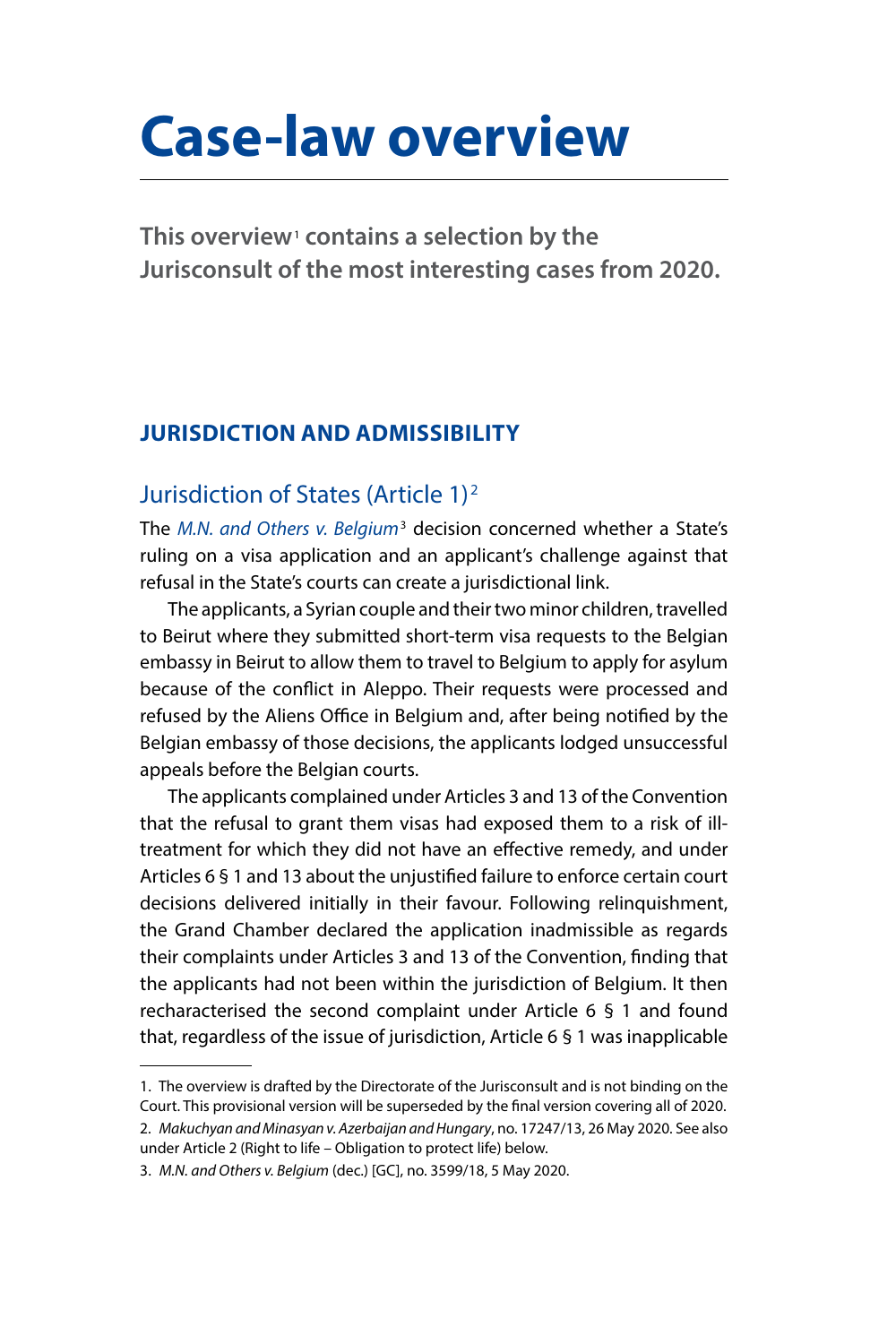because the enforcement proceedings in question did not concern a "civil" right within the meaning of the Court's settled case-law.

This Grand Chamber decision is interesting because it examined whether a State exercises control and authority, and thus jurisdiction, over individuals lodging visa applications in embassies and consulates abroad. It found that the respondent State was not exercising jurisdiction extraterritorially by processing the visa applications and that the applicants' appeals had not created a jurisdictional link.

(i) The first question to be examined was whether, in processing the visa applications, the State effectively exercised authority or control over the applicants, particularly through the acts or omissions of its diplomatic or consular agents posted abroad. The Court's analysis was informed by a number of factors: the applicants had never been within the national territory of Belgium; they had no pre-existing family or private-life ties with that State; and it had not been alleged before the Court that a jurisdictional link arose from any control exercised by the Belgian authorities in Syrian or Lebanese territories. In addition, the Court found it irrelevant who (whether the Belgian authorities in the national territory or diplomatic agents abroad) was responsible for taking the visa decisions and it thus attached no significance to the fact that the diplomatic agents in this case fulfilled merely a "letter box" role. It was, however, crucial that, when comparing the present case and the case-law of the European Commission on Human Rights on the acts and omissions of diplomatic agents (*[X v. Germany](http://hudoc.echr.coe.int/eng?i=001-82912)<sup>4</sup>*; *X v. the* [United Kingdom](http://hudoc.echr.coe.int/eng?i=001-74380)<sup>5</sup>; [S. v. Germany](http://hudoc.echr.coe.int/eng?i=001-74599)<sup>6</sup>; and *[M. v. Denmark](http://hudoc.echr.coe.int/eng?i=001-1390)<sup>7</sup>*), the Court found that none of the connecting links which characterised those cases was present in the present one. In particular, the applicants were not Belgian nationals seeking to benefit from the protection of their embassy. In addition, at no time had diplomatic agents exercised *de facto* control over the applicants, who had freely chosen to present themselves at the Belgian embassy in Beirut, rather than approaching any other embassy, to submit their visa applications. They had then been free to leave the premises of the Belgian embassy without any hindrance.

Furthermore, having regard to the Court's case-law concerning situations in which the officials of a State operating outside its territory,

<sup>4.</sup> *X v. Germany*, no. 1611/62, Commission decision of 25 September 1969, unreported.

<sup>5.</sup> *X v. the United Kingdom*, no. 7547/76, Commission decision of 15 December 1977, Decisions and Reports 12, p. 73.

<sup>6.</sup> *S. v. Germany*, no. 10686/83, Commission decision of 5 October 1984, Decisions and Reports 40, p. 291.

<sup>7.</sup> *M. v. Denmark*, no. 17392/90, Commission decision of 14 October 1992, Decisions and Reports 73, p. 193.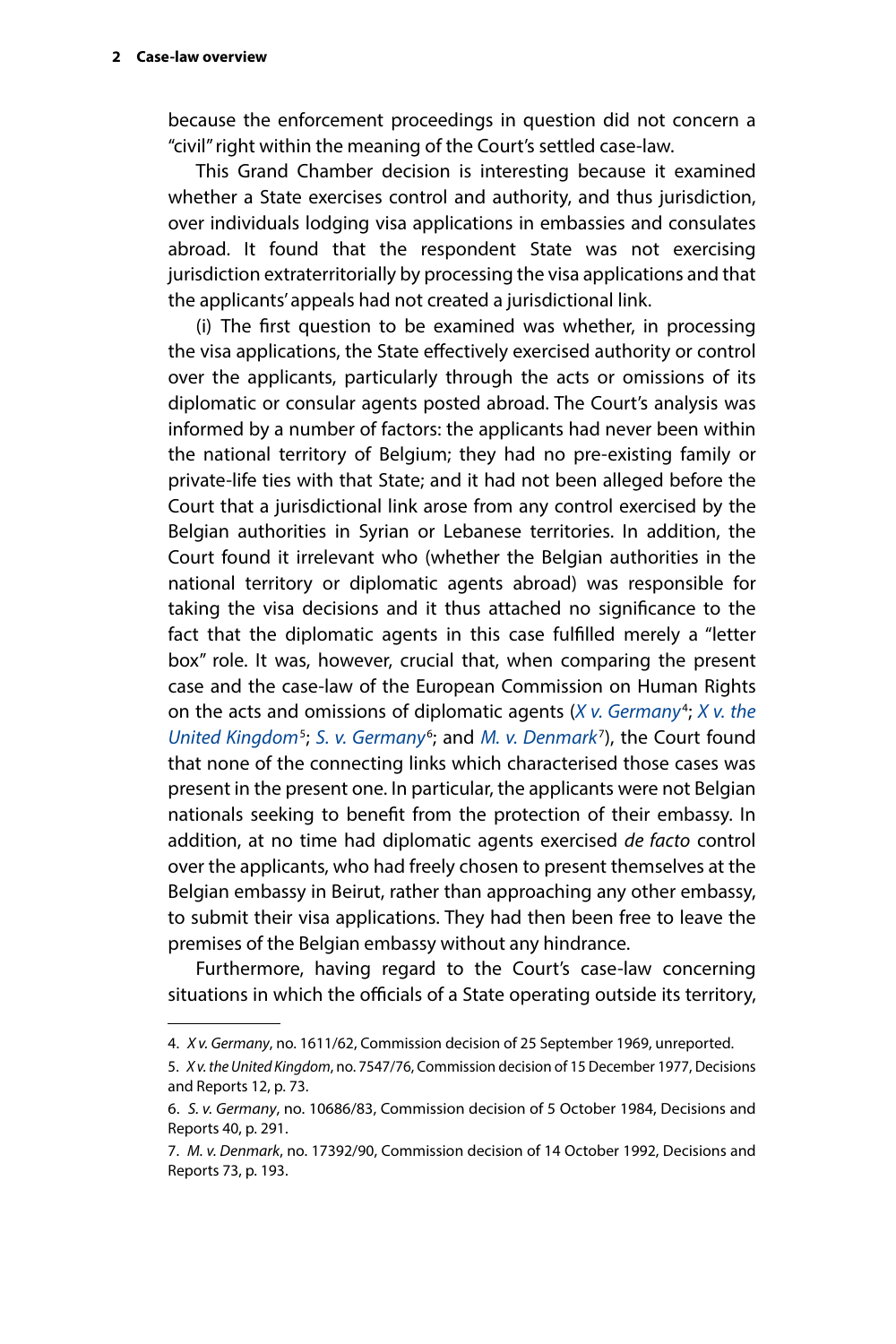through control over buildings, aircraft or ships in which individuals were held, exercised power and physical control over those persons (*[Issa and Others v. Turkey](http://hudoc.echr.coe.int/eng?i=001-67460)*<sup>8</sup> ; *[Al-Saadoon and Mufdhi v. the United Kingdom](http://hudoc.echr.coe.int/eng?i=001-97575)*<sup>9</sup> ; *[Medvedyev and Others v. France](http://hudoc.echr.coe.int/eng?i=001-97979)*10; *[Hirsi Jamaa and Others v. Italy](http://hudoc.echr.coe.int/eng?i=001-109231)*11; and *[Hassan v. the United Kingdom](http://hudoc.echr.coe.int/eng?i=001-146501)*12), the administrative control exercised by the Belgian State over the premises of its embassies was not sufficient to bring every person who entered those premises within its jurisdiction. Finally, the present context was considered to be fundamentally different from the numerous expulsion cases in which the applicants were, in theory, on the territory of the State concerned – or at its border – and thus clearly fell within its jurisdiction. No exercise of extraterritorial jurisdiction could therefore be established on this ground in the present case.

(ii) Secondly, the Court found that the applicants could not create, unilaterally, an extraterritorial jurisdictional link between them and Belgium merely by challenging the visa decisions before the Belgian courts.

The Grand Chamber considered the applicants' submission to have no basis in the case-law of the Court. It referred, firstly, to the judgment in *[Markovic and Others v. Italy](http://hudoc.echr.coe.int/eng?i=001-78623)*13, which concerned civil proceedings for damages brought by nationals of the former Serbia and Montenegro before the Italian courts in respect of the deaths of relatives during NATO air strikes: in that case, the Court declared inadmissible for lack of jurisdiction all the applicants' substantive complaints, other than the one raised under Article 6. The Court then referred to the judgment in *[Güzelyurtlu and Others v. Cyprus and Turkey](http://hudoc.echr.coe.int/eng?i=001-189781)*14 in which the proceedings in question – which created a jurisdictional link with Turkey in respect of deaths which had occurred in the Cypriot Government-controlled area of the island – were criminal proceedings which had been opened on the initiative of Turkey (who had control over the "Turkish Republic of Northern Cyprus") in the context of its procedural obligations under Article 2. This was considered by the Court to be very different from the present case, which concerned administrative proceedings brought by private individuals who had no connection with the State except for

<sup>8.</sup> *Issa and Others v. Turkey*, no. 31821/96, 16 November 2004.

<sup>9.</sup> *Al-Saadoon and Mufdhi v. the United Kingdom*, no. 61498/08, ECHR 2010.

<sup>10.</sup> *Medvedyev and Others v. France* [GC], no. 3394/03, ECHR 2010.

<sup>11.</sup> *Hirsi Jamaa and Others v. Italy* [GC], no. 27765/09, ECHR 2012.

<sup>12.</sup> *Hassan v. the United Kingdom* [GC], no.29750/09, ECHR 2014.

<sup>13.</sup> *Markovic and Others v. Italy* [GC], no. 1398/03, ECHR 2006-XIV.

<sup>14.</sup> *Güzelyurtlu and Others v. Cyprus and Turkey* [GC], no. 36925/07, 29 January 2019.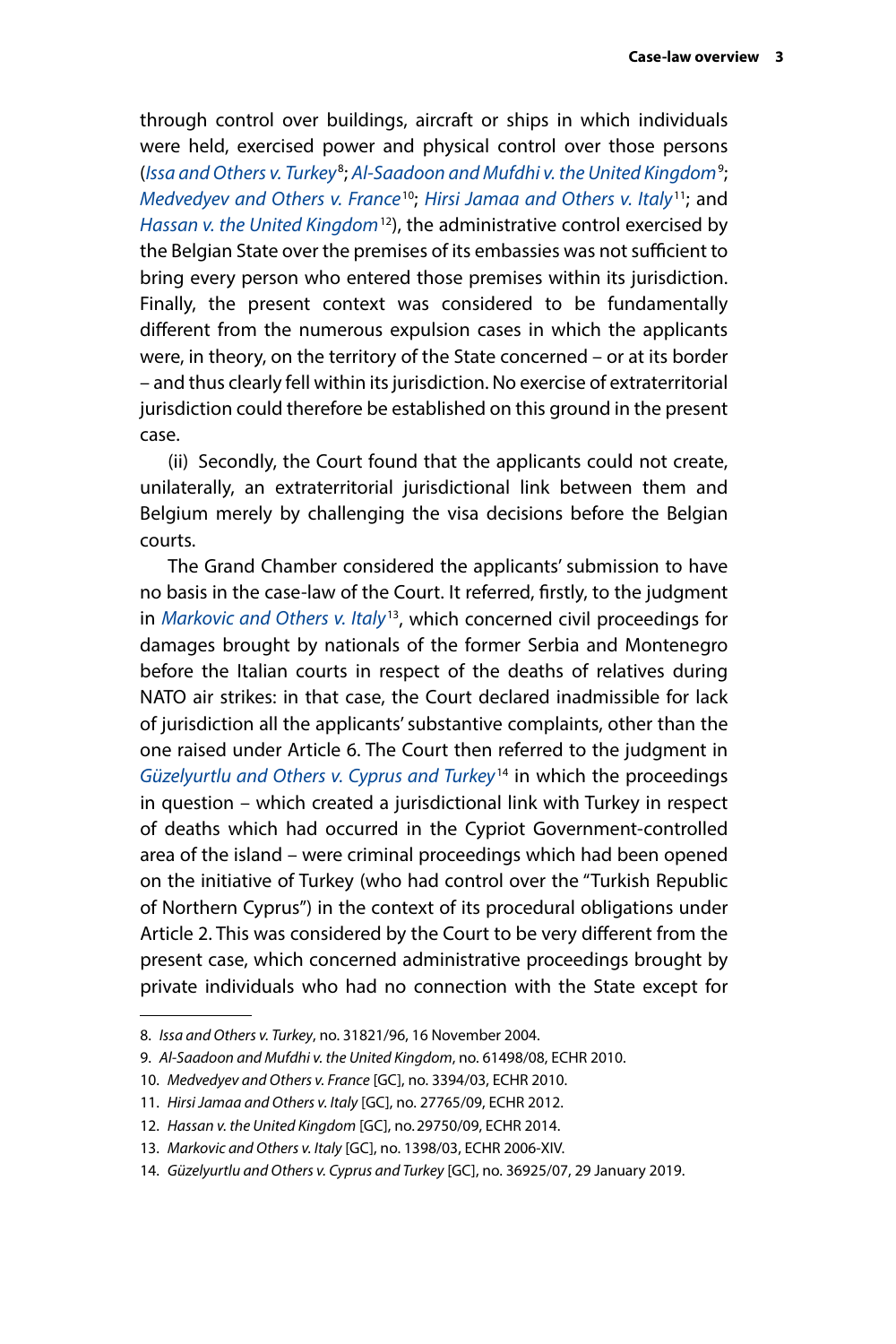proceedings which they had freely initiated and without the choice of the State, in this case Belgium, being imposed on them by any treaty obligation.

In contrast, the position of the Government was supported by the Court's decision in *[Abdul Wahab Khan v. the United Kingdom](http://hudoc.echr.coe.int/eng?i=001-141293)*15, on which the Grand Chamber relied:

The Court made clear in that decision that the mere fact that an applicant brings proceedings in a State Party with which he has no connecting tie cannot suffice to establish that State's jurisdiction over him ... The Court considers that to find otherwise would amount to enshrining a near-universal application of the Convention on the basis of the unilateral choices of any individual, irrespective of where in the world they find themselves, and therefore to create an unlimited obligation on the Contracting States to allow entry to an individual who might be at risk of ill-treatment contrary to the Convention outside their jurisdiction ...

The Grand Chamber added that precisely such an obligation would be created were the State's ruling on an immigration application to be sufficient to bring the individual making the application under its jurisdiction: the individual could create a jurisdictional link by submitting an application and thus give rise, in certain scenarios, to an obligation under Article 3 which would not otherwise exist. Such an extension of the scope of the Convention would also have the effect of negating the well-established principle of public international law, according to which the States Parties, subject to their treaty obligations, have the right to control the entry, residence and expulsion of aliens (*[Ilias and](http://hudoc.echr.coe.int/eng?i=001-198760)  [Ahmed v. Hungary](http://hudoc.echr.coe.int/eng?i=001-198760)*16).

(iii) Finally, the Grand Chamber nevertheless clarified that the above conclusion did not prejudice the endeavours made by the States to facilitate access to asylum procedures through their embassies and/or consular representations (see, for example, *[N.D. and N.T. v. Spain](http://hudoc.echr.coe.int/eng?i=001-201353)*17, where the Court examined under Article 4 of Protocol No. 4. whether the possibility for the applicants in that case to claim international protection in Spanish embassies and consulates was genuinely and effectively accessible to them).

<sup>15.</sup> *Abdul Wahab Khan v. the United Kingdom* (dec.), no. 11987/11, 28 January 2014.

<sup>16.</sup> *Ilias and Ahmed v. Hungary* [GC], no. 47287/15, § 125, 21 November 2019.

<sup>17.</sup> *N.D. and N.T. v. Spain*, nos. 8675/15 and 8697/15, § 222, 3 October 2017.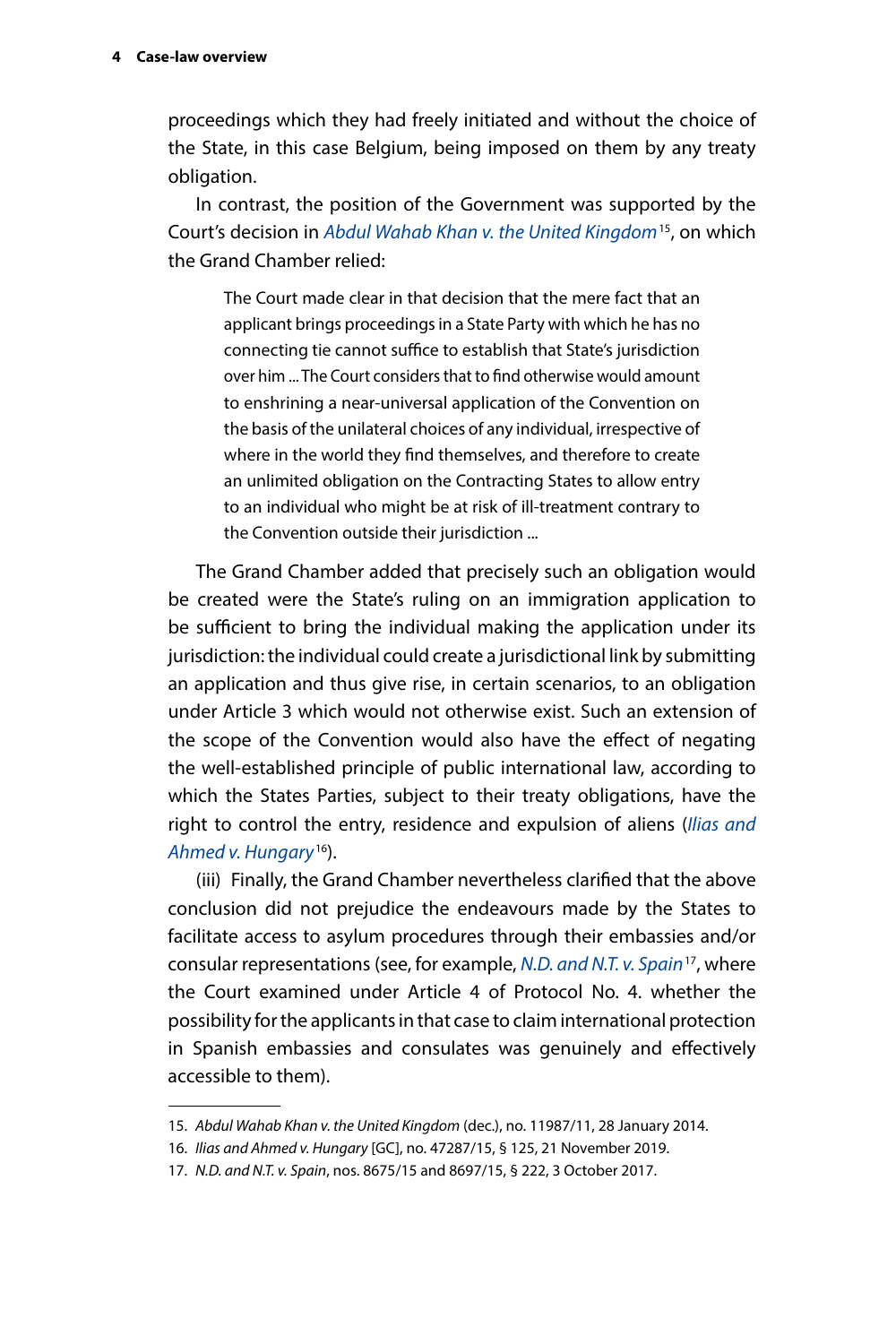### <span id="page-8-0"></span>Admissibility (Articles 34 and 35)

#### **Exhaustion of domestic remedies (Article 35 § 1)**

The judgment in *[Beizaras and Levickas v. Lithuania](http://hudoc.echr.coe.int/eng?i=001-200344)*18 is noteworthy in that it clarifies whether the applicants can be considered to have exhausted domestic remedies, since it was a non-governmental organisation (NGO) which made the criminal complaints in pursuit of the applicants' interests.

The applicants, two young men, posted a photograph of them kissing on Facebook. The photograph received hundreds of serious homophobic comments (for example, calls for the applicants to be "castrated", "killed" and "burned"). On the applicants' request, an NGO (of which they were members and which protected the interests of homosexual persons) requested a prosecutor to begin criminal proceedings for incitement to hatred and violence against homosexuals (under Article 170 of the Criminal Code, which established criminal liability for incitement of discrimination on the basis, *inter alia*, of sexual orientation). The prosecutor and the courts refused to prosecute. The two men were the only applicants in the case before the Court.

The Court emphasised that the legal action brought by the NGO in pursuit of the applicants' interests was not an *actio popularis*, since the NGO had acted in response to specific facts affecting the rights of the two applicants, who were members of the NGO. The NGO's standing had never been questioned or challenged at the domestic level. The Court also took into account the applicants' statement that they had preferred the NGO to initiate the criminal proceedings for fear that the Internet commenters would retaliate should they launch such proceedings themselves. Bearing in mind the serious nature of the allegations, it was therefore open to the NGO to act as a representative of the applicants' interests in the domestic criminal proceedings. To find otherwise would amount to preventing such serious allegations of a violation of the Convention from being examined at the national level, given that in modern-day societies recourse to collective bodies is one of the accessible means, sometimes the only means, available to citizens to defend their particular interests effectively (*[Centre for Legal Resources](http://hudoc.echr.coe.int/eng?i=001-145577)  [on behalf of Valentin Câmpeanu v. Romania](http://hudoc.echr.coe.int/eng?i=001-145577)*19, and *[Gorraiz Lizarraga and](http://hudoc.echr.coe.int/eng?i=001-61731)* 

<sup>18.</sup> *Beizaras and Levickas v. Lithuania*, no. 41288/15, 14 January 2020. See also under Article 13 (Right to an effective remedy) and Article 14 taken in conjunction with Article 8 below. 19. *Centre for Legal Resources on behalf of Valentin Câmpeanu v. Romania* [GC], no. 47848/08, ECHR 2014.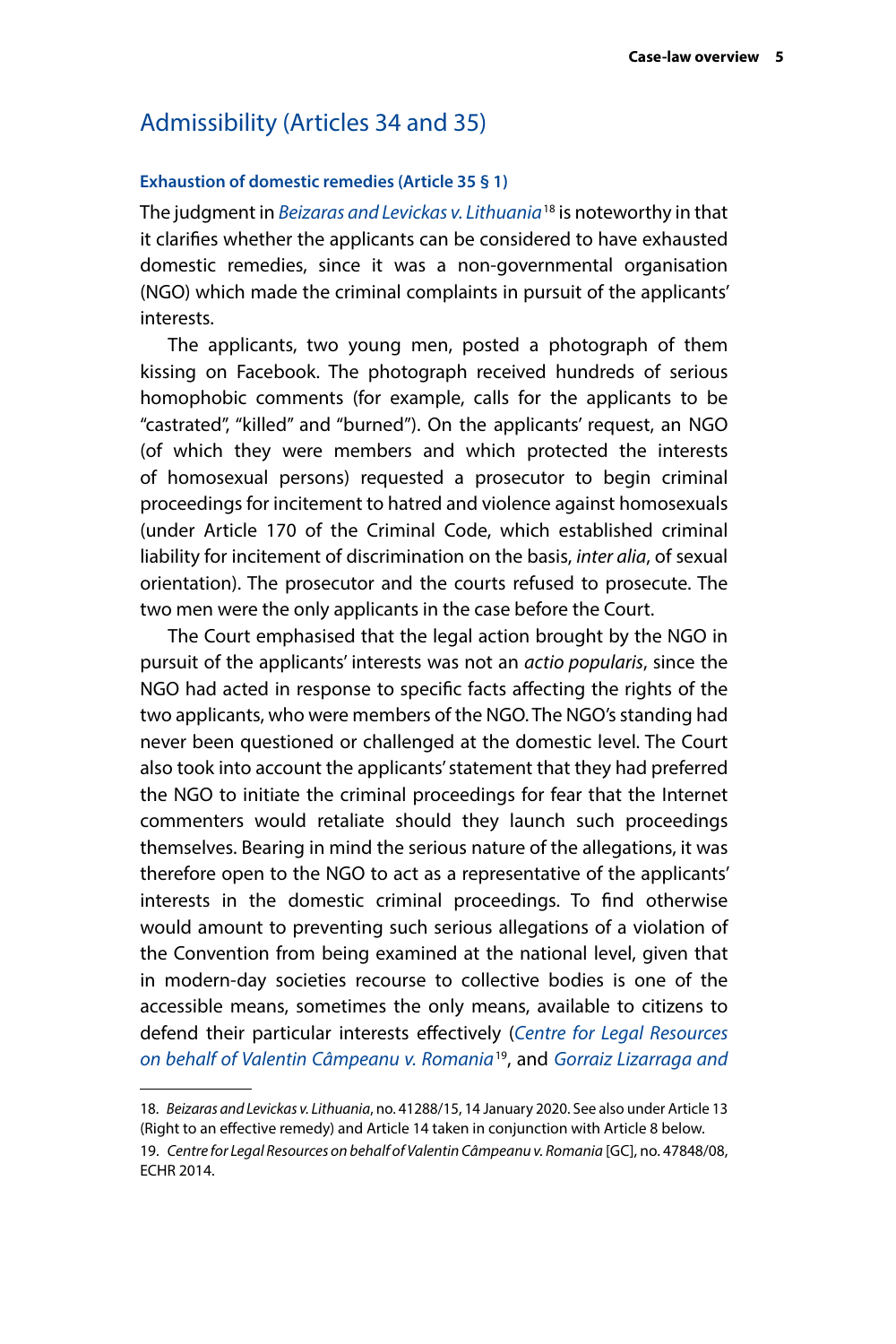<span id="page-9-0"></span>*[Others v. Spain](http://hudoc.echr.coe.int/eng?i=001-61731)*20). The Court also observed that the present application had been lodged by the applicants, acting for themselves, after the domestic courts had adopted decisions in the case that dealt with their particular situation. The Government's plea of non-exhaustion was therefore dismissed.

#### **"CORE" RIGHTS**

#### Right to life (Article 2)

#### **Obligation to protect life**

*[Makuchyan and Minasyan v. Azerbaijan and Hungary](http://hudoc.echr.coe.int/eng?i=001-202524)*21 concerned the threshold for State responsibility for an act otherwise not attributable to a State, and Contracting States' duties in the context of the transfer of sentenced persons. It also concerned the discriminatory nature of the failure to enforce a prison sentence imposed abroad for an ethnically biased crime.

While taking part in a NATO-sponsored course in Budapest, an Azerbaijani officer (R.S.) murdered an Armenian officer (the second applicant's nephew) and threatened to kill another Armenian soldier, the first applicant. R.S. was sentenced to life imprisonment in Hungary. Having served eight years of his sentence there, he was transferred to Azerbaijan under the [Council of Europe Convention on the Transfer](https://www.coe.int/en/web/conventions/full-list/-/conventions/treaty/112)  [of Sentenced Persons.](https://www.coe.int/en/web/conventions/full-list/-/conventions/treaty/112) On his return to Azerbaijan he was released, pardoned and promoted at a public ceremony. He was also paid salary arrears for the time he had spent in prison, and given the use of a flat. Comments, approving of R.S.'s conduct and his pardon, were made by various high-ranking Azerbaijani officials.

The applicants complained under Article 2 of the Convention, taken alone and in conjunction with Article 14. The Court found that the manifest "approval" and "endorsement" by Azerbaijan of the crimes committed by a member of its armed forces in a private capacity did not engage that State's responsibility under the substantive limb of Article 2 of the Convention. However, Azerbaijan's unjustified failure to enforce the prison sentence imposed in Hungary, coupled with the "hero's welcome" and various benefits given to R.S. without any legal basis, was considered to be incompatible with its procedural obligation

<sup>20.</sup> *Gorraiz Lizarraga and Others v. Spain*, no. 62543/00, ECHR 2004-III.

<sup>21.</sup> *Makuchyan and Minasyan v. Azerbaijan and Hungary*, no. 17247/13, 26 May 2020. See also under Article 14 in conjunction with Article 2 (Prohibition of discrimination) below.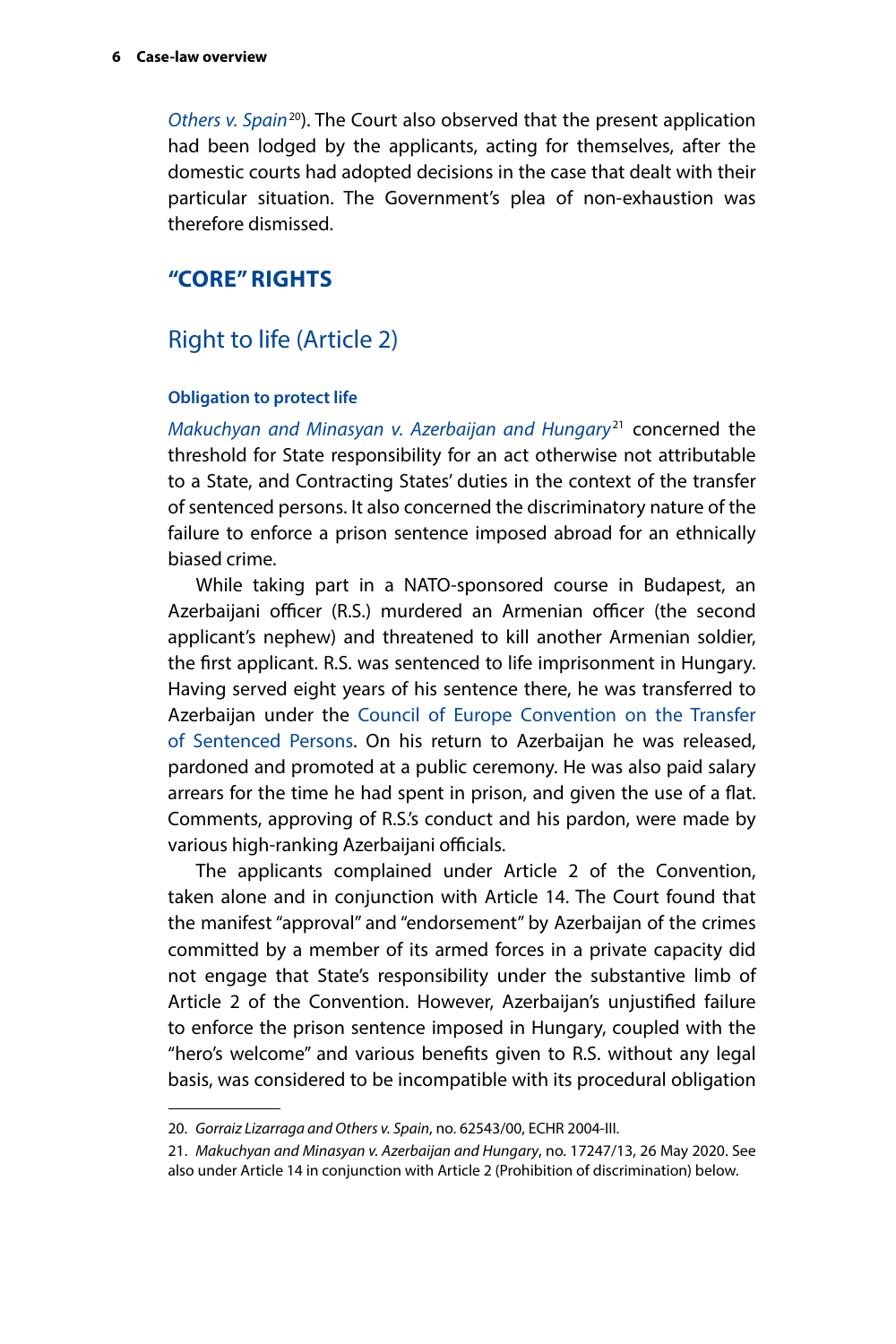under Article 2 and, in addition, to constitute ethnically motivated discrimination within the meaning of Article 14 in conjunction with the procedural limb of Article 2. The Court found no violation of the procedural limb of Article 2 as regards Hungary, noting that it had followed the Transfer Convention procedure to the letter to ensure R.S. completed his sentence in Azerbaijan.

The Court has developed in this judgment certain novel and important principles concerning the threshold for State responsibility for an act otherwise not attributable to a State, and Contracting States' duties in the context of the transfer of sentenced persons.

(i) The first question the Court considered was whether Azerbaijan could be held responsible for the crimes in question and thus of a substantive violation of Article 2 of the Convention. The Court attached crucial importance to the fact that R.S. was not acting in the exercise of his official duties or on the orders of his superiors. It also rejected the applicants' argument based on Article 11 of the [UN Draft](https://legal.un.org/ilc/texts/instruments/english/commentaries/9_6_2001.pdf)  [Articles on the Responsibility of States of Internationally Wrongful](https://legal.un.org/ilc/texts/instruments/english/commentaries/9_6_2001.pdf)  [Acts](https://legal.un.org/ilc/texts/instruments/english/commentaries/9_6_2001.pdf)<sup>22</sup>. The Court noted that Article 11 set a very high threshold for State responsibility in this context, a threshold not limited to the mere "approval" and "endorsement" of the relevant act, but one which required that two cumulative conditions be fulfilled: clear and unequivocal "acknowledgement" and "adoption" of the act in issue as having been perpetrated by the State itself. Although the measures taken by the Azerbaijani government manifestly demonstrated its "approval" and "endorsement" of R.S.'s criminal acts, it had not been convincingly demonstrated (on the basis of the very stringent standards under international law) that the State of Azerbaijan had "clearly and unequivocally" "acknowledged" and "adopted" R.S.'s acts "as its own", thus directly and categorically assuming, as such, responsibility for the actual killing of one victim and the attempted murder of another. Those measures could rather be interpreted as having the purpose of publicly addressing and remedying R.S.'s adverse personal, professional and financial situation, which the authorities had perceived, unjustifiably in the Court's view, as being the consequence of the allegedly flawed criminal proceedings in Hungary.

(ii) The case also gave the Court the opportunity to apply its case-law on the issue of jurisdiction (Article 1) and compatibility *ratione loci* of an Article 2 complaint (procedural limb) against a home State (Azerbaijan), where a convicted prisoner is transferred from a sentencing State to the

<sup>22.</sup> Draft Articles on Responsibility of States for Internationally Wrongful Acts, Report of the International Law Commission on the Work of its 53rd Session (2001), UN Doc. A/56/10.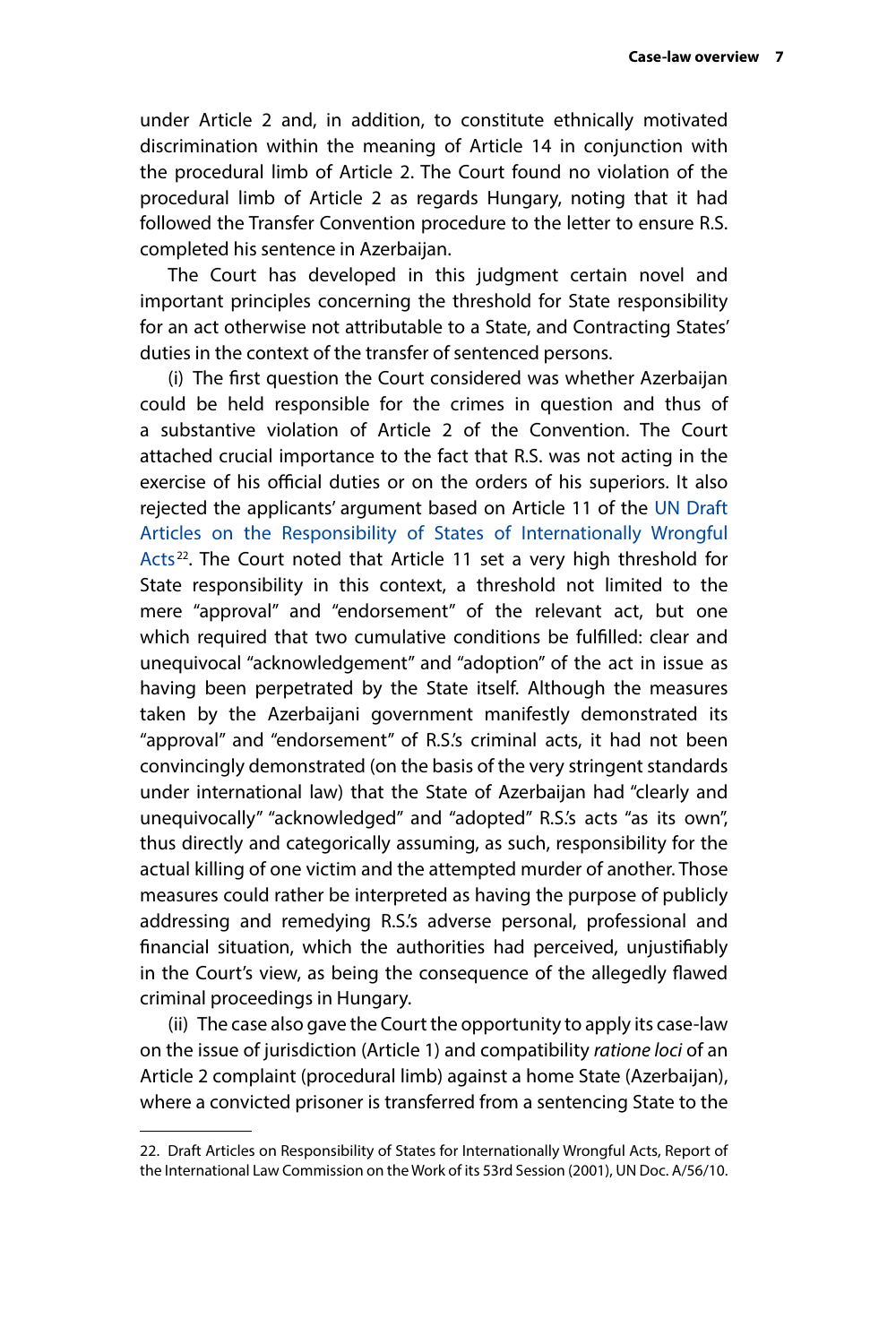home State with the aim of continuing his or her sentence in the home State. The Court emphasised that the enforcement of a sentence imposed in the context of the right to life had to be regarded as an integral part of a State's procedural obligation under Article 2. Regardless of where the crimes had been committed, and since Azerbaijan had agreed to and assumed the obligations under the Transfer Convention to continue the enforcement of R.S.'s prison sentence, it was bound to do so in compliance with its procedural obligations under Article 2. There were therefore "special features" that triggered the existence of Azerbaijan's jurisdictional link to the procedural obligation under Article 2 (*[Kitanovska](http://hudoc.echr.coe.int/eng?i=001-167126)  [Stanojkovic and Others v. the former Yugoslav Republic of Macedonia](http://hudoc.echr.coe.int/eng?i=001-167126)*23, and *[Güzelyurtlu and Others v. Cyprus and Turkey](http://hudoc.echr.coe.int/eng?i=001-189781)*24). The acts of Azerbaijan, which had in effect granted R.S. impunity for a very serious ethnically biased crime without any convincing reason, were not compatible with its obligation under Article 2 to effectively deter the commission of offences against the lives of individuals.

(iii) Moreover, the Court examined, for the first time, the scope of the obligation of the sentencing State (Hungary) to ensure the completion of a prisoner's sentence after his or her transfer to another State, particularly in the light of the protection of the rights of victims of a crime or their next of kin. It found that the Hungarian authorities had taken sufficient steps in this respect, by following the procedure set out in the Transfer Convention to the letter. They had requested the Azerbaijani authorities to specify which procedure would be followed in the event of R.S.'s return. Although the Azerbaijani's authorities' reply had admittedly been incomplete and worded in general terms, there was no tangible evidence to show that the Hungarian authorities had unequivocally been or should have been aware that R.S. would be released upon his return to Azerbaijan. Indeed, given the time already served by R.S. in a Hungarian prison, the Court did not see how the competent Hungarian bodies could have done anything other than respect the procedure and the spirit of the Transfer Convention and proceed on the assumption that another Council of Europe member State would act in good faith.

(iv) Finally, the judgment is also noteworthy for the manner in which the Court examined the question of whether the State's failure to enforce a prison sentence imposed abroad for an ethnic hate crime amounted to a discriminatory difference in treatment within the meaning of Article 14 in conjunction with the procedural limb of Article 2 and, in

<sup>23.</sup> *Kitanovska Stanojkovic and Others v. the former Yugoslav Republic of Macedonia*, no. 2319/14, 13 October 2016.

<sup>24.</sup> *Güzelyurtlu and Others v. Cyprus and Turkey* [GC], no. 36925/07, 29 January 2019.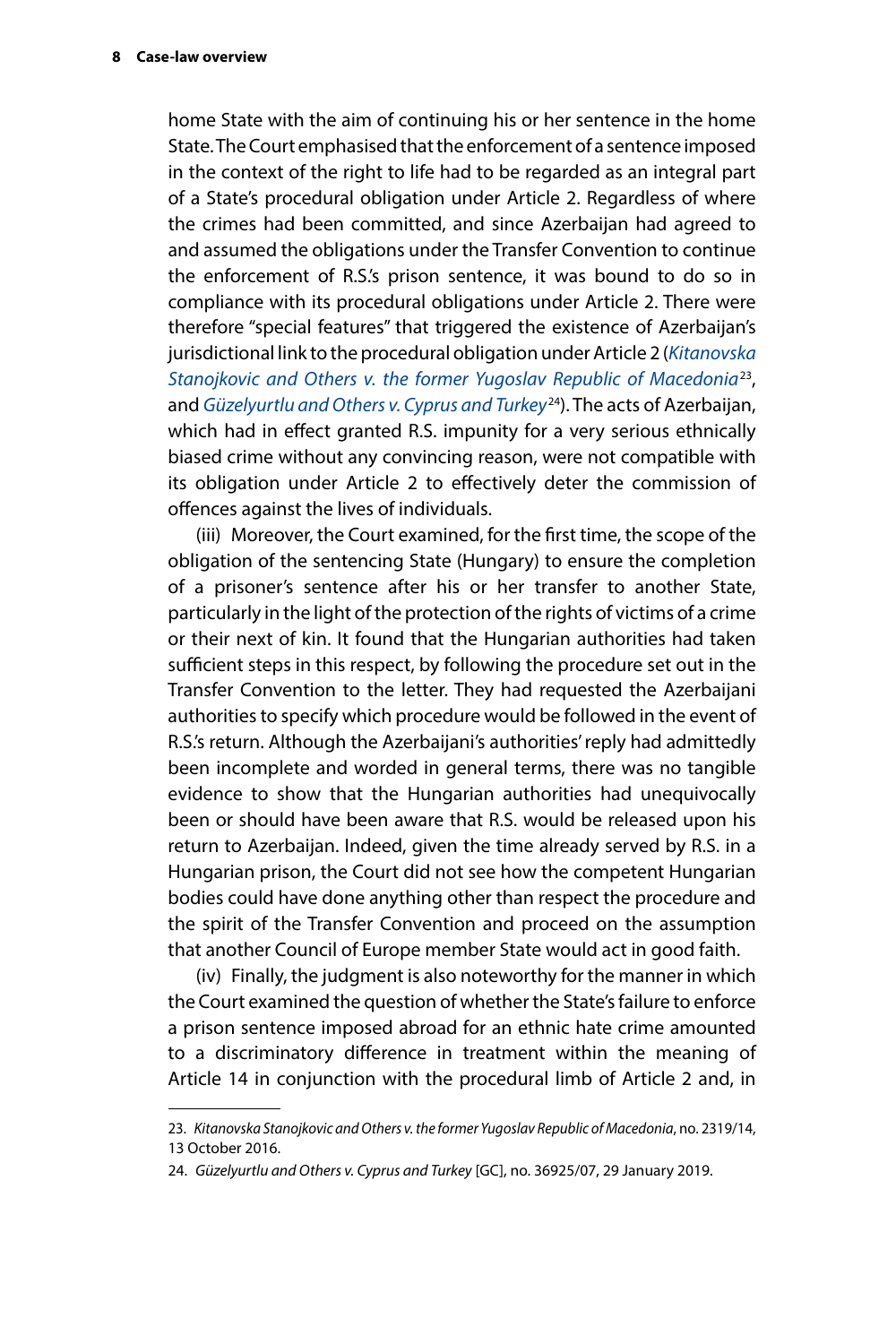particular, for the manner in which the Court distributed the burden of proof in this respect (*[Nachova and Others v. Bulgaria](http://hudoc.echr.coe.int/eng?i=001-69630)*25). In view of the special features of the case (R.S.'s promotion, the award of several benefits without any legal basis, his glorification as a hero by a number of high-ranking officials, as well as the creation of a special page on the website of the President in appreciation of R.S.), the applicants were considered to have put forward sufficiently strong, clear and concordant inferences as to make a convincing prima facie case that the measures in issue had been racially motivated. Given the difficulty for the applicants to prove such bias beyond reasonable doubt, the Court, in the particular circumstances of the case, reversed the burden of proof so that it became incumbent on Azerbaijan to disprove the arguable allegation of discrimination, which it had failed to do.

The judgment in *[A and B v. Romania](http://hudoc.echr.coe.int/eng?i=001-202621)*26 concerned the application and implementation of a witness protection programme.

The applicants, who had been called as witnesses in a corruption case involving highly placed officials, were included in the witness protection programme. They were given the status of "threatened witnesses" following the statements they had made to the prosecution. Under the protection protocols signed by the applicants, they were required to refrain from activity which would compromise the protection measures, or disclose their status or the identity of the police officers involved. A number of difficulties were experienced in the application and implementation of the protection programme. On the one hand, there had been delays in putting in place certain aspects of the programme: the authorities had lacked a coherent strategy and, on the ground, the protection officers had been badly briefed and negligent in their duties on certain occasions. On the other hand, the applicants had been uncooperative and difficult with the protection officers and the measures put in place. Their demands, particularly concerning their protection, were considered unattainable. In addition, they had maintained a social media and television presence to complain about their protection, thus risking compromising their protected-witness status. Despite attempts by the authorities to remove the applicants from the witness protection programme, the competent court maintained the protection measures.

<sup>25.</sup> *Nachova and Others v. Bulgaria* [GC], nos.43577/98 and 43579/98, § 157, ECHR 2005-VII.

<sup>26.</sup> *A and B v. Romania*, nos. 48442/16 and 48831/16, 2 June 2020.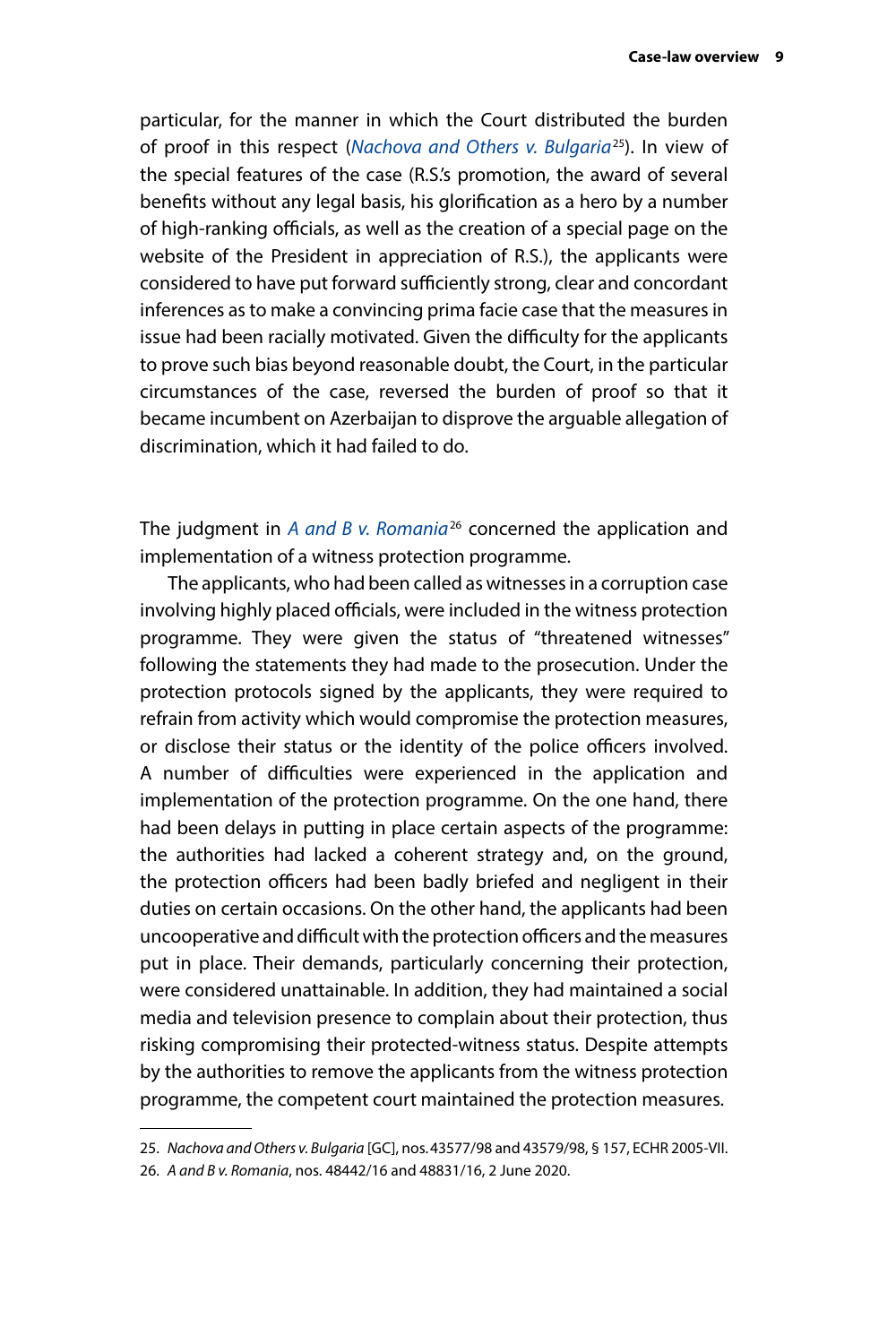The applicants complained under Article 2 of the Convention about the implementation of the witness protection programme and the Court found no violation of that Article.

(i) The judgment is noteworthy in that, while the Court has already applied the principles set out in *[Osman v. the United Kingdom](http://hudoc.echr.coe.int/eng?i=001-58257)*27 to the question of whether individuals should have been put in a witness protection programme (in *[R.R. and Others v. Hungary](http://hudoc.echr.coe.int/eng?i=001-115019)*28), this is the first time the Court has had to apply those principles to examine the implementation of a witness protection programme.

(ii) Key to its assessment was finding a balance between, on the one hand, the State's duty to protect under Article 2 of the Convention and, on the other, the individuals' duty to protect themselves and not to contribute to the risk. In particular:

– The Court examined whether the authorities had done all that could reasonably be expected of them to avoid a real and immediate risk to the applicants' lives. As soon as a risk had been identified, a series of concrete measures had been taken to protect the applicants, but it took long periods of time (in total more than one year and four months) before the applicants were formally included in the programme. The Court stressed, however, that the applicants had not been left without protection during this time – even if that protection was, at least initially, mostly improvised and carried out in the absence of regulations – and that the inevitable deficiencies had been corrected by the authorities. As to the other failures identified as regards the police officers on duty (and notably the absence of clear instructions from their superiors concerning the scope and aim of their mission and several omissions while on duty entailing risks to the applicants' safety), the Court noted that they had been investigated and promptly corrected.

– The Court also emphasised the applicants' duty to cooperate with the authorities and to abstain from any action that might compromise the safety of the mission, which had been clearly set out in the protection protocols to which they had consented. The Court considered that the above-mentioned flaws did not justify the applicants' provocative behaviour, repeated disregard of their responsibilities for their own protection and their failure to comply with the obligations on them. They were not only uncooperative with the protection team but also risked compromising their protected-witness status through their presence on social media and on television. Finally, the applicants potentially exposed themselves to a serious risk as they unilaterally decided to change their residence and move abroad.

- 27. *Osman v. the United Kingdom*, 28 October 1998, *Reports of Judgments and Decisions*1998-VIII.
- 28. *R.R. and Others v. Hungary*, no.19400/11, 4 December 2012.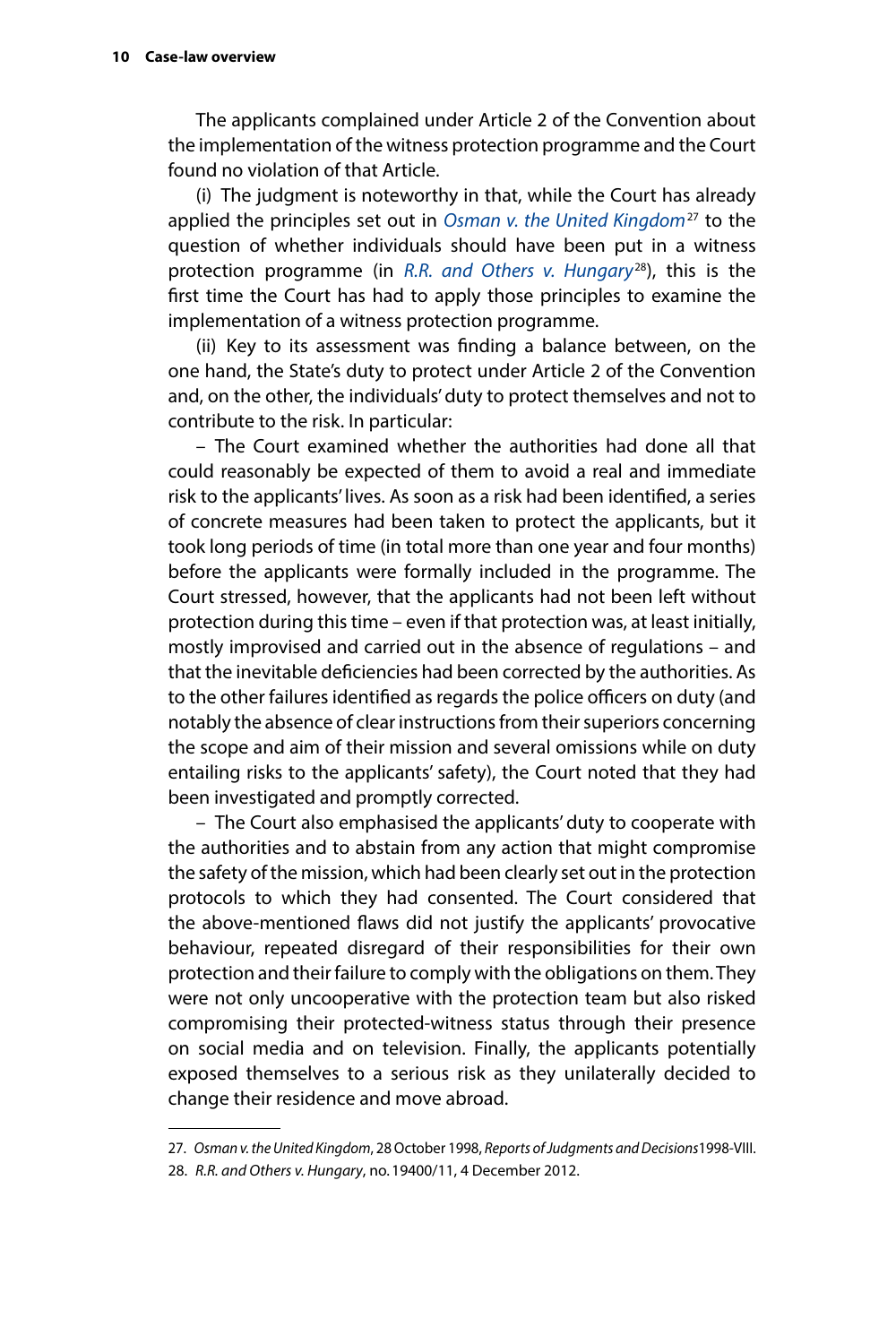<span id="page-14-0"></span>The Court emphasised the authorities' efforts to continue the applicants' protection, despite the applicants' behaviour and even when they were abroad, as well as their willingness to find alternative solutions instead of withdrawing the applicants from the witness programme, which was an option open to them in domestic law. Consequently, the Court concluded that the authorities had done what could reasonably be expected of them to protect the applicants' lives and that they had not failed in their obligation under Article 2 of the Convention to protect them.

## Prohibition of torture and inhuman or degrading treatment and punishment (Article 3)

#### **Inhuman or degrading treatment**

*[Hudorovič and Others v. Slovenia](http://hudoc.echr.coe.int/eng?i=001-201646)*29 concerned the conditions of access to safe drinking water. The applicants belonged to Roma communities residing in two illegal and unserviced settlements. They complained that the authorities had not taken sufficient measures to provide them with access to safe drinking water and sanitation.

It is of interest that the Court stated that it did not exclude the applicability of Article 3 in such a context (*[O'Rourke v. the United](http://hudoc.echr.coe.int/eng?i=001-5933)  [Kingdom](http://hudoc.echr.coe.int/eng?i=001-5933)*30, and *[Budina v. Russia](http://hudoc.echr.coe.int/eng?i=001-93434)*31). However, the positive measures undertaken by the domestic authorities had provided the applicants with the opportunity to access safe drinking water, and the way in which they had access and whether they had actually accessed it was irrelevant. Accordingly, even assuming that the alleged suffering had reached the minimum threshold and that Article 3 was applicable, the Court found no violation of this provision.

#### **Positive obligations**

*[Buturugă v. Romania](http://hudoc.echr.coe.int/eng?i=001-201342)*32 is noteworthy in that the Court, for the first time, addressed the phenomenon of cyberbullying as an aspect of violence against women. It held in this connection that the State had failed to comply with its positive obligations under Articles 3 and 8 of the Convention.

<sup>29.</sup> *Hudorovič and Others v. Slovenia*, nos. 24816/14 and 25140/14, 10 March 2020. See also under Article 8 (Positive obligations) below.

<sup>30.</sup> *O'Rourke v. the United Kingdom* (dec.), no. 39022/97, 26 June 2001.

<sup>31.</sup> *Budina v. Russia* (dec.), no. 45603/05, 18 June 2009.

<sup>32.</sup> *Buturugă v. Romania*, no. 56867/15, 11 February 2020. See also under Article 8 (Positive obligations) below.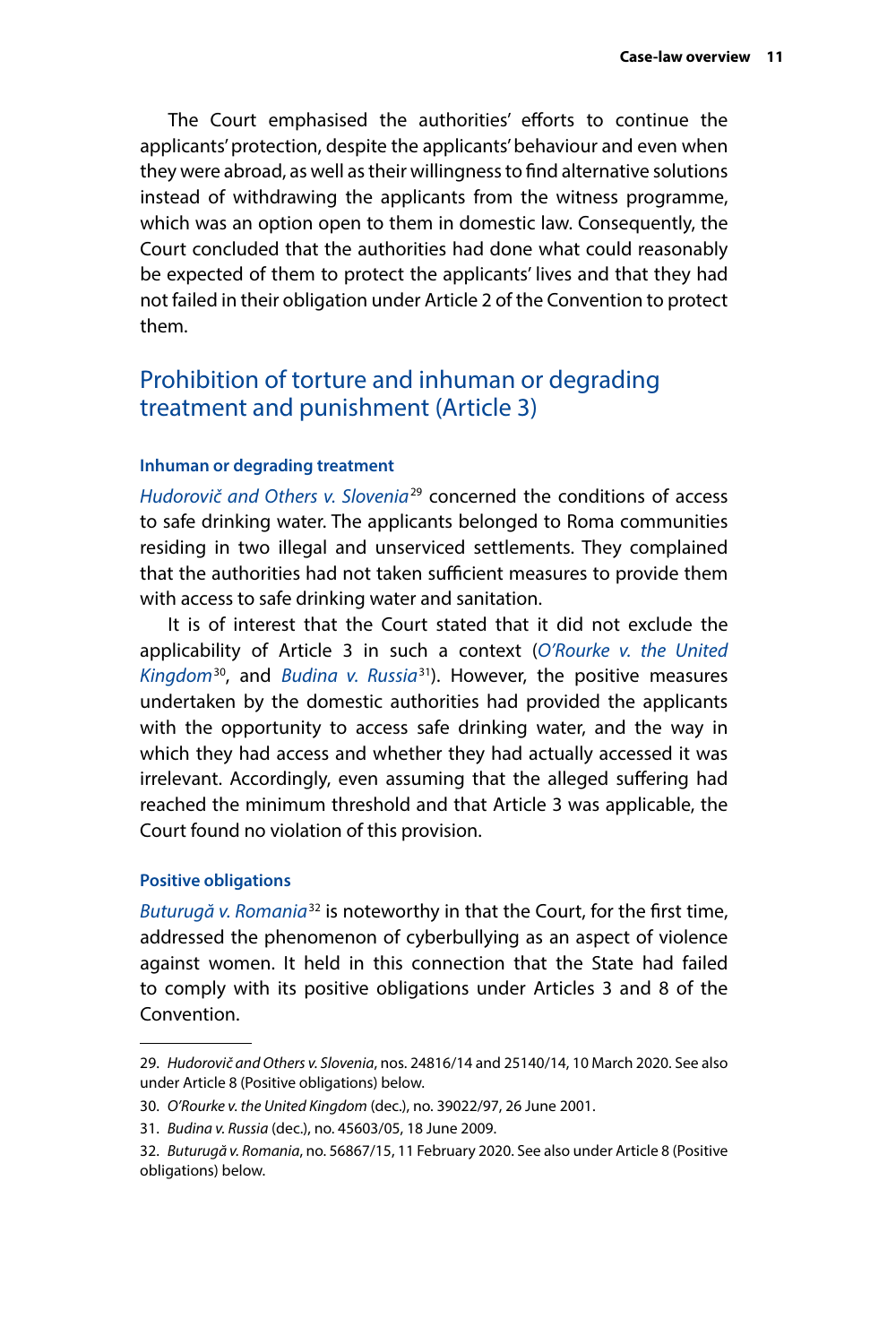The *[Association Innocence en Danger et Association Enfance et Partage v.](http://hudoc.echr.coe.int/eng?i=001-203033)  [France](http://hudoc.echr.coe.int/eng?i=001-203033)*33 judgment concerned the failure by the State to take necessary and appropriate measures to protect a child from ill-treatment by her parents leading to her death.

An eight-year-old child, M., was subjected to repeated barbaric acts by her parents, leading to her death in August 2009. Following her death it transpired that the parents' domination over the child had been such as to prevent the reality of the abuse from being revealed. The authorities had nevertheless already been warned in June 2008, in a report from a head teacher, that teachers had noticed wounds on M.'s body and face. Following a police investigation, the public prosecutor's office had discontinued the case in October 2008. The applicants, two child-protection associations, brought civil proceedings against the State for a series of failings and negligence. Their case was dismissed.

Before the Court, the applicant associations complained, mainly under the substantive limb of Articles 2 and 3 of the Convention, of the French authorities' failure to fulfil their positive obligations to protect the child from parental abuse. In addition, under Article 13 of the Convention, they complained that there had been no effective domestic remedy on account of the need to prove "gross negligence" (*faute lourde*) in order for the State to be found liable.

The Court found that there had been a violation of Article 3, as the domestic system had failed to protect M. from the severe abuse to which she had been subjected by her parents. It also found that there had been no violation of Article 13.

(i) The interest of the judgment lies, firstly, in the Court's characterisation of the facts of the case as falling under Article 3 and Article 13 in conjunction with Article 3, even though the victim died from her treatment. The Court took the view that the subject matter of the dispute lay in the question whether the domestic authorities should have been aware of the ill-treatment and should have protected her from the abuse which led to her death.

(ii) Secondly, the Court reiterated its case-law on the State's positive obligation under Article 3 to take specific measures in order to protect children or other vulnerable persons from criminal abuse perpetrated by third parties. It emphasised in this connection the need to secure rights that were practical and effective, and the need for the authorities' response to be adapted to the situation in order to fulfil that obligation, as explained in *[Opuz v. Turkey](http://hudoc.echr.coe.int/eng?i=001-92945)*34.

<sup>33.</sup> *Association Innocence en Danger et Association Enfance et Partage v. France*, nos.15343/15 and 16806/15, 4 June 2020. See also under Article 13 (Right to an effective remedy) below. 34. *Opuz v. Turkey*, no.33401/02, ECHR 2009.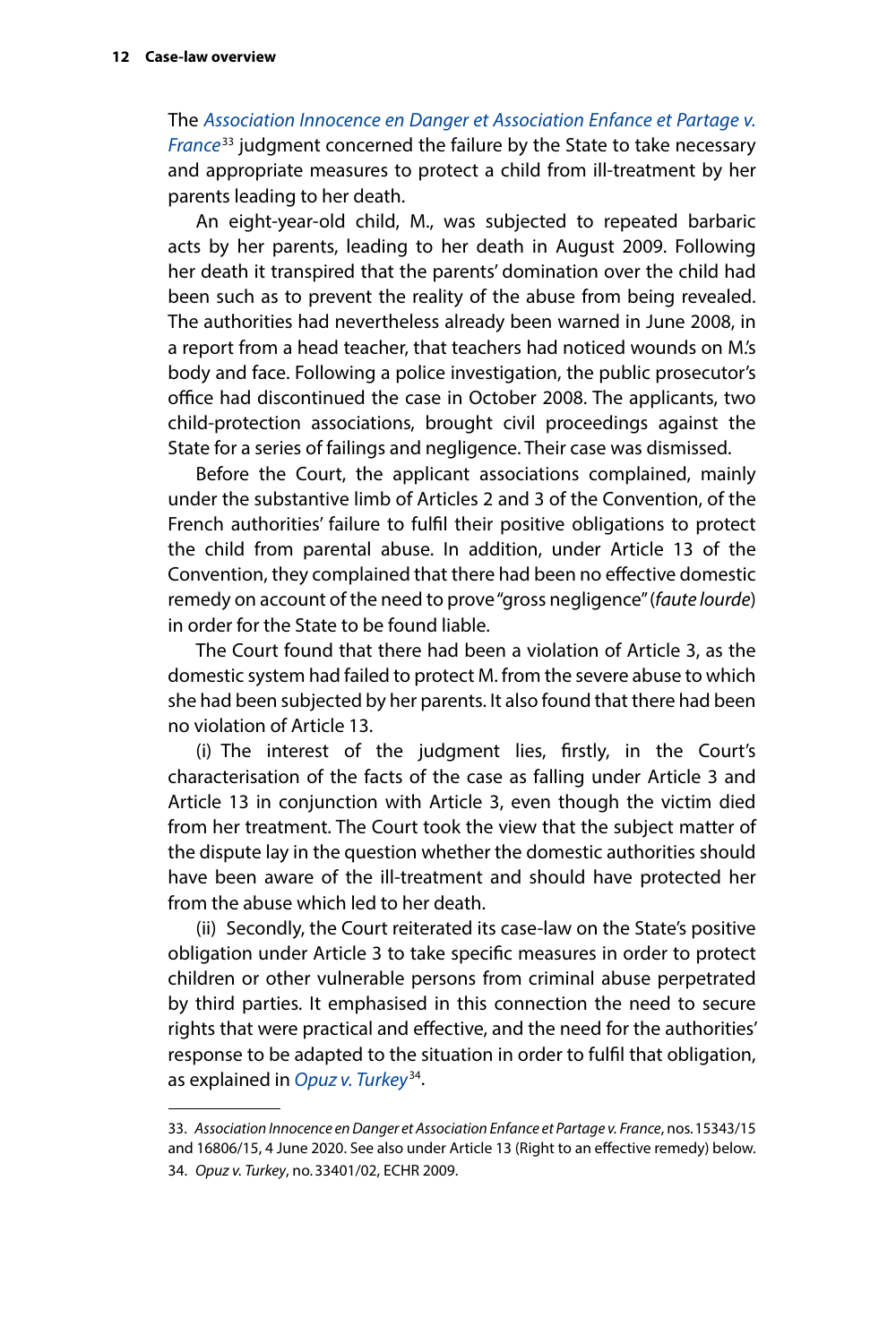<span id="page-16-0"></span>In the present case, while recognising the difficulties faced by the domestic authorities, the Court pointed out the following, in particular: while the public prosecutor's office had reacted immediately (on the very day of the report), the case had only been entrusted to a police investigator thirteen days later; no inquiries had been conducted with the specific aim of shedding light on M.'s family environment (especially in view of the family's frequent relocations) and the teachers who had reported their suspicions had not been interviewed; and, while not mandatory, the participation of a psychologist when M. was examined would have been appropriate. The Court further found that the combination of the total discontinuance of the case (in 2008) and the lack of any mechanism to centralise information had seriously reduced the chances of special monitoring of the child and prevented any useful exchange of information between the justice system and the social services. Moreover, while those services had certainly taken some steps (home visits), they had not engaged in any really meaningful action to establish the child's actual condition.

(iii) Thirdly, as regards the specific issue of parental abuse of children, the Court seems to have consolidated its approach, which consists of characterising such acts as "domestic violence", with reference to the scope of this concept as defined in the [Council of Europe Convention](https://www.coe.int/en/web/conventions/full-list/-/conventions/treaty/210)  [on preventing and combating violence against women and domestic](https://www.coe.int/en/web/conventions/full-list/-/conventions/treaty/210)  [violence](https://www.coe.int/en/web/conventions/full-list/-/conventions/treaty/210) (*[M. and M. v. Croatia](http://hudoc.echr.coe.int/eng?i=001-156522)*35, and *[D.M.D. v. Romania](http://hudoc.echr.coe.int/eng?i=001-177226)*36).

#### **PROCEDURAL RIGHTS**

#### Right to a fair hearing in civil proceedings (Article 6 § 1)

#### Fairness of the proceedings<sup>37</sup>

The judgment in *[Sanofi Pasteur v. France](http://hudoc.echr.coe.int/eng?i=001-201432)*38 concerned the starting-point of the prescription period for an action for damages in respect of bodily harm.

Following an injection with a vaccine manufactured by the applicant company, an individual contracted various illnesses, including multiple sclerosis. She brought civil liability proceedings against the applicant company and was awarded compensation. The applicant company

<sup>35.</sup> *M. and M. v. Croatia*, no. 10161/13, ECHR 2015 (extracts).

<sup>36.</sup> *D.M.D. v. Romania*, no. 23022/13, 3 October 2017.

<sup>37.</sup> See also, under Article 8 (Applicability), *Evers v. Germany*, no. 17895/14, 28 May 2020.

<sup>38.</sup> *Sanofi Pasteur v. France*, no. 25137/16, 13 February 2020.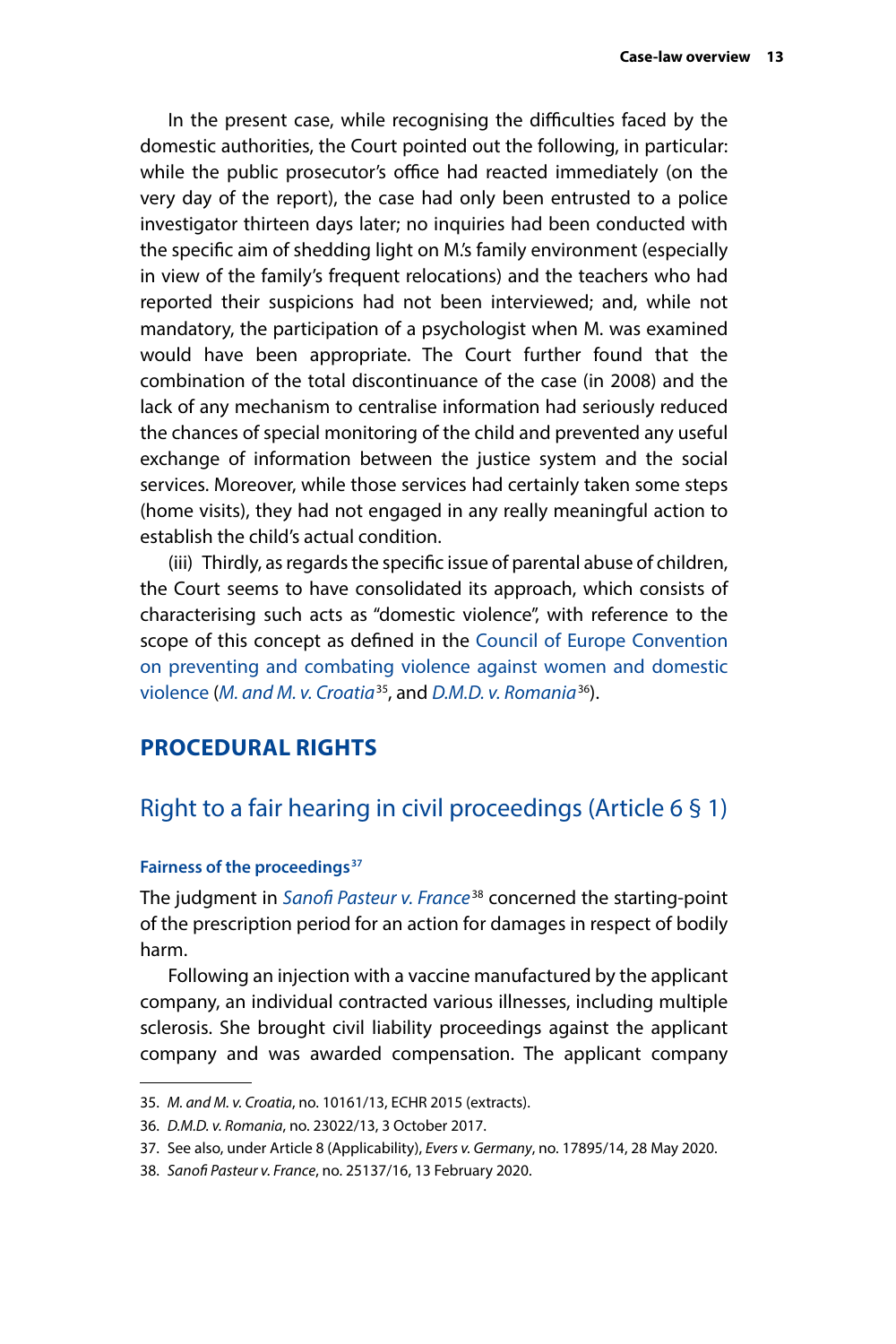argued that the legal prescription period (ten years) had begun to run from the date of purchase of the vaccine. The court of appeal found, however, that the period in question had began to run from the date that the illness stabilised. In the present case, however, given that stabilisation of the illness was impossible in that the pathology in question was a progressive one, the proceedings had not become timebarred. In support of its appeal on points of law, the applicant company requested, in particular, that the case be referred to the Court of Justice of the European Union (CJEU). The Court of Cassation dismissed the appeal on points of law and indicated that it was not necessary to refer a question to the CJEU for a preliminary ruling. Before the Court, the applicant company argued, in particular, that by fixing the startingpoint of the prescription period for proceedings on the date at which the damage had stabilised – even though the underlying illness was not amenable to stabilisation – the action had in effect become not subject to limitation, in breach of the principle of legal certainty protected by the Convention. The Court did not share that view and found no violation of Article 6 § 1. It is interesting to note that it did hold that there had been a violation of Article 6 § 1 on account of the failure to give reasons for the refusal to refer the case for a preliminary ruling.

The judgment is interesting in so far as it concerns the startingpoint to be fixed for the prescription period in respect of an action for damages in a case concerning bodily harm, which, in the applicant company's submissions, meant that this action was in reality not subject to limitation.

In this case the Court was not examining an application which had been lodged by a victim seeking compensation (*[Howald Moor and Others](http://hudoc.echr.coe.int/eng?i=001-141952)  [v. Switzerland](http://hudoc.echr.coe.int/eng?i=001-141952)*39; *[Eşim v. Turkey](http://hudoc.echr.coe.int/eng?i=001-126355)*40; and *[Stubbings and Others v. the United](http://hudoc.echr.coe.int/eng?i=001-58079)  [Kingdom](http://hudoc.echr.coe.int/eng?i=001-58079)*41), but instead one lodged by the respondent to the action (see, in another context, *[Oleksandr Volkov v. Ukraine](http://hudoc.echr.coe.int/eng?i=001-115871)*42). The situation was thus that a right derived by one person from the Convention was in conflict with a right, also derived from the Convention, enjoyed by another person: on the one hand, the victim's right of access to a court; on the other, the applicant company's right to legal certainty. This implied a balancing of the competing interests. The Court afforded a wide margin of appreciation to the State in this difficult balancing exercise. In the

<sup>39.</sup> *Howald Moor and Others v. Switzerland*, nos. 52067/10 and 41072/11, 11 March 2014.

<sup>40.</sup> *Eşim v. Turkey*, no. 59601/09, 17 September 2013.

<sup>41.</sup> *Stubbings and Others v. the United Kingdom*, 22 October 1996, *Reports of Judgments and Decisions* 1996-IV.

<sup>42.</sup> *Oleksandr Volkov v. Ukraine*, no. 21722/11, §§ 138-40, ECHR 2013.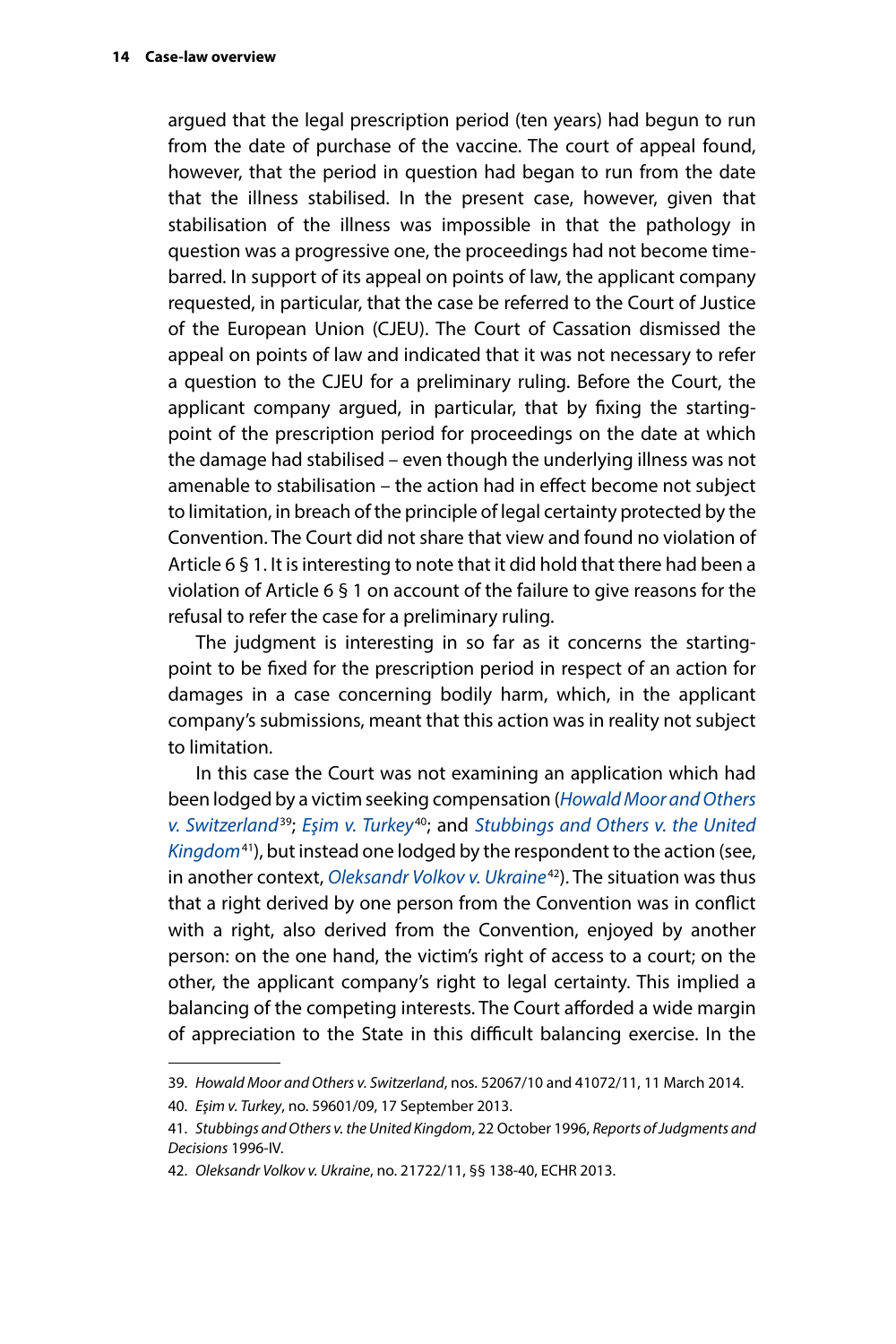<span id="page-18-0"></span>present case, it noted that the French legislation was intended to enable the victim to obtain full compensation for the bodily harm sustained, the extent of which could only be ascertained after his or her condition had stabilised. The Court found that it could not call into question, as such, the choice made in the national legislation to attach greater weight to the right of access to a court of individuals who had sustained physical injury than it attached to the right to legal certainty of the persons who were liable for those injuries. In this connection, it reiterated the importance attached by the Convention to the protection of physical integrity, which was covered by Articles 3 and 8 of the Convention. The approach in issue also made it possible to take account of the needs of persons suffering from a progressive illness, such as multiple sclerosis.

## Presumption of innocence (Article 6 § 2)

*[Farzaliyev v. Azerbaijan](http://hudoc.echr.coe.int/eng?i=001-202532)*43 concerned the existence of a "criminal charge" and the applicablity of Article 6 § 2.

The applicant is the former Prime Minister of an autonomous region in Azerbaijan whose term of office ended in the early 1990s. In November 2005 a criminal investigation for embezzlement was opened relating to his time in office. Two months later, in January 2006, the investigation was discontinued as time-barred. The following month the prosecutor who had led the criminal investigation instituted civil proceedings against the applicant for embezzlement. The domestic courts ordered the applicant to pay compensation for  $-$  as was clearly indicated  $-$  his "crime" of embezzlement. The applicant had never been questioned or charged during the brief criminal investigation and, indeed, only discovered that there had been such an investigation later during the civil proceedings.

He complained to the Court under Article 6 § 1 about the unfairness of the civil proceedings and under Article 6 § 2 that the domestic courts in the civil proceedings had breached his right to be presumed innocent by declaring him guilty of the crime of embezzlement. The Court found a violation of both provisions.

The judgment is noteworthy for two reasons: first, because it confirms that the moment from which a "criminal charge" exists is to be interpreted in the same way under both Article 6 § 1 and Article 6 § 2 and, further, because it confirmed and applied a narrow exception to

<sup>43.</sup> *Farzaliyev v. Azerbaijan*, no. 29620/07, 28 May 2020.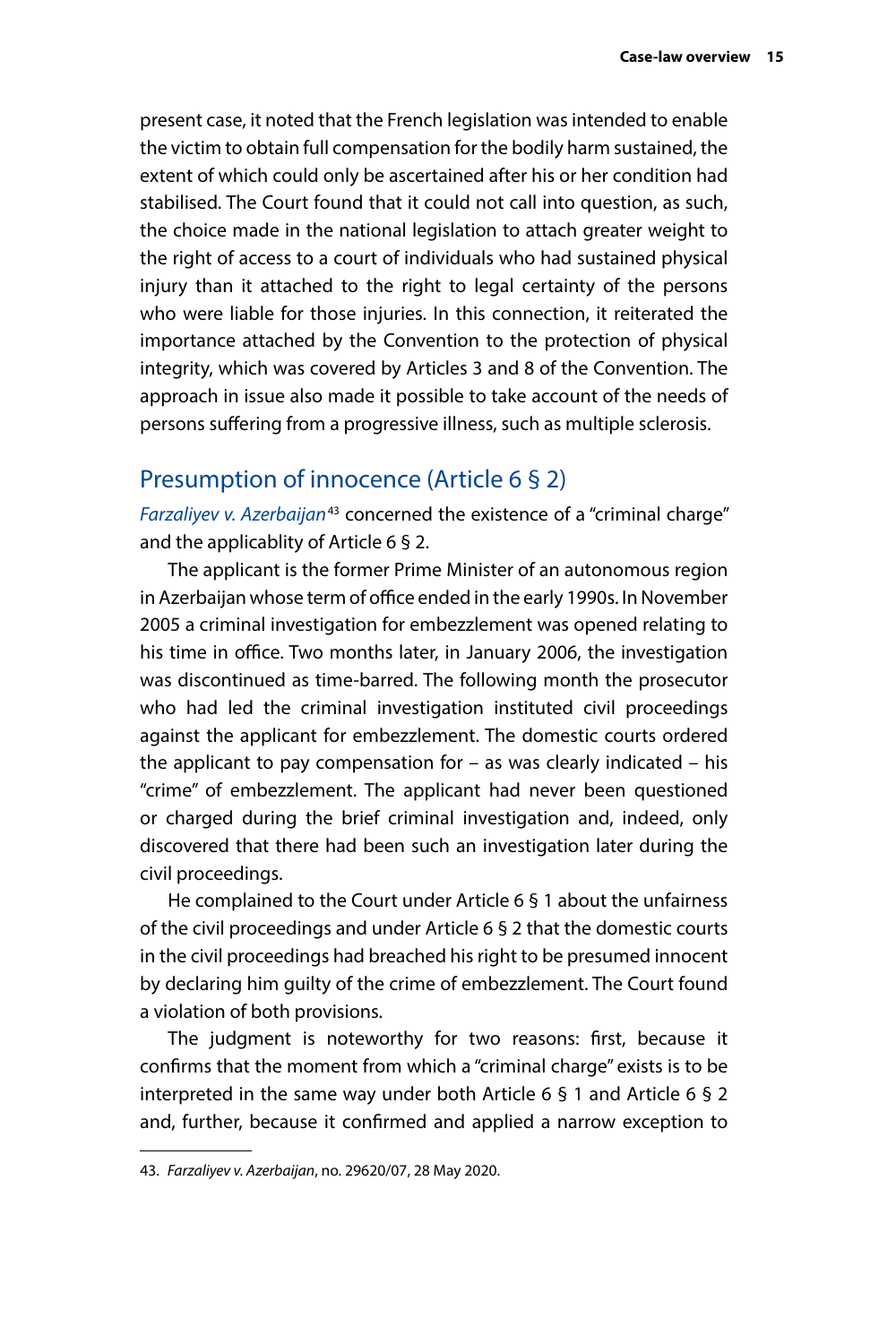this rule (recently recognised in *[Batiashvili v. Georgia](http://hudoc.echr.coe.int/eng?i=001-196374)*44) to find Article 6 § 2 applicable in the particular circumstances of the case. In particular:

(i) The Court confirmed that a "criminal charge" exists within the meaning of Article 6 § 2 from the moment an individual is officially notified by the competent authority of an allegation that he has committed a criminal offence, or from the point at which his situation has been "substantially affected" by actions taken by the authorities as a result of a suspicion against him (as regards Article 6 § 1, see, in the context of the fairness of the proceedings, *[Simeonovi v. Bulgaria](http://hudoc.echr.coe.int/eng?i=001-172963)*45, with further references, and, in the context of the length of proceedings, *[Mamič v. Slovenia \(no. 2\)](http://hudoc.echr.coe.int/eng?i=001-76495)*46, and *[Liblik and Others v. Estonia](http://hudoc.echr.coe.int/eng?i=001-193251)*47).

(ii) According to *[Allen v. the United Kingdom](http://hudoc.echr.coe.int/eng?i=001-122859)*48, Article 6 § 2 would be violated if, without having been convicted in earlier criminal proceedings, a later judicial statement reflects the view that the applicant was guilty. According to the above-described definition of a "criminal charge", for Article 6 § 2 to apply to such a complaint to protect the applicant from statements made in later linked proceedings (the civil action in the present case), the applicant would need to have been previously actually charged or "substantially affected", the latter generally meaning he or she had been aware of an investigation when it was taking place (through, for example, being questioned by the police).

However, neither event occurred in the present case: the applicant was never actually charged and was not made aware of the criminal investigation until it was over. Finding – as it had done recently in *Batiashvili*, cited above, in the rather unique circumstances of that case – an exception to the above-described principles concerning the applicability of Article 6 §§ 1 and 2 given the very particular circumstances of the present case, the Court nonetheless concluded that the applicant could be considered to have been "substantially affected" by the conduct of the investigating authorities (and thus "charged with a criminal offence"). In particular, the Chamber found that:

48. ... The question before it is whether the applicant was a person "charged with a criminal offence" within the autonomous meaning of Article 6 § 2 of the Convention. In order to answer that question, the Court is compelled to look behind the appearances and investigate the realities of the situation before it (see *Batiashvili* 

<sup>44.</sup> *Batiashvili v. Georgia*, no.8284/07, 10 October 2019.

<sup>45.</sup> *Simeonovi v. Bulgaria* [GC], no.21980/04, §§ 110-11, 12 May 2017.

<sup>46.</sup> *Mamič v. Slovenia (no. 2)*, no.75778/01, § 24, ECHR 2006-X (extracts).

<sup>47.</sup> *Liblik and Others v. Estonia*, nos.173/15 and 5 others, § 94, 28 May 2019.

<sup>48.</sup> *Allen v. the United Kingdom* [GC], no. 25424/09, ECHR 2013.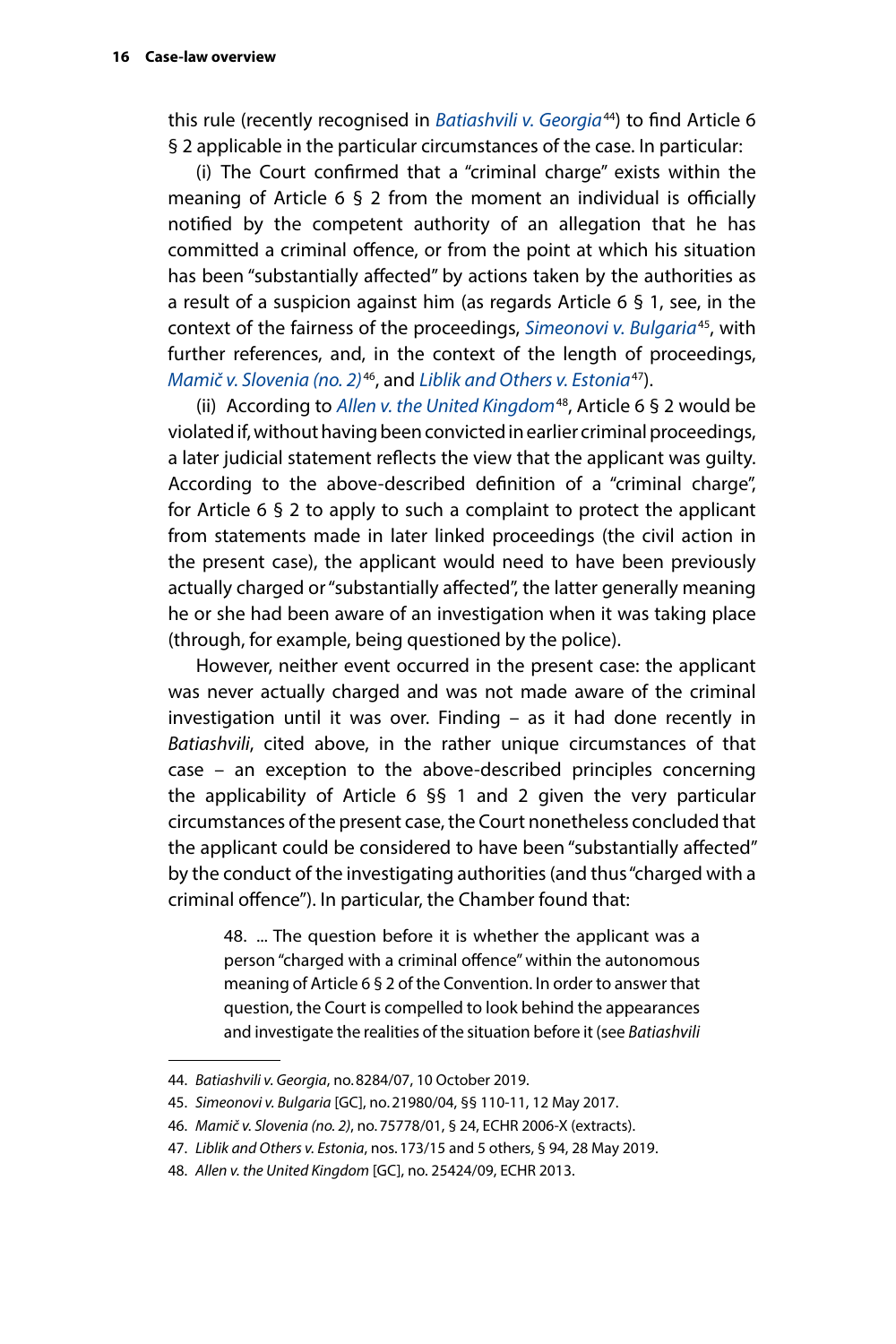<span id="page-20-0"></span>*v. Georgia*, no. 8284/07, § 79, 10 October 2019). It notes once again that it is true that the applicant was never formally charged with a criminal offence in the discontinued criminal proceedings and that he became aware of the allegations made against him in those proceedings only ... after the civil claim ... had been lodged against him on 16 February 2006, less than a month after their discontinuation on 21 January 2006. However, having regard to the case-specific sequence of closely interconnected events ... considered as a whole, as well as to the relatively close temporal proximity between the relevant events in question, the Court considers that, in the particular circumstances of the present case, the combined effect of the authorities' actions taken as a result of a suspicion against the applicant was that his situation was "substantially affected" by the conduct of the authorities (compare, *mutatis mutandis*, *Batiashvili*, cited above, § 94) and that therefore, for the purposes of the present complaint, he must be considered as a person "charged with a criminal offence" within the autonomous meaning of Article 6 § 2.

## Other rights in criminal proceedings

#### **No punishment without law (Article 7)**

In response to the request submitted by the Armenian Constitutional Court under Protocol No. 16 to the Convention, the Court delivered its advisory opinion<sup>49</sup> on 29 May 2020. The opinion concerned Article 7 and the use of certain referencing techniques when defining an offence and comparing the criminal provisions in force at the time of the commission of an alleged offence with the subsequently amended provisions. The Court further developed some aspects of its case-law relating to Article 7 of the Convention.

*[Baldassi and Others v. France](http://hudoc.echr.coe.int/eng?i=001-203213)*50 concerned the existence of a case-law precedent rendering the likelihood of a criminal conviction foreseeable.

<sup>49.</sup> *[Advisory opinion concerning the use of the "blanket reference" or "legislation by reference"](http://hudoc.echr.coe.int/eng?i=003-6708535-8973165)  [technique in the definition of an offence and the standards of comparison between the criminal](http://hudoc.echr.coe.int/eng?i=003-6708535-8973165)  [law in force at the time of the commission of the offence and the amended criminal law](http://hudoc.echr.coe.int/eng?i=003-6708535-8973165)* [GC], request no. P16-2019-001, Armenian Constitutional Court, 29 May 2020. See also under Article 7 of Protocol No. 16 (Advisory opinions) below.

<sup>50.</sup> *Baldassi and Others v. France*, nos. 15271/16 and 6 others, 11 June 2020. See also under Article 10 (Freedom of expression) below.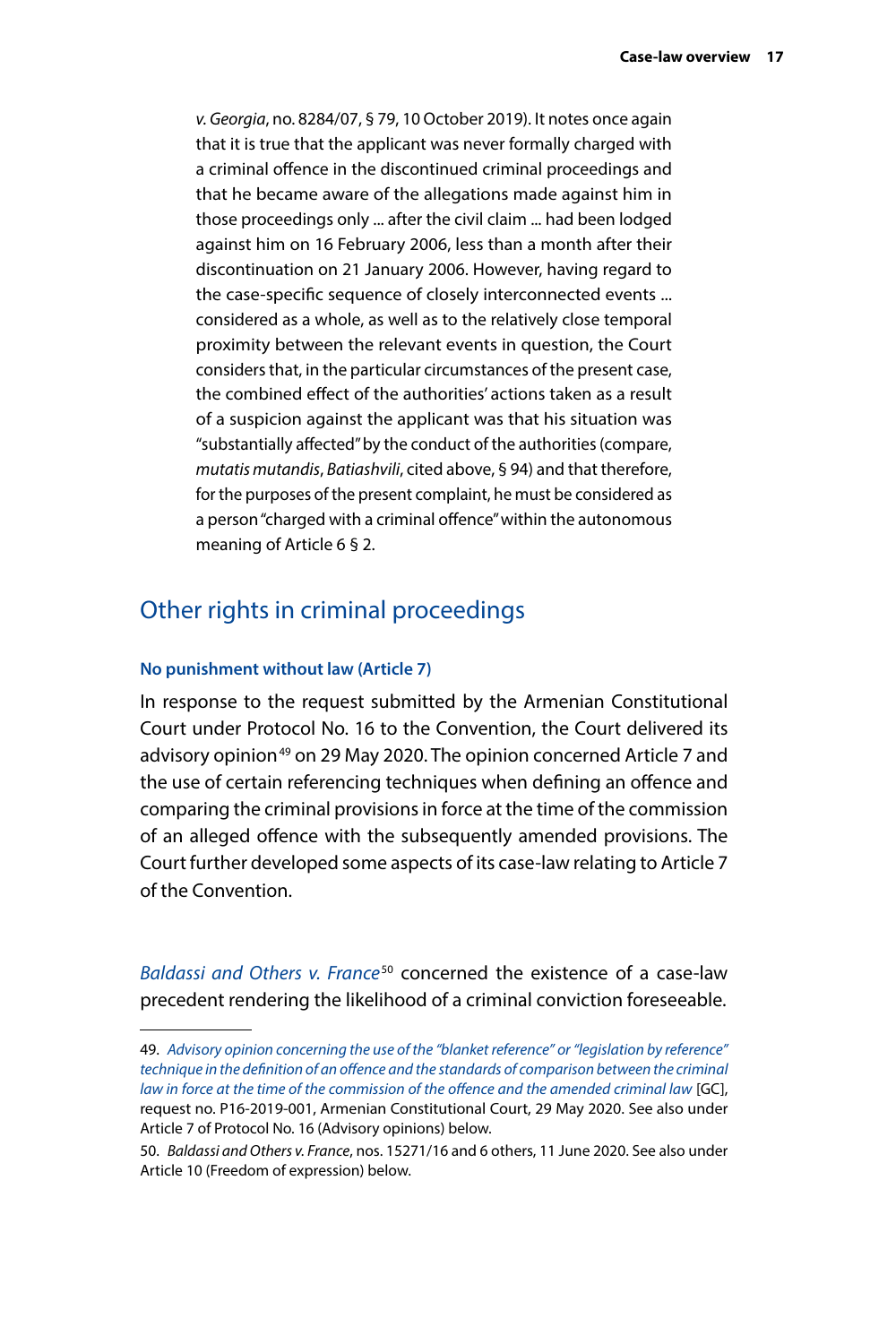<span id="page-21-0"></span>The case concerned the criminal conviction of activists in the Palestinian cause who were involved in the international campaign "Boycott, Divestment and Sanctions" launched by Palestinian nongovernmental organisations following the publication by the International Court of Justice of an opinion concerning the unlawfulness of the Israeli separation barrier, with a view to putting pressure on Israel to comply with international law. The applicants were convicted of incitement to economic discrimination under section 24(8) of the Law of 29 July 1881 on freedom of the press on account of their involvement in actions to boycott Israeli products.

They complained to the Court of violations of Articles 7 and 10 of the Convention, emphasising in particular that the general nature of the words "incitement to discrimination" in the provision under which they had been convicted was contrary to Article 7, because a very broad term was being applied to an ambivalent concept, namely discrimination. The Court found no violation of Article 7 of the Convention and a violation of Article 10.

The most interesting feature of this judgment is the Court's finding concerning the conformity with Article 7 of the application of the Law on freedom of the press to the present case. While expressing reservations about the foreseeability of the references among different legislative texts underpinning the applicants' conviction, that is to say, on the one hand, between various subsections of the 1881 Law and, on the other, between the latter and the Criminal Code, the Court concluded that as the case-law had stood at the material time, the applicants should have known that they were likely to be convicted on that basis for calling for a boycott of products imported from Israel.

#### **OTHERS RIGHTS AND FREEDOMS**

## Right to respect for one's private and family life, home and correspondence (Article 8)

#### **Applicability51**

In *[Evers v. Germany](http://hudoc.echr.coe.int/eng?i=001-202527)*52 the Court concluded that Article 8 was not applicable to the applicant's challenge against a contact ban concerning a disabled woman whom he had sexually abused.

<sup>51.</sup> See also, under Article 8 (Positive obligations), *Hudorovič and Others v. Slovenia*, nos. 24816/14 and 25140/14, 10 March 2020.

<sup>52.</sup> *Evers v. Germany*, no. 17895/14, 28 May 2020.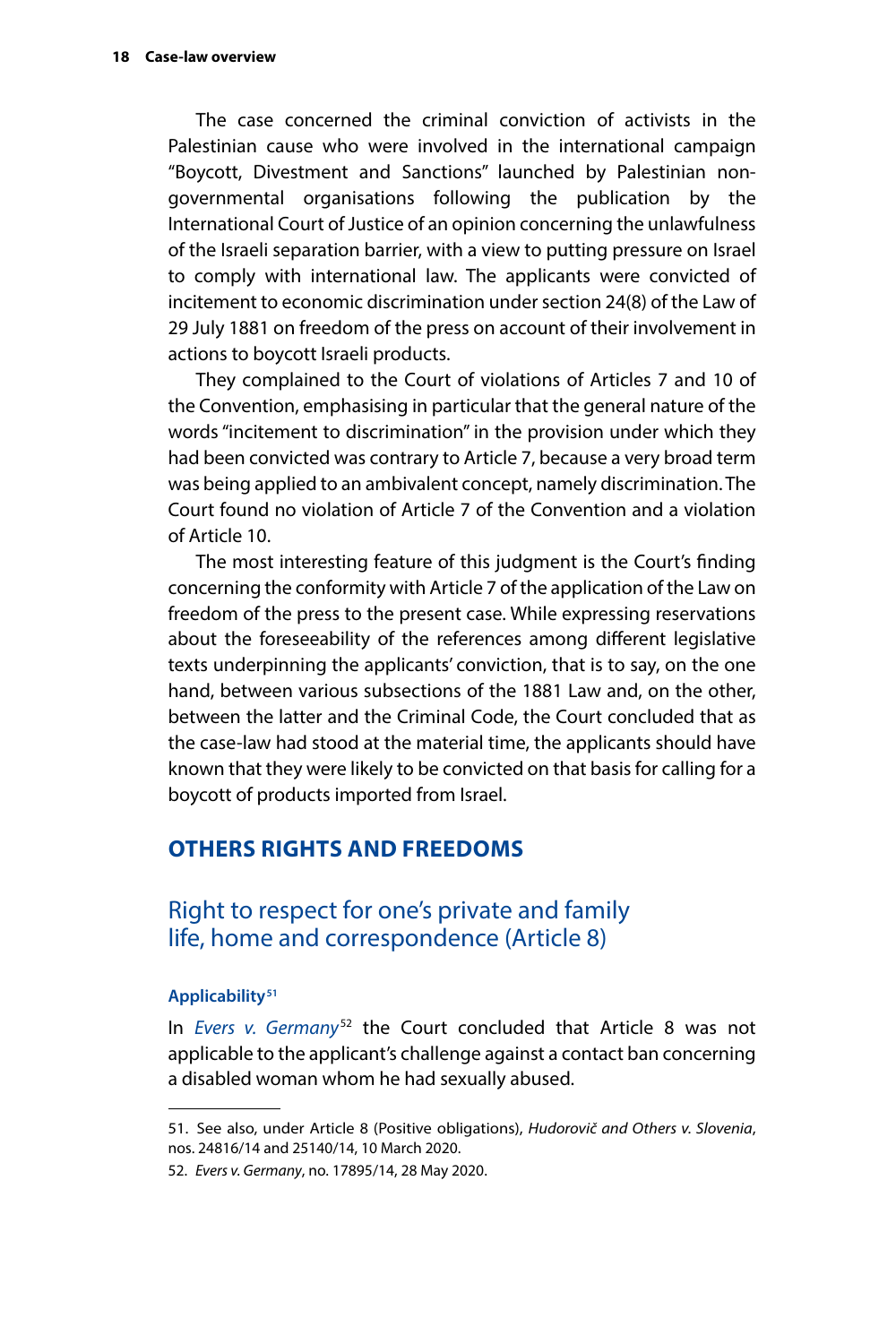The applicant had sexually abused, and had a child with, the mentally disabled daughter of the woman with whom he was living. Criminal proceedings, initiated against him for sexual abuse of a person incapable of resistance, were discontinued. The disabled woman was placed in specialised residential care. The district court appointed a guardian and issued a contact ban against the applicant, who wished to continue his sexual relationship with the disabled woman. The applicant's appeal against the contact ban was dismissed by the Regional Court.

The applicant complained under Article 8 about the contact ban. He also alleged certain shortcomings in the domestic proceedings including that he had not been heard in person, in particular, before the Regional Court. The Court found the complaint under Article 8 to be inadmissible and that there had been a violation of Article 6 § 1 given the Regional Court's refusal to hear the applicant in person.

The judgment is noteworthy for its finding that the applicant's complaint did not fall within the scope of Article 8 and, in particular, of "private life", which is generally considered to be a broad term not susceptible to exhaustive definition. In particular:

In the first place, the Court considered that the mere fact that the applicant had been living in a common household with the disabled woman and had been the biological father of the latter's child did not constitute, in the circumstances of the case, a family link which would fall under the protection of "family life".

Secondly, and as regards the "private life" aspect of Article 8, the Court reiterated that, while this provision protected the right to establish and develop relationships with other human beings and the outside world (*[Denisov v. Ukraine](http://hudoc.echr.coe.int/eng?i=001-186216)*53), a broad construction of Article 8 did not mean that it protected every activity in which a person might seek to engage with other human beings in order to establish and develop such relationships (*[Friend and Others v. the United Kingdom](http://hudoc.echr.coe.int/eng?i=001-96372)*54, and *[Gough v. the United Kingdom](http://hudoc.echr.coe.int/eng?i=001-147623)*55). The Court explained that it had generally assumed contact with a specific other person to constitute a fundamental element of Article 8 mainly under the family-life limb (see, for example, *[Elsholz v. Germany](http://hudoc.echr.coe.int/eng?i=001-58763)*<sup>56</sup> (concerning parents and children); *[Kruškić v. Croatia](http://hudoc.echr.coe.int/eng?i=001-149164)*57 (concerning grandparents and their grandchildren);

<sup>53.</sup> *Denisov v. Ukraine* [GC], no. 76639/11, § 95, 25 September 2018.

<sup>54.</sup> *Friend and Others v. the United Kingdom* (dec.) , nos. 16072/06 and 27809/08, § 41, 24 November 2009.

<sup>55.</sup> *Gough v. the United Kingdom*, no. 49327/11, § 183, 28 October 2014.

<sup>56.</sup> *Elsholz v. Germany* [GC], no.25735/94, § 43, ECHR 2000-VIII.

<sup>57.</sup> *Kruškić v. Croatia* (dec.), no. 10140/13, § 111, 25 November 2014.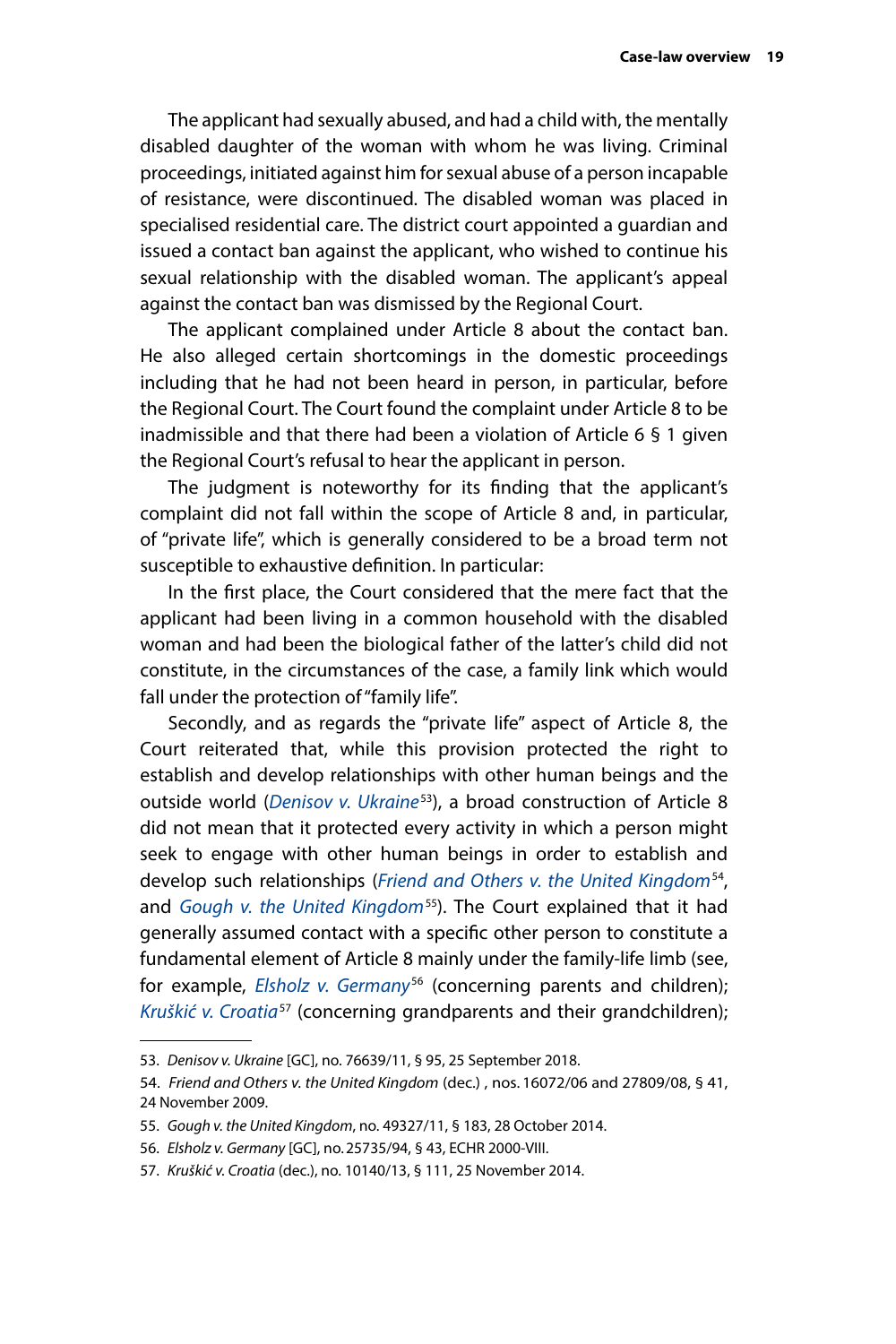<span id="page-23-0"></span>and *[Messina v. Italy \(no. 2\)](http://hudoc.echr.coe.int/eng?i=001-58818)*58 (regarding prisoners and close members of their family)). However, the Court emphasised that private life did not as a rule come into play in situations where a complainant did not enjoy family life within the meaning of Article 8 in relation to a person with whom he or she wanted to establish contact and where that person did not share the wish for contact. This was all the more so if that person had been the victim of behaviour which had been deemed detrimental by the domestic courts.

Since, moreover, Article 8 could not be relied upon to complain about, *inter alia*, personal or psychological loss which was the foreseeable consequence of one's own actions, such as a criminal offence or other misconduct entailing a measure of legal responsibility with foreseeable negative effects on private life (*Denisov*, cited above, § 98), the Court concluded that the applicant's challenge against the contact ban did not fall within the scope of the "private life" aspect of Article 8 and was thus incompatible *ratione materiae* with that provision of the Convention.

#### **Private life<sup>59</sup>**

The domestic legal obligation on service providers to store the personal data of users of their prepaid mobile phone SIM cards was examined in *[Breyer v. Germany](http://hudoc.echr.coe.int/eng?i=001-200442)*60.

In June 2004 amendments to the Telecommunications Act introduced a legal obligation for telecommunication providers to acquire and store personal details of all their customers, including customers where such details were not necessary for billing purposes or other contractual reasons, such as those who purchased prepaid mobile phone SIM cards. These amendments were considered necessary by the domestic authorities to comply with obligations arising from European Union law. The applicants purchased prepaid mobile phone SIM cards and were required to register certain personal details (including the phone number and their name, address and date of birth) with their respective service providers when activating those SIM cards. The applicants challenged this obligation before the Federal Constitutional Court, which found that such an obligation was not incompatible with the Basic Law. The Court found that the legal obligation under section 111 of the Telecommunications Act was not contrary to Article 8 of the Convention.

<sup>58.</sup> *Messina v. Italy (no. 2)*, no. 25498/94, § 61, ECHR 2000-X.

<sup>59.</sup> See also, under Article 8 (Positive obligations), *Hudorovič and Others v. Slovenia*, nos. 24816/14 and 25140/14, 10 March 2020.

<sup>60.</sup> *Breyer v. Germany*, no. 50001/12, 30 January 2020.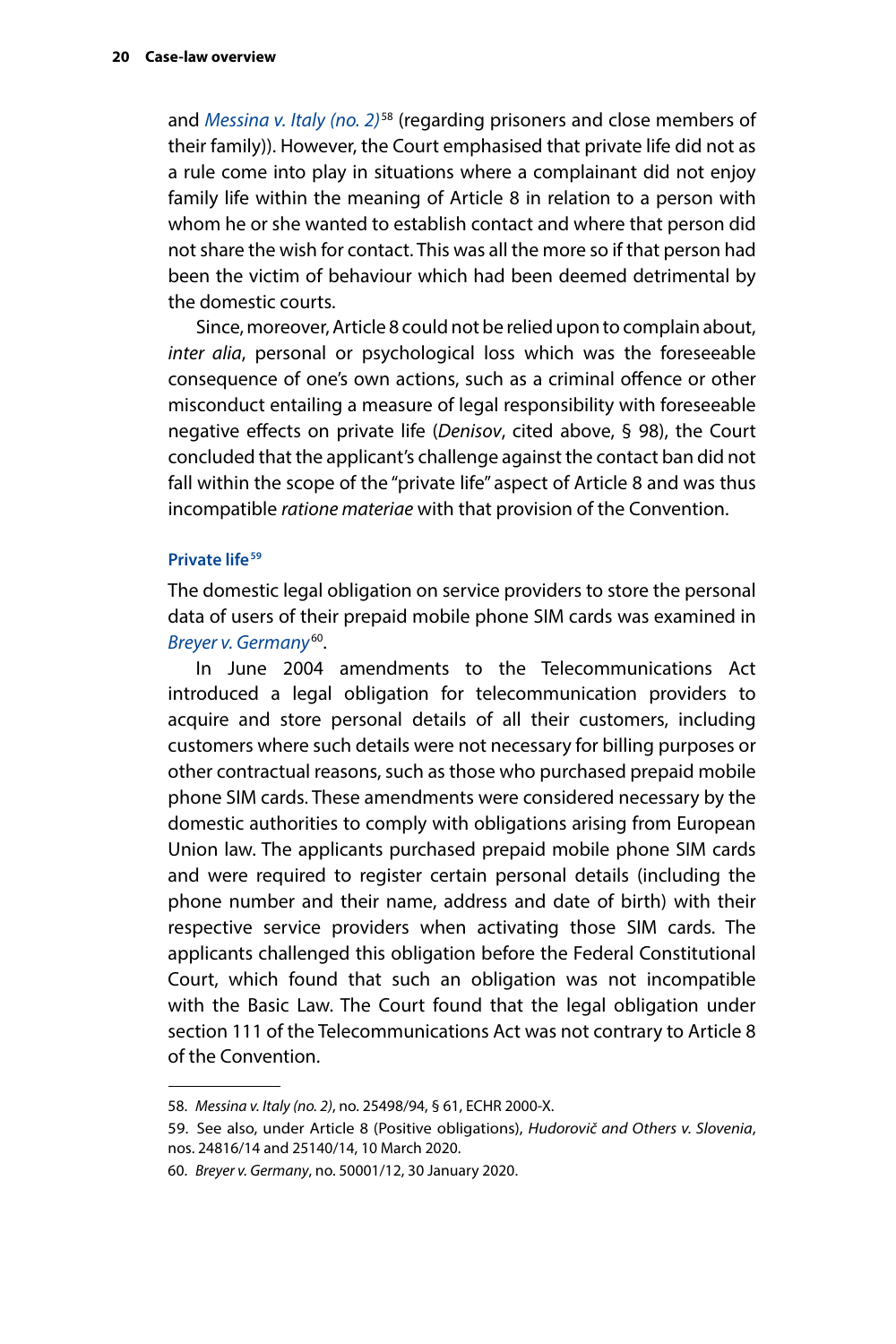The judgment is noteworthy as it concerns a novel data-protection issue. It also contains a comprehensive overview of the case-law under Article 8 relating to the protection of private life when compiling personal data, in particular as regards the principle of informational self-determination (*[Satakunnan Markkinapörssi Oy and Satamedia Oy v.](http://hudoc.echr.coe.int/eng?i=001-175121)  [Finland](http://hudoc.echr.coe.int/eng?i=001-175121)*61).

(i) As regards the nature of the interference with Article 8 rights, the Court reiterated that the mere storing of data relating to the private life of an individual amounts to an interference within the meaning of Article 8 (*[Leander v. Sweden](http://hudoc.echr.coe.int/eng?i=001-57519)*62). In this connection, the Court also took note of the finding of the Federal Constitutional Court to the effect that the extent of protection of the right to informational self-determination under domestic law was not restricted to information which by its very nature was sensitive and that, in view of the processing possibilities, there was no item of personal data which was of itself (namely, regardless of the context of its use) insignificant.

(ii) As regards the lawfulness of the interference, the Court found that the very storage of data had a basis in the law (section 111 of the Telecommunications Act), which was sufficiently clear and foreseeable. Moreover, the duration of the storage was clearly regulated and the technical side of the storage was clearly outlined. In so far as safeguards, access of third parties and further use of the stored data were concerned, section 111 had to be read in conjunction with other provisions of that Act, which the Court found more appropriate to examine in its proportionality assessment.

(iii) In its proportionality assessment, a number of issues were of importance to the Court.

It acknowledged that the pre-registration of mobile-phone subscribers substantially simplified and accelerated investigation by law-enforcement agencies and was capable of contributing to effective law enforcement and prevention of disorder or crime. In this connection it also reiterated that in a national-security context national authorities enjoyed a certain margin of appreciation when choosing the means for achieving a legitimate aim and that there was no consensus between the Council of Europe member States as regards the retention of subscriber information of prepaid SIM card customers. Thus, the Court accepted that the obligation to store subscriber information under section 111 of the Telecommunications Act was, in general, a suitable

<sup>61.</sup> *Satakunnan Markkinapörssi Oy and Satamedia Oy v. Finland* [GC], no. 931/13, § 137, 27 June 2017.

<sup>62.</sup> *Leander v. Sweden*, 26 March 1987, § 48, Series A no. 116.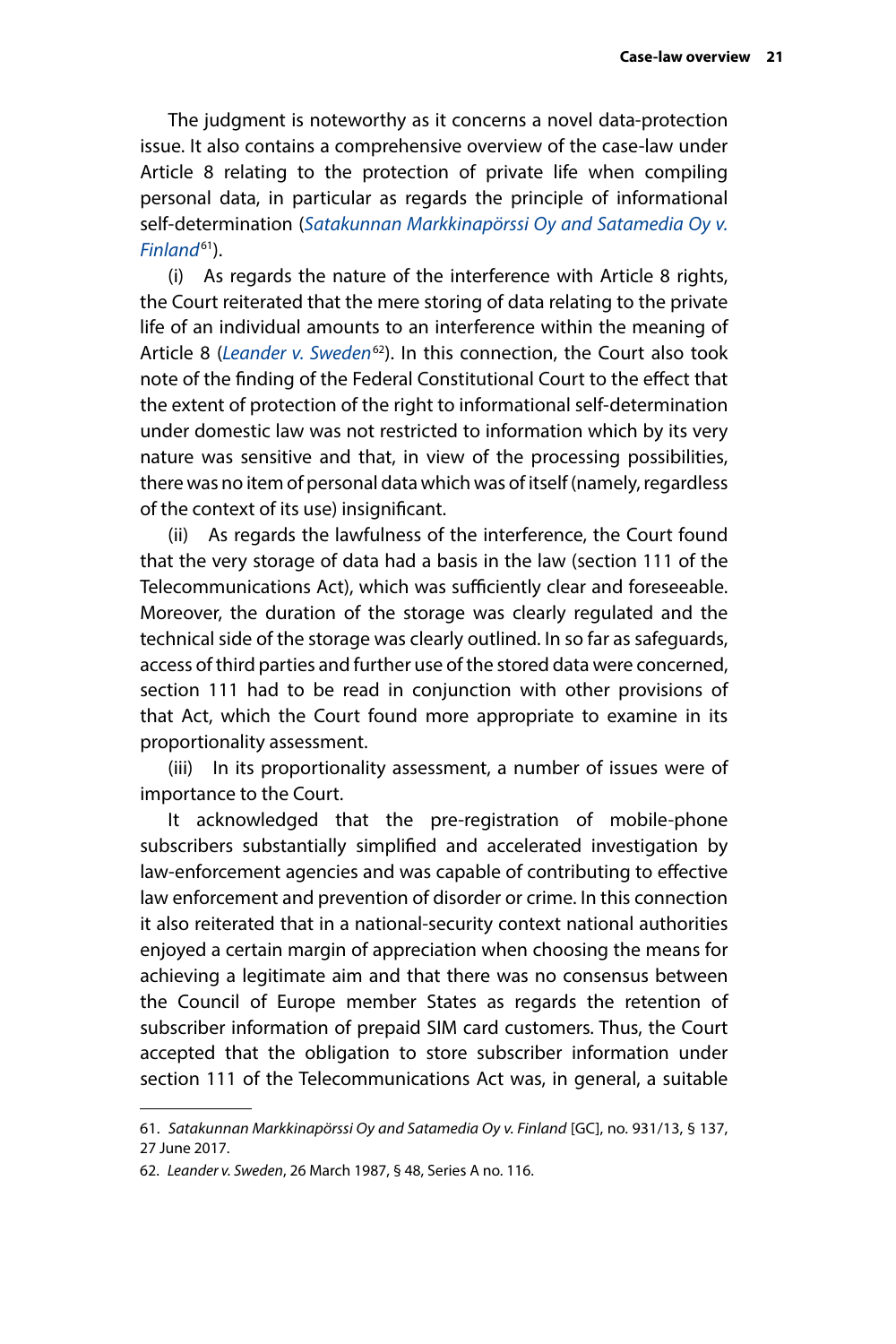response to changes in communication behaviour and in the means of telecommunications.

It was significant that the storage of data in issue concerned only a limited data set: this data did not include any highly personal information or allow the creation of personality profiles or the tracking of the movements of mobile-phone subscribers. Moreover, no data concerning individual communication events were stored. The Court thus distinguished this level of interference from previous cases concerning the collection of more sensitive data or cases in which the registration in a particular database led to frequent checks or further collection of private information. In this connection, the Court also referred to the findings of the Court of Justice of the European Union in the case of *[Ministerio Fiscal](http://curia.europa.eu/juris/liste.jsf?oqp=&for=&mat=or&lgrec=fr&jge=&td=%3BALL&jur=C%2CT%2CF&num=C-207%252F16&page=1&dates=&pcs=Oor&lg=&pro=&nat=or&cit=none%252CC%252CCJ%252CR%252C2008E%252C%252C%252C%252C%252C%252C%252C%252C%252C%252Ctrue%252Cfalse%252Cfalse&language=en&avg=&cid=7321939)*63. In sum, the Court concluded that the interference was, while not trivial, of a rather limited nature.

Certain safeguards were highlighted by the Court in this context.

In the first place, the Court observed that there were no technical insecurities as regards the storage of data, that the duration of the storage was limited to the expiry of the calendar year following the year in which the contractual relationship ended, and that the stored data appeared limited to the information necessary to clearly identify the relevant subscriber.

Secondly, the Court examined the possibilities for future access to and use of the data stored and, notably, information requests which could be made under sections 112 and 113 of the Telecommunications Act. It found it important that the named authorities who could request access to the stored data under section 112 of the Act were concerned with law enforcement or the protection of national security. While under section 113 of the Act the authorities who could request access to the data were identified only by reference to the tasks they performed and were not therefore explicitly enumerated, those authorities had to make a written request and the wording of the provision was detailed enough to clearly foresee which authorities were empowered to request information. In each case, the stored data were further protected against excessive or abusive information requests by the fact that the requesting authority required an additional legal basis to retrieve the data. Moreover, these information requests under sections 112 and 113 were also subjected to review and supervision. The Court explained that the level of review and supervision was an important, but not a decisive, element in the proportionality assessment of the collection and storage of a limited data set, such as that in the present case. As regards the

<sup>63.</sup> *Ministerio Fiscal*, C-207/16, 2 October 2018, EU:C:2018:788.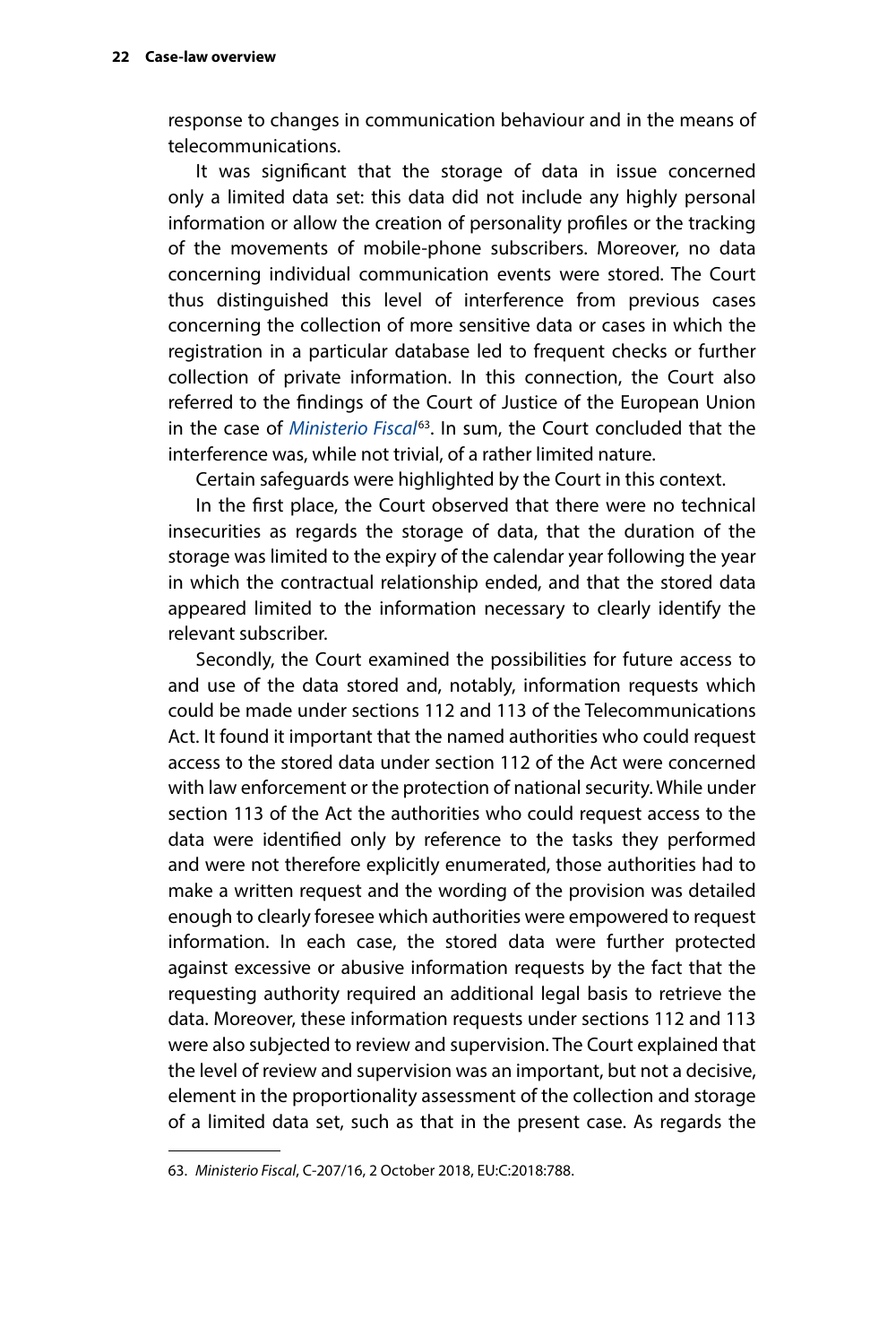applicable regime, in particular, the Court noted that the Federal Network Agency was competent to examine the admissibility of the transmission of data when needed; that each retrieval and the relevant information regarding the retrieval were recorded for the purpose of data-protection supervision by the relevant independent data-protection authorities; that these authorities could also be seized in an individual appeal relating to the collection, processing or use of personal data by public bodies; and that legal redress against information retrieval could be sought under general rules of domestic law, and was available against the final decisions of the authorities.

The decision in *[Platini v. Switzerland](http://hudoc.echr.coe.int/eng?i=001-201734)<sup>64</sup>* concerned the protection of private life in connection with an arbitral decision in professional sport that resulted in a suspension of activity for the applicant.

The applicant was a former professional football player, who had been captain and coach of the France national team. He had served as President of UEFA (Union of European Football Associations) and Vice-President of FIFA (*Fédération Internationale de Football Association*). Disciplinary proceedings were brought against him in respect of a salary "supplement" of 2 million Swiss francs, which was granted to him by FIFA's former President, against whom proceedings had also been brought, both criminal and disciplinary. The FIFA sanction consisted of his suspension from any football-related professional activity for six years plus a fine. The applicant appealed against this decision to the Court of Arbitration for Sport (CAS), which reduced the suspension period from six years to four and decreased the amount of the fine. The Swiss Federal Court upheld that decision. Before the Court, the applicant complained in particular that the sanction was incompatible with his freedom to exercise a professional activity, in breach of Article 8. The Court rejected the complaint as manifestly ill-founded.

The decision is of interest as the Court provided clarification under Article 8, firstly, on its jurisdiction *ratione personae* in such matters and, secondly, for the first time, on the applicability of Article 8 (private life) to this type of professional dispute and on the State's positive obligations and margin of appreciation.

(i) As regards the Court's jurisdiction: in the case of *[Mutu and](http://hudoc.echr.coe.int/eng?i=001-186828)  [Pechstein v. Switzerland](http://hudoc.echr.coe.int/eng?i=001-186828)*65, the respondent State's responsibility under the Convention was acknowledged when it came to the Article 6 compliance

<sup>64.</sup> *Platini v. Switzerland* (dec.), no. 526/18, 11 February 2020.

<sup>65.</sup> *Mutu and Pechstein v. Switzerland*, nos. 40575/10 and 67474/10, §§ 65-67, 2 October 2018.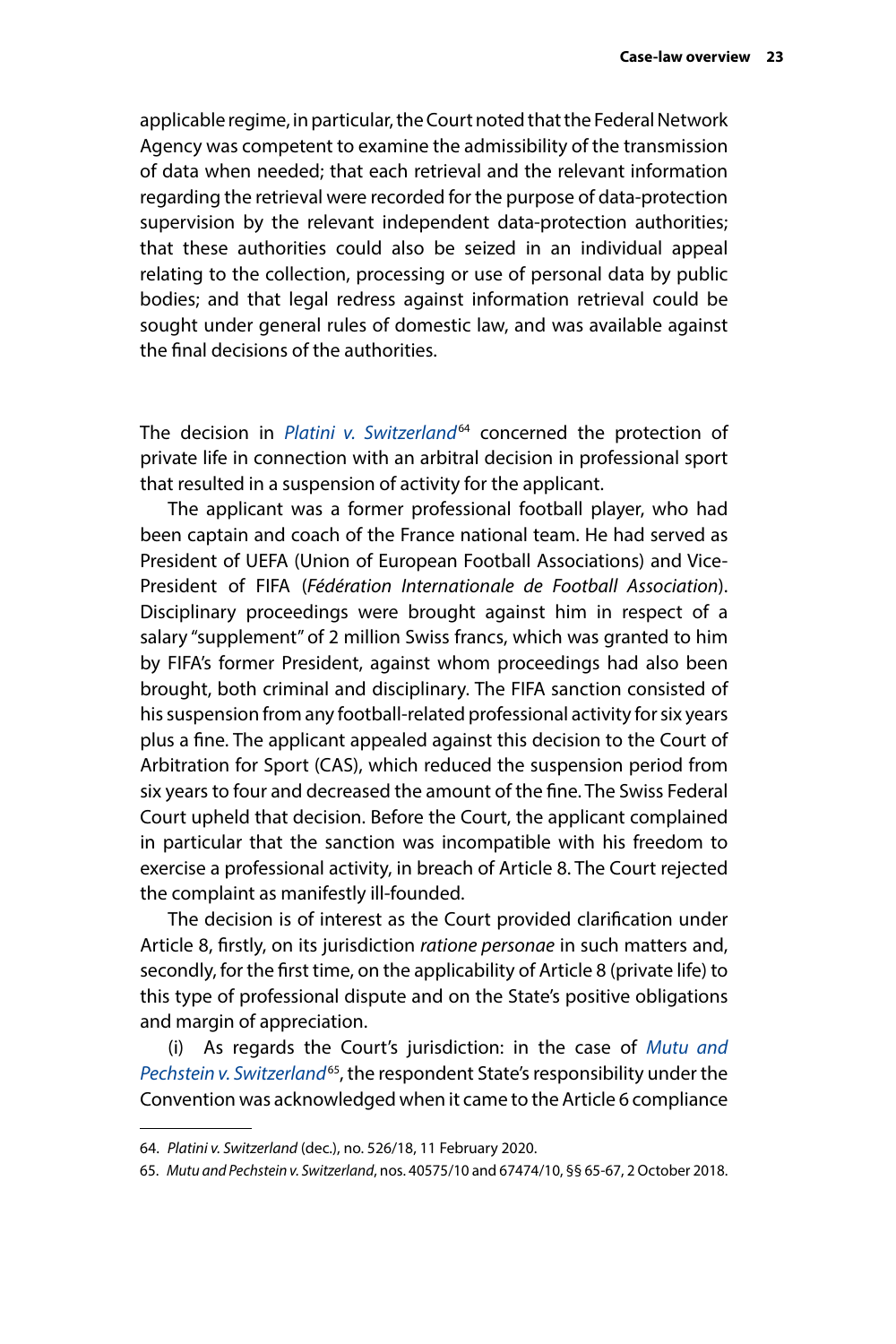<span id="page-27-0"></span>of the CAS proceedings as validated by the Federal Court. However, the issue in the present case was the State's responsibility under Article 8 for the substance of the decisions by those organs. The Court took the view that the relevant decisions engaged the State's responsibility for two reasons: firstly, Swiss law provides for the legal effects of CAS awards and for the jurisdiction of the Federal Court to examine their validity; secondly, that apex court had dismissed the applicant's appeal, thereby giving the arbitral decision the force of *res judicata* in the Swiss legal order. The Court thus found it had jurisdiction to entertain the application against Switzerland.

(ii) As to the applicability of Article 8 to the professional dispute in question, the Court applied the *Denisov* approach, based on the consequences of the professional sanction for the applicant's private life (*[Denisov v. Ukraine](http://hudoc.echr.coe.int/eng?i=001-186216)<sup>66</sup>*). Having regard to the concrete and convincing arguments submitted by the applicant, it found that the threshold of severity required to engage Article 8 had been attained (ibid., § 116). It acknowledged that the applicant, who had spent his whole career in football, could indeed feel significantly affected by the four-year ban on any football-related activity.

(iii) Concerning the positive obligations imposed on the respondent State and the extent of its margin of appreciation, the Court first pointed out that, unlike the applicants in *Mutu and Pechstein* (cited above, §§ 114 and 122), the present applicant had not claimed before the Court that he had been forced to sign compulsory arbitration clauses excluding the possibility of submitting disputes to an ordinary domestic court. Moreover, he had expressly accepted the jurisdiction of the CAS. The Court, having examined the procedure and the decisions, found that the applicant had, in his dispute with FIFA, been afforded adequate institutional and procedural safeguards in the context of both private (CAS) and State (Federal Court) adjudicatory organs, as required by Article 8. Lastly, it took account of the State's significant margin of appreciation in the present case.

#### **Positive obligations**

*[Buturugă v. Romania](http://hudoc.echr.coe.int/eng?i=001-201342)*<sup>67</sup> is noteworthy in that the Court, for the first time, addressed the phenomenon of cyberbullying as an aspect of violence against women under Articles 3 and 8 of the Convention.

<sup>66.</sup> *Denisov v. Ukraine* [GC], no. 76639/11, §§ 115-17, 25 September 2018.

<sup>67.</sup> *Buturugă v. Romania*, no. 56867/15, 11 February 2020. See also under Article 3 (Positive obligations) above.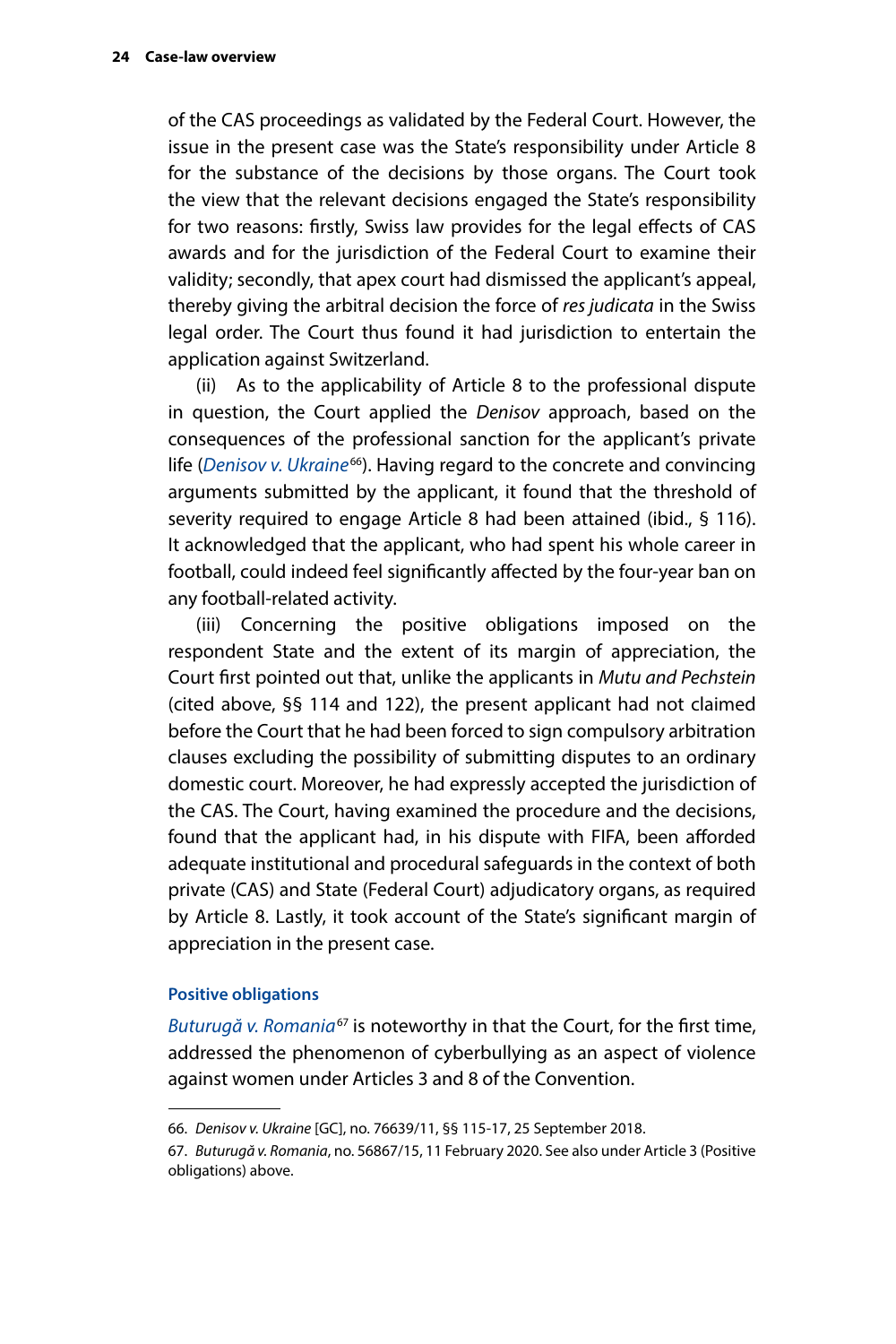The applicant complained to the authorities about the violent behaviour of her ex-husband. He received an administrative fine. The criminal proceedings against him were discontinued, essentially on the ground that his conduct had not been sufficiently serious to be designated as a criminal offence. Moreover, the authorities did not address the acts in issue from the perspective of domestic violence. As part of the proceedings, the applicant requested an electronic search of the family computer, alleging that her ex-husband had wrongfully consulted her electronic accounts, including her Facebook account, and had copied her private conversations, documents and photos. This request was refused on the ground that the evidence likely to be gathered by such a search was unrelated to the offences allegedly committed by her ex-husband. A further complaint by the applicant, alleging a breach by her ex-husband of the secrecy of correspondence, was dismissed without an examination on the merits. The Court held in this connection that there had been a failure to comply with the positive obligations arising under Articles 3 and 8 of the Convention.

The judgment is noteworthy in that the Court, for the first time, addressed the phenomenon of cyberbullying as an aspect of violence against women.

The Court reiterated in this context that the phenomenon of domestic violence was not perceived as being limited to incidents of physical violence alone, but that it included, among other forms, psychological violence or harassment (compare *[Opuz v. Turkey](http://hudoc.echr.coe.int/eng?i=001-92945)*68; *[T.M. and C.M. v. the Republic of Moldova](http://hudoc.echr.coe.int/eng?i=001-140240)*69; and *[Talpis v. Italy](http://hudoc.echr.coe.int/eng?i=001-171994)*70). In addition, cyberbullying was currently recognised as one aspect of violence against women and girls and could take on a variety of forms, including cyber-breaches of privacy, intrusion into the victim's computer and the capture, sharing and manipulation of data and images, including private data. In the context of domestic violence, cyber-surveillance was often carried out by the person's intimate partner. The Court therefore accepted that acts such as illicitly monitoring, accessing or saving one's partner's correspondence could be taken into account by the domestic authorities when investigating cases of domestic violence.

The Court also emphasised the need to address comprehensively the phenomenon of domestic violence in all its forms (see *Talpis*, cited above, § 129), which was of particular relevance in the present case. In examining the applicant's allegations of cyberbullying and her request

<sup>68.</sup> *Opuz v. Turkey*, no. 33401/02, §§ 132 and 138, ECHR 2009.

<sup>69.</sup> *T.M. and C.M. v. the Republic of Moldova*, no. 26608/11, § 47, 28 January 2014.

<sup>70.</sup> *Talpis v. Italy*, no. 41237/14, §§ 129-30, 2 March 2017.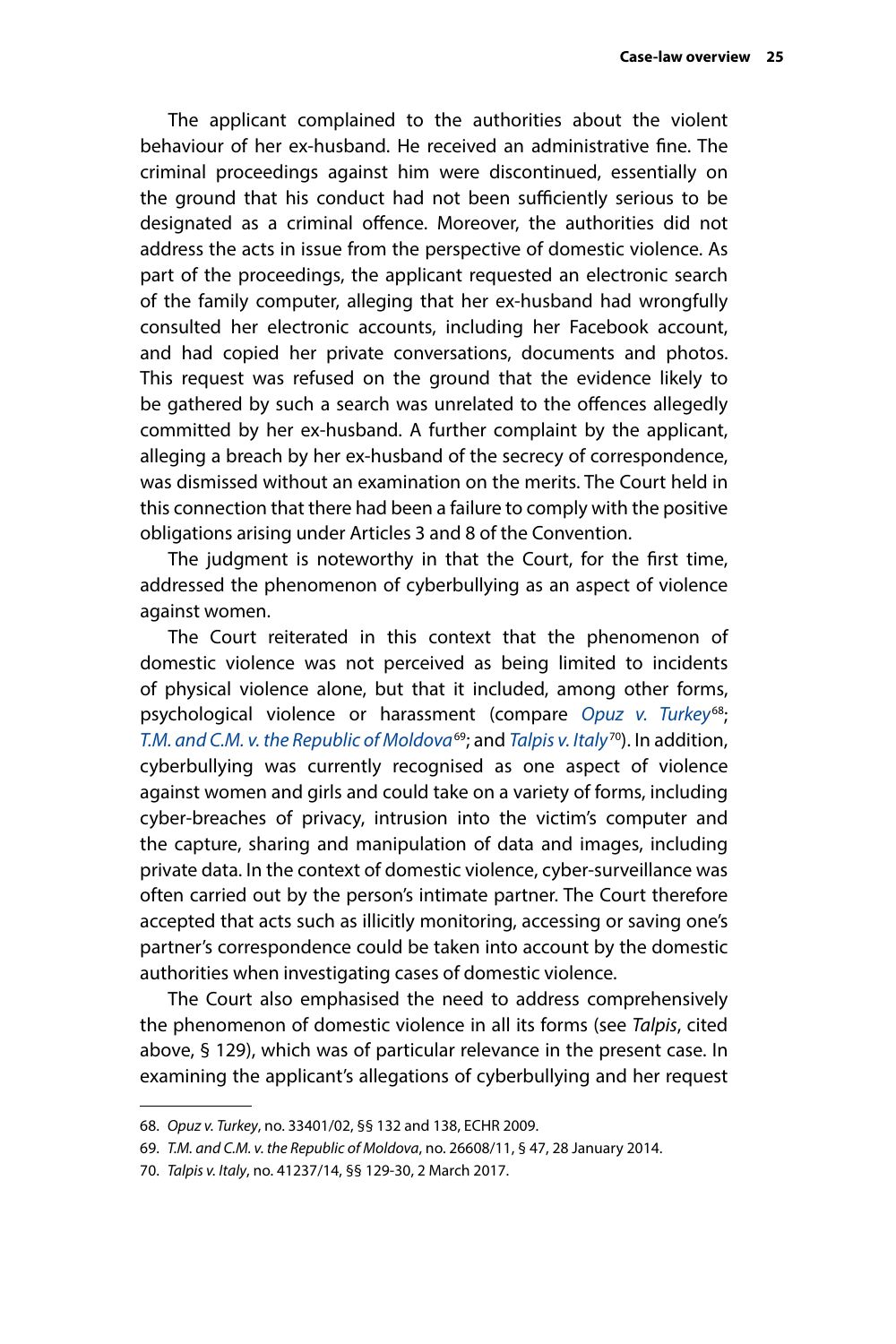to have the family computer searched, the national authorities had been overly formalistic in dismissing any connection with the domestic violence which she had already reported to them. The applicant had thus later been obliged to submit a new complaint alleging a breach of the confidentiality of her correspondence. In dealing with it separately, the authorities had failed to take into consideration the various forms that domestic violence could take.

In contrast, the Court adopted a comprehensive approach, by examining, under Articles 3 and 8 of the Convention, the allegations of physical violence and cyberbullying taken as a whole.

*[Hudorovič and Others v. Slovenia](http://hudoc.echr.coe.int/eng?i=001-201646)*71 sets out the criteria for determining the existence of a State's positive obligation under Article 8 to provide access to safe drinking water

The applicants belonged to Roma communities residing in illegal and unserviced settlements. They complained that they had not been provided with access to basic public utilities, in particular, to safe drinking water and sanitation. The municipal authorities had taken some steps to provide the applicants with the opportunity to access safe drinking water. In one settlement, at least one water tank co-financed by the municipality had been installed and filled with drinking water. In another settlement, the municipality had installed and financed a public water point to which individual connections could be installed. The applicants considered these measures insufficient. The Court found that, even assuming they were applicable, there had been no violation of Articles 8 and 3 of the Convention, taken alone and in conjunction with Article 14.

The judgment is noteworthy in that the Court, for the first time, clarified the conditions which could trigger the applicability of Article 8 with regard to the provision by the State of basic public utilities, in particular, safe drinking water. The Court also developed criteria for determining the existence of a State's positive obligation under this provision and its eventual content.

(i) Relying on the consequence-based approach outlined in *[Denisov v. Ukraine](http://hudoc.echr.coe.int/eng?i=001-186216)*72, the Court defined as follows the threshold of severity which could bring Article 8 into play in this context: a "persistent and long-standing lack of access to safe drinking water" with "adverse

<sup>71.</sup> *Hudorovič and Others v. Slovenia*, nos. 24816/14 and 25140/14, 10 March 2020. See also under Article 3 (Inhuman or degrading treatment) above.

<sup>72.</sup> *Denisov v. Ukraine* [GC], no. 76639/11, 25 September 2018.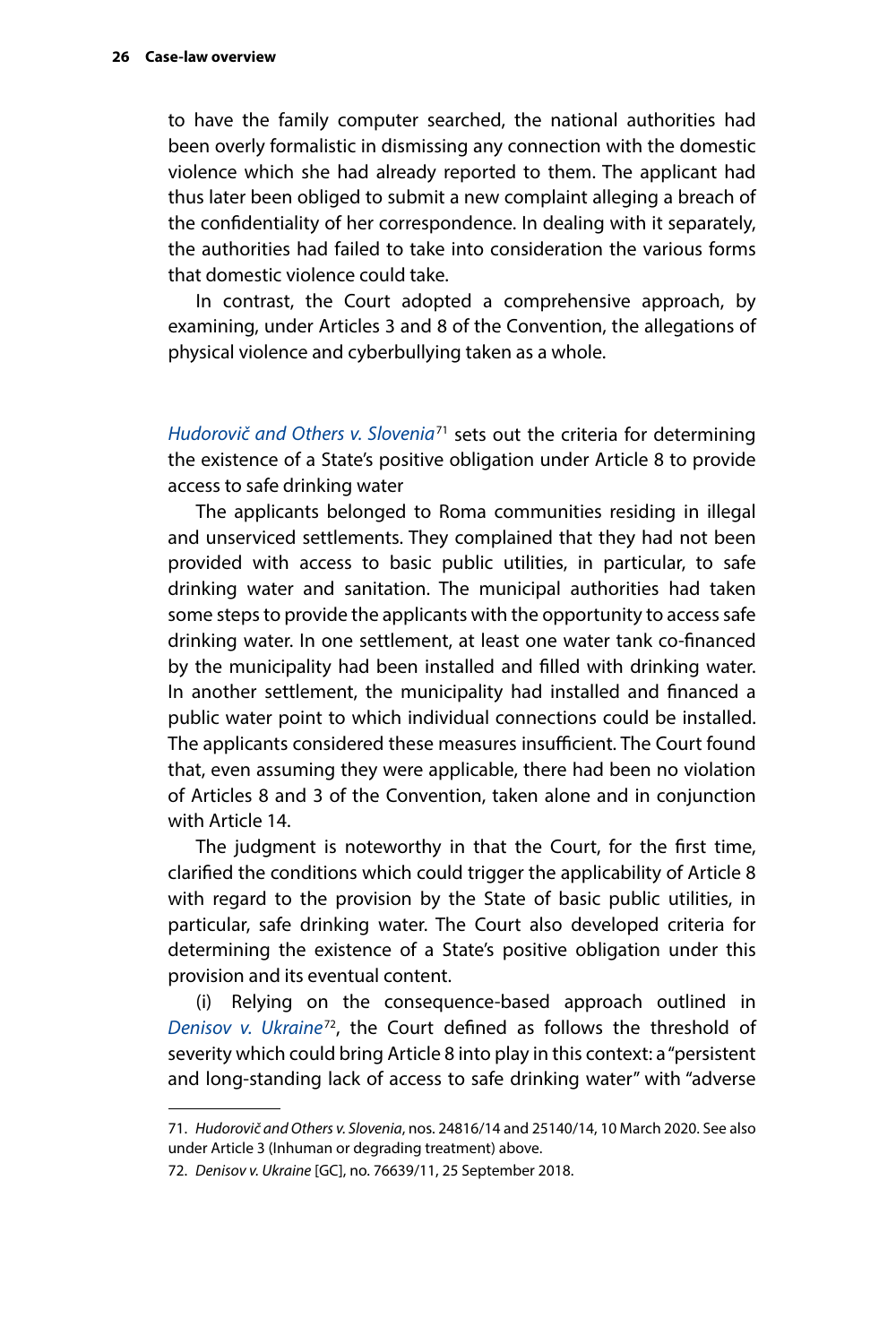consequences for health and human dignity effectively eroding the core of private life and the enjoyment of a home".

(ii) The existence of any positive obligation in this respect and its eventual content are to be determined by the specific circumstances of the persons affected, by the legal framework and by the economic and social situation of the State in question. In the Court's view, States must be accorded a wide discretion in such matters, including as regards the concrete steps to ensure everyone has adequate access to water.

– As to the economic and social position in Slovenia, the Court noted that a non-negligible proportion of the Slovenian population living in remote areas did not have access to the public water supply and sewerage systems;

– As to the comprehensive regulatory framework in place, the Court considered it reasonable that the State or its local authorities assumed responsibility for the provision of that service while it was left to the owners to install individual house connections at their own expense. Likewise, it appeared reasonable that alternative solutions such as the installation of individual water tanks or systems for harvesting rainwater were proposed in those areas not yet covered by a public water supply system.

– As regards the applicants' specific circumstances, the key consideration for the Court was the fact that they belonged to a socially disadvantaged group which faced greater obstacles than the majority in accessing basic utilities.

In the first place, the Court took note of all the affirmative action measures already taken by the domestic authorities with a view to improving the living conditions of the Roma community, including concrete actions to provide the applicants with the opportunity to access safe drinking water. While not an ideal or permanent solution, these positive steps demonstrated that the authorities had acknowledged the disadvantages suffered by the applicants as members of a vulnerable community and had shown a degree of active engagement with their specific needs.

Secondly, the applicants, who remained in their respective settlements by choice, were not living in a state of extreme poverty. They received social benefits which could have been used towards improving their living conditions by, for instance, installing private water and septic tanks, systems for collecting rainwater or other alternative solutions. In sum, the Court took the view that, while it fell upon the State to address the inequalities in the provision of access to safe drinking water which disadvantaged Roma settlements, this could not be interpreted as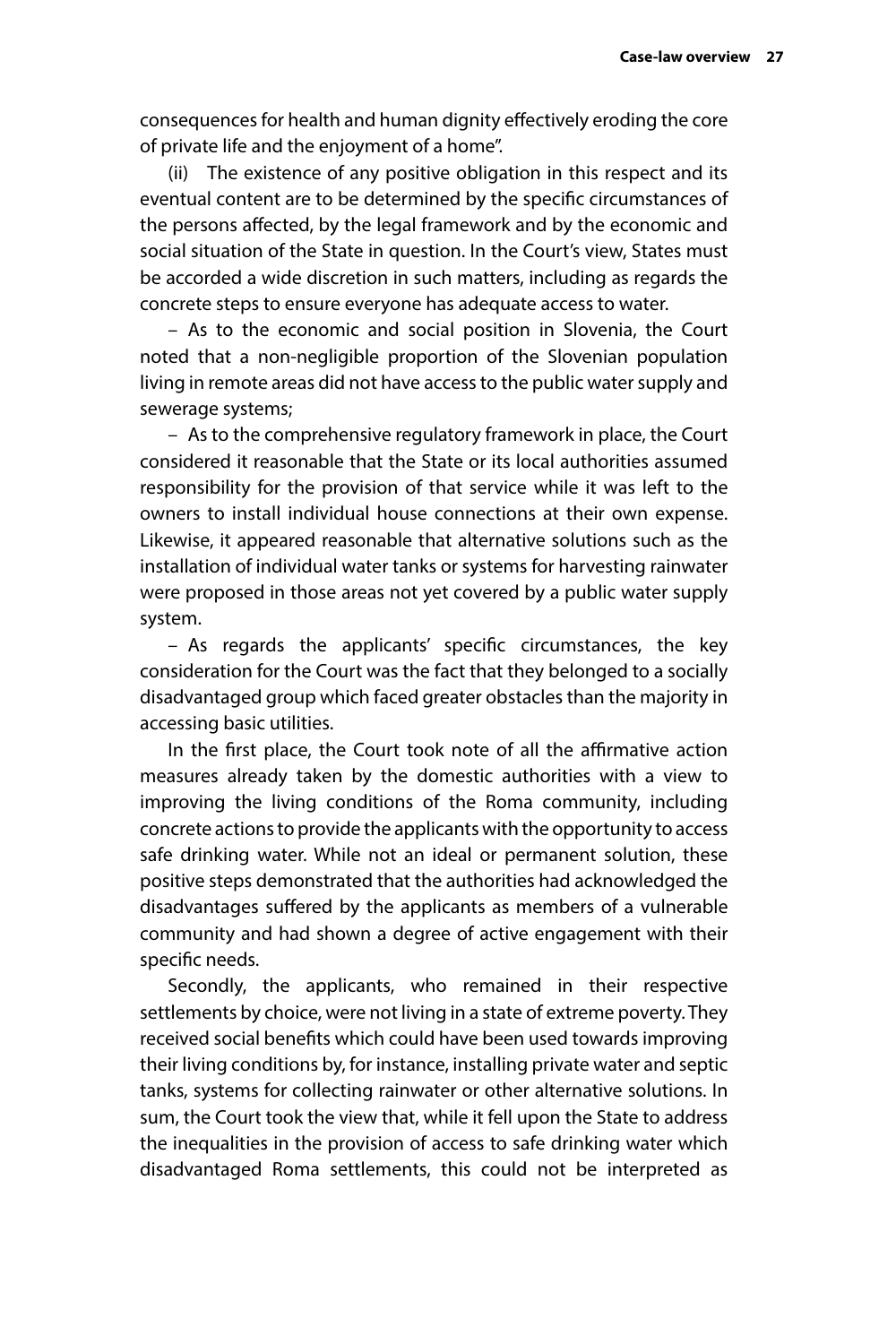<span id="page-31-0"></span>including an obligation to bear the entire burden of providing running water to the applicants' homes.

Thirdly, the applicants had not convincingly demonstrated that the State's alleged failure to provide them with access to safe drinking water had resulted in adverse consequences for their health and human dignity, effectively eroding their core rights under Article 8. Even assuming that Article 8 was applicable, and having regard to the State's wide margin of appreciation in such matters, the Court found that the measures adopted by the State in order to ensure access to safe drinking water and sanitation for the applicants had taken account of their vulnerable position and satisfied the requirements of Article 8 of the Convention.

## Freedom of expression (Article 10)

#### **Freedom of expression**

*[Magyar Kétfarkú Kutya Párt v. Hungary](http://hudoc.echr.coe.int/eng?i=001-200657)*73 concerned the foreseeability of restrictions on the freedom of expression of political parties in the context of an election or a referendum

In 2016 a referendum concerning the European Union was held in Hungary. Immediately prior thereto the applicant political party had made available to voters a mobile-phone application which they could use to anonymously upload and share photographs of their ballot papers. Following complaints by a private individual to the National Election Commission (NEC), the applicant party was fined for infringing principles concerning the fairness and secrecy of elections as well as the principle of the "exercise of rights in accordance with their purpose". The *Kúria* upheld the finding of the NEC as regards the latter principle but dismissed its conclusions regarding voting secrecy and the fairness of the referendum. The applicant party's constitutional complaint was declared inadmissible.

The Grand Chamber examined the case from the standpoint of the lawfulness of the measure under Article 10. It found that the legislation setting out the principle concerning the "exercise of rights in accordance with their purpose" was not formulated with sufficient precision to rule out any arbitrariness and enable the applicant party to regulate its conduct accordingly and found a breach of Article 10.

The judgment is noteworthy in that it clarified the extent of the Court's scrutiny of restrictions on the freedom of expression of political

<sup>73.</sup> *Magyar Kétfarkú Kutya Párt v. Hungary* [GC], no. 201/17, 20 January 2020.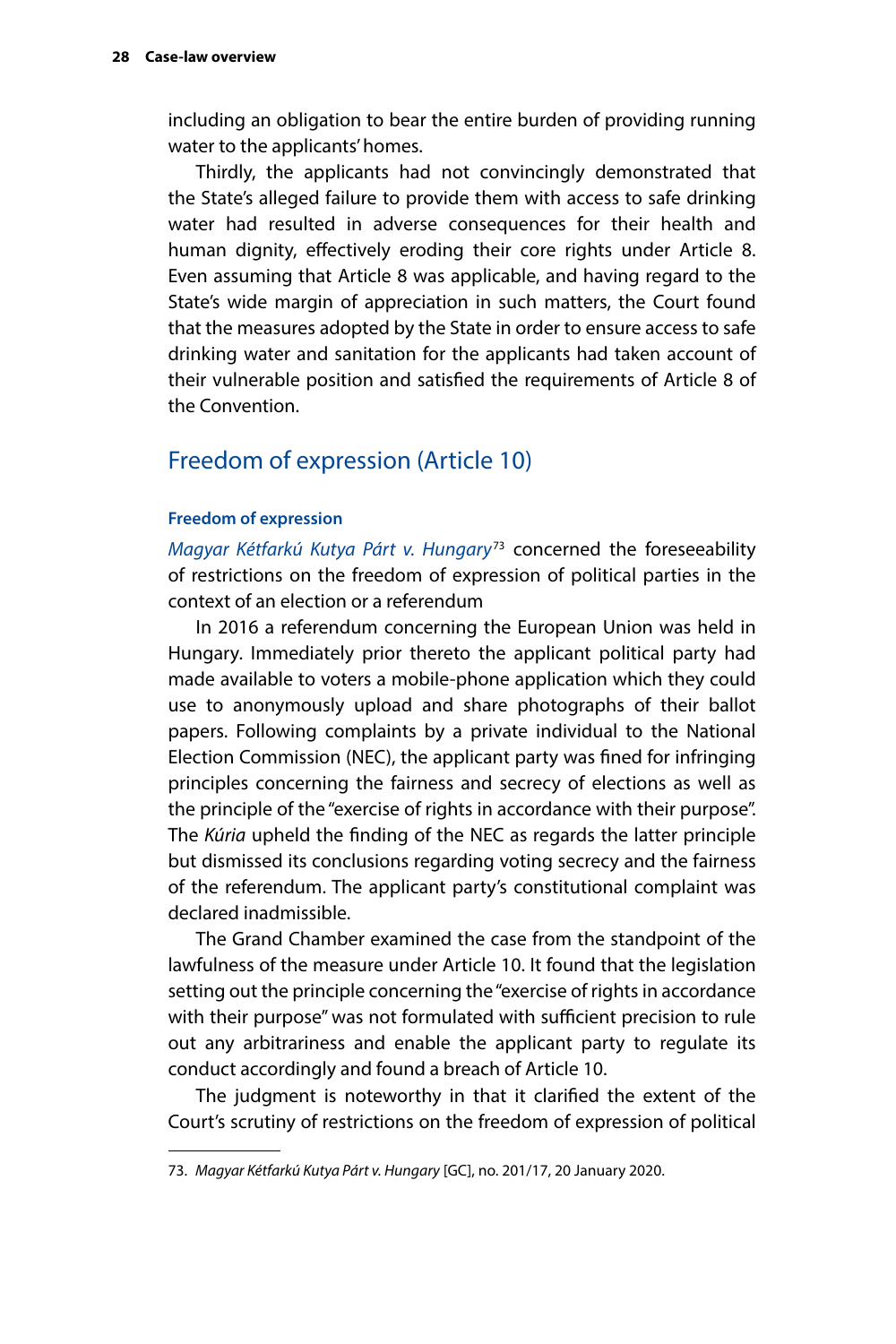parties in an electoral context and, in particular, the level of foreseeability required of the legal basis for such a restriction.

(i) Restrictions on the freedom of expression of political parties in an electoral context must be subjected to rigorous supervision. The same applies, *mutatis mutandis*, in the context of a referendum aimed at identifying the will of the electorate on matters of public concern.

(ii) Such rigorous supervision naturally extends to the assessment of whether the legal basis, relied upon by the authorities to restrict the freedom of expression of a political party, was sufficiently foreseeable to rule out any arbitrariness in its application. As well as protecting democratic political parties from arbitrary interferences by the authorities, rigorous supervision serves to protect democracy itself, since any restriction on freedom of expression in this context without sufficiently foreseeable regulations could harm open political debate, the legitimacy of the voting process, its results and, ultimately, the confidence of citizens in the integrity of democratic institutions and their commitment to the rule of law.

In the present case, the Court noted that the applicant party had been seeking not only to provide a forum for voters to express an opinion, but also to convey a political message on the referendum (the name of the application was "Cast an invalid ballot"). There had therefore been an interference with its freedom of expression in relation to both of these aspects: providing a forum for third-party content and imparting information and ideas.

The salient issue was whether the applicant party – in the absence of a binding provision of domestic legislation explicitly regulating the taking of photographs of ballot papers and the uploading of those photographs in an anonymous manner to a mobile-phone application for dissemination while voting was ongoing – knew or ought to have known, if needs be after taking appropriate legal advice, that its conduct would breach the existing electoral procedure law.

The Court observed that the vagueness of the principle of the "exercise of rights in accordance with their purpose" relied on by the authorities had been noted by the Constitutional Court. The relevant legislation did not define what constituted a breach of that principle, it did not establish any criteria for determining which situation constituted a breach and it did not provide any examples. The relevant domestic regulatory framework allowed the restriction of voting-related expressive conduct on a case-by-case basis and therefore conferred a very wide discretion on the electoral bodies and on the domestic courts called upon to interpret and apply it. While the Constitutional Court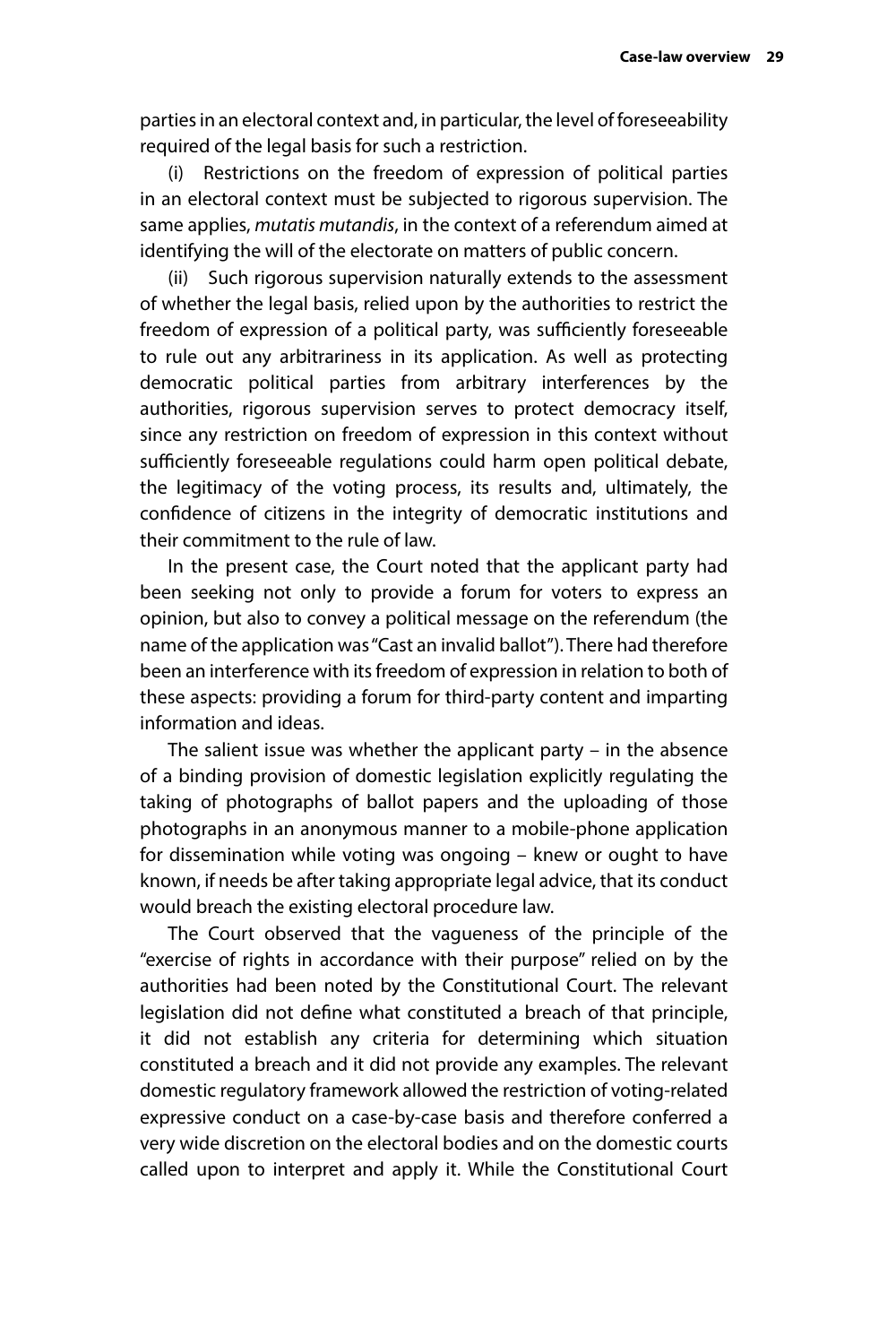had restricted the reach of the said principle to voting-related conduct that entailed "negative consequences", it had not been established how the restriction in issue "related to, and addressed, a concrete 'negative consequence', whether potential or actual", particularly since the applicant party had not been found to have infringed the fairness of the referendum or the secrecy of the ballot.

Having regard to the particular importance of the foreseeability of law when it came to restricting the freedom of expression of a political party in the context of an election or a referendum, the Court concluded that the considerable uncertainty about the potential effects of the legal provisions in issue had exceeded what was acceptable under Article 10 § 2 of the Convention.

*[Baldassi and Others v. France](http://hudoc.echr.coe.int/eng?i=001-203213)*74 concerned the right to call for a boycott as a specific form of expression.

The case concerned the criminal conviction of activists in the Palestinian cause who were involved in the international campaign "Boycott, Divestment and Sanctions" launched by Palestinian nongovernmental organisations following the publication by the International Court of Justice of an opinion concerning the unlawfulness of the Israeli separation barrier, with a view to putting pressure on Israel to comply with international law. The applicants were convicted of incitement to economic discrimination under section 24(8) of the Law of 29 July 1881 on freedom of the press on account of their involvement in actions to boycott Israeli products.

They complained to the Court of violations of Articles 7 and 10 of the Convention, emphasising in particular that the general nature of the words "incitement to discrimination" in the provision under which they had been convicted was contrary to Article 7, because a very broad term was being applied to an ambivalent concept, namely discrimination. The Court found no violation of Article 7 of the Convention and a violation of Article 10.

The Court has seldom had occasion to consider the issue of the compatibility of a call for a boycott with Article 10 of the Convention, one previous case being *[Willem v. France](http://hudoc.echr.coe.int/eng?i=001-93632)*75. The judgment in the present case is the first time the Court has designated boycotts as a means of

<sup>74.</sup> *Baldassi and Others v. France*, nos. 15271/16 and 6 others, 11 June 2020. See also under Article 7 (No punishment without law) above.

<sup>75.</sup> *Willem v. France*, no. 10883/05, 16 July 2009.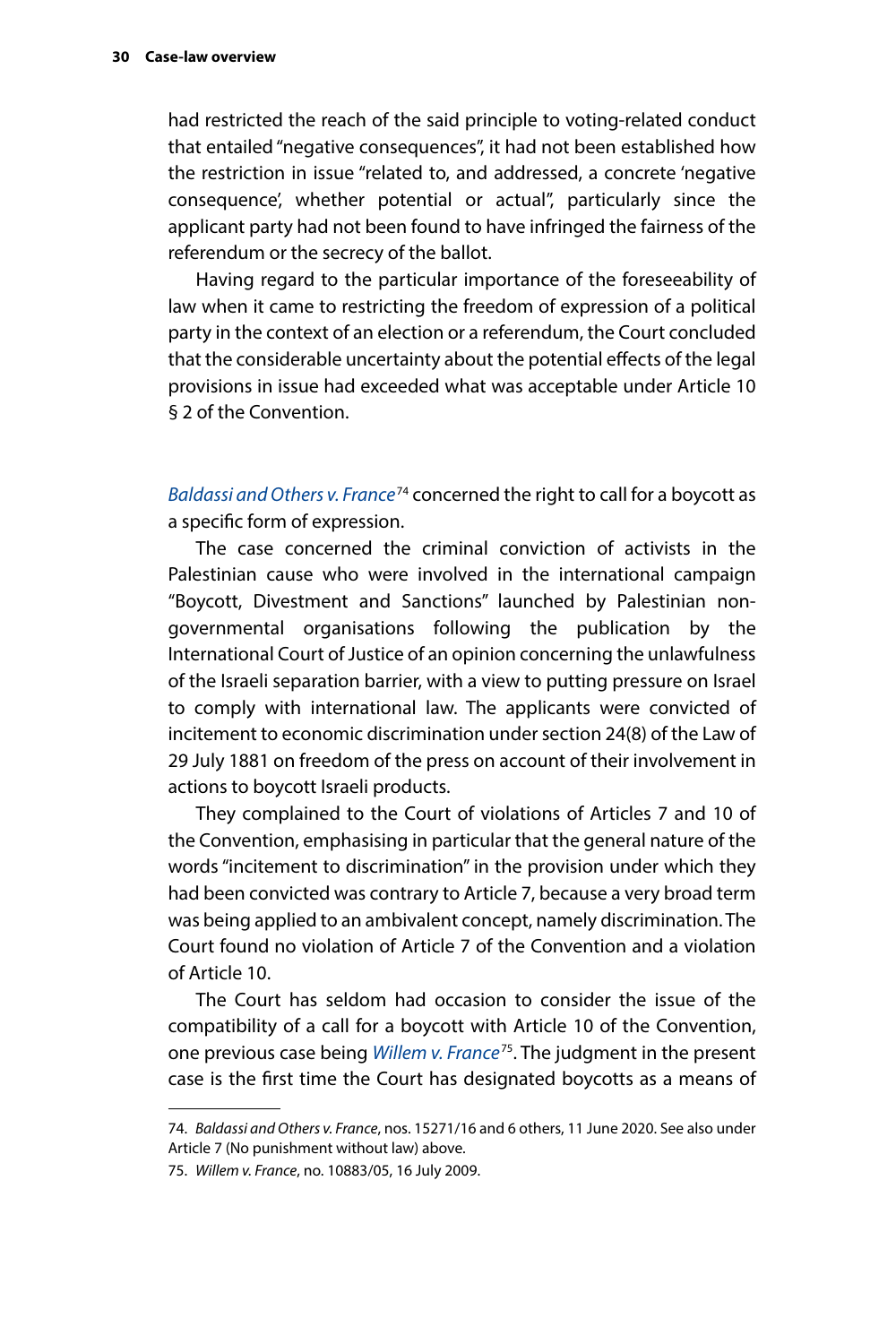expressing protest opinions, while reiterating the limits which should not be overstepped in the framework of Article 10 of the Convention:

63. A boycott is first and foremost a means of expressing a public protest. A call for a boycott, which is intended to communicate protest opinions while calling for specific related actions, is therefore, in principle, protected by Article 10 of the Convention.

64. However, a call for a boycott is a special mode of exercise of freedom of expression in that it combines the expression of a protest opinion with incitement to differential treatment such that, depending on the particular circumstances, it is liable to amount to a call to discriminate against others. Incitement to discrimination is a form of incitement to intolerance, which, together with incitement to violence and hatred, is one of the limits which should never be overstepped in the framework of the exercise of freedom of expression (see, for example, *Perinçek*, cited above, § 240). However, incitement to different treatment is not necessarily the same as incitement to discrimination."

In its analysis of the necessity of the interference (the conviction of the applicants), the Court adopted a three-stage approach:

(i) First of all, it decided that the judgment in *Willem* (cited above), in which it had found no violation of Article 10 of the Convention, could not serve as a precedent here, having noted that Mr Willem had not been convicted on the basis of his political opinions but of incitement to a discriminatory act.

In that case the applicant had been a mayor who, in 2002, at a municipal council meeting with journalists in attendance and subsequently on the municipal website, had announced that he had asked the municipal catering services to boycott Israeli foodstuffs in protest against the Israeli Prime Minister's policy *vis-à-vis* the Palestinians. In announcing his decision, the applicant had been acting in his capacity as mayor and using his mayoral powers, in disregard of the concomitant duties of neutrality and discretion. He had made the announcement without a prior debate or vote in the municipal council, and therefore could not claim to have encouraged free discussion of a subject of public interest.

The Court drew the following distinctions between the circumstances of the present case and those in *Willem*: the applicants here were ordinary citizens who were not restricted by the duties and responsibilities arising from a mayoral mandate and whose influence on consumers was not comparable to that of a mayor on the services in his municipality; and it had manifestly been in order to trigger or stimulate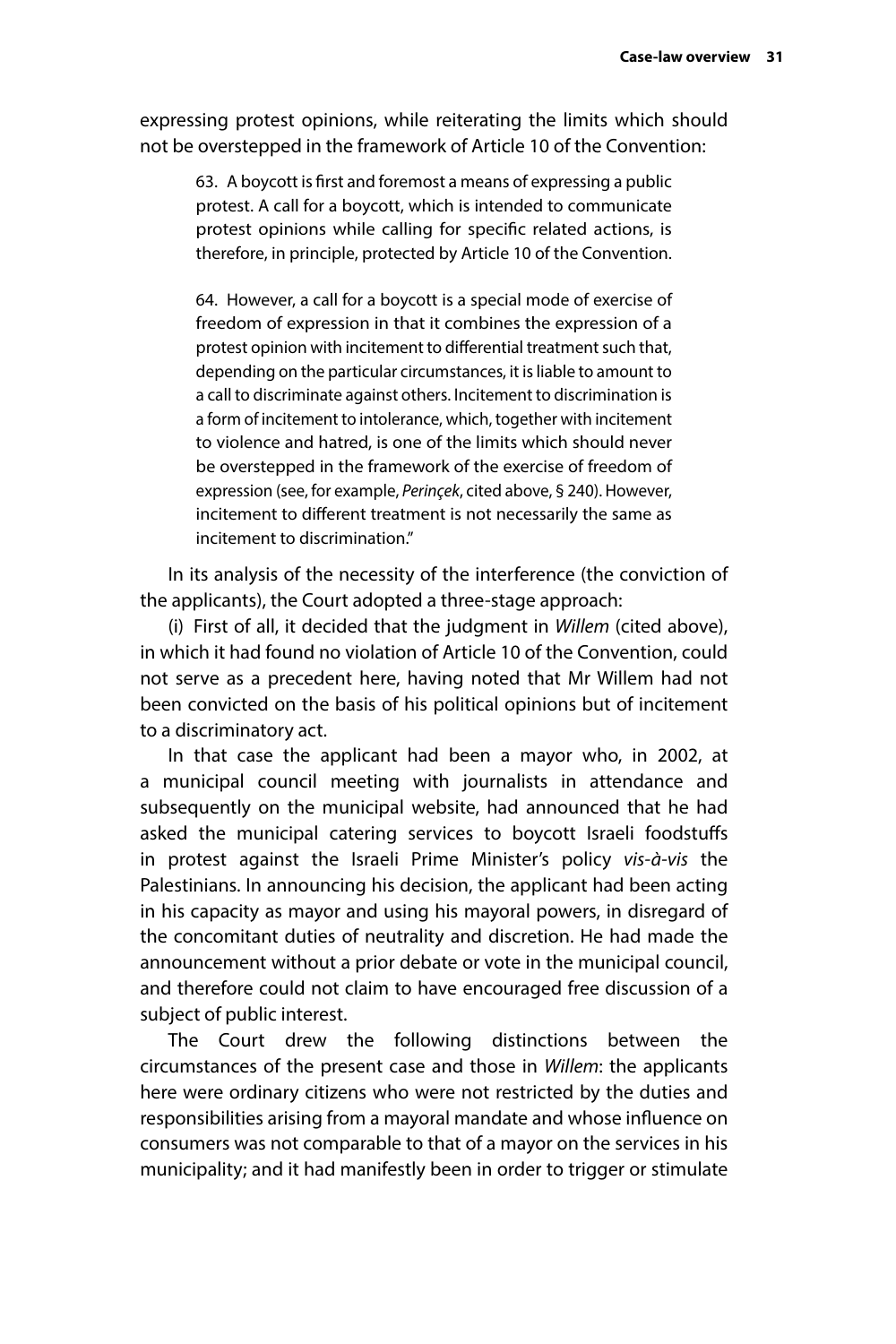<span id="page-35-0"></span>debate among supermarket customers that the applicants had issued the calls for a boycott which had led to the criminal proceedings of which they complained before the Court.

(ii) Reiterating the limits which should never be overstepped in the framework of exercising freedom of expression (see above), the Court emphasised that the applicants had not been convicted of making racist or antisemitic remarks or of inciting to hatred or violence; nor had they been convicted of engaging in violence or causing damage.

(iii) Without calling into question the interpretation of the law on which the applicants' conviction was based, that is to say incitement to economic discrimination, the Court assessed, in particular, the reasoning of the domestic court in convicting the applicants. It noted that French law, as interpreted and applied in the present case, prohibited any call for a boycott of products on account of their geographical origin whatever the tenor, grounds and circumstances of such a call.

The Court noted that by adjudicating on that legal basis, the domestic court had failed to give detailed reasons, which would have been all the more vital in this case as it concerned a situation in which Article 10 of the Convention required a high level of protection of the right to freedom of expression. Indeed, on the one hand, the actions and remarks imputed to the applicants had concerned a subject of public interest, that is to say, compliance by the State of Israel with public international law and the human rights situation in the occupied Palestinian territories, and had been part of a contemporary debate, in France and throughout the international community. On the other hand, the actions and words had fallen within the ambit of political or militant expression.

The Court deduced that the applicants' conviction was not based on relevant and sufficient grounds, applying rules in conformity with the principles set out in Article 10 and relying on an appropriate assessment of the facts. It found that there had been a violation of Article 10 of the Convention.

## Right to an effective remedy (Article 13)<sup>76</sup>

In *[Beizaras and Levickas v. Lithuania](http://hudoc.echr.coe.int/eng?i=001-200344)*77 the Court decided to examine separately the applicants' complaint under Article 13 after finding a

<sup>76.</sup> See also, under Article 4 of Protocol No. 4 (Prohibition of collective expulsion of aliens), *N.D. and N.T. v. Spain* [GC], nos. 8675/15 and 8697/15, 13 February 2020.

<sup>77.</sup> *Beizaras and Levickas v. Lithuania*, no. 41288/15, 14 January 2020. See also under Article 35 § 1 (Exhaustion of domestic remedies) above, and Article 14 taken in conjunction with Article 8 below.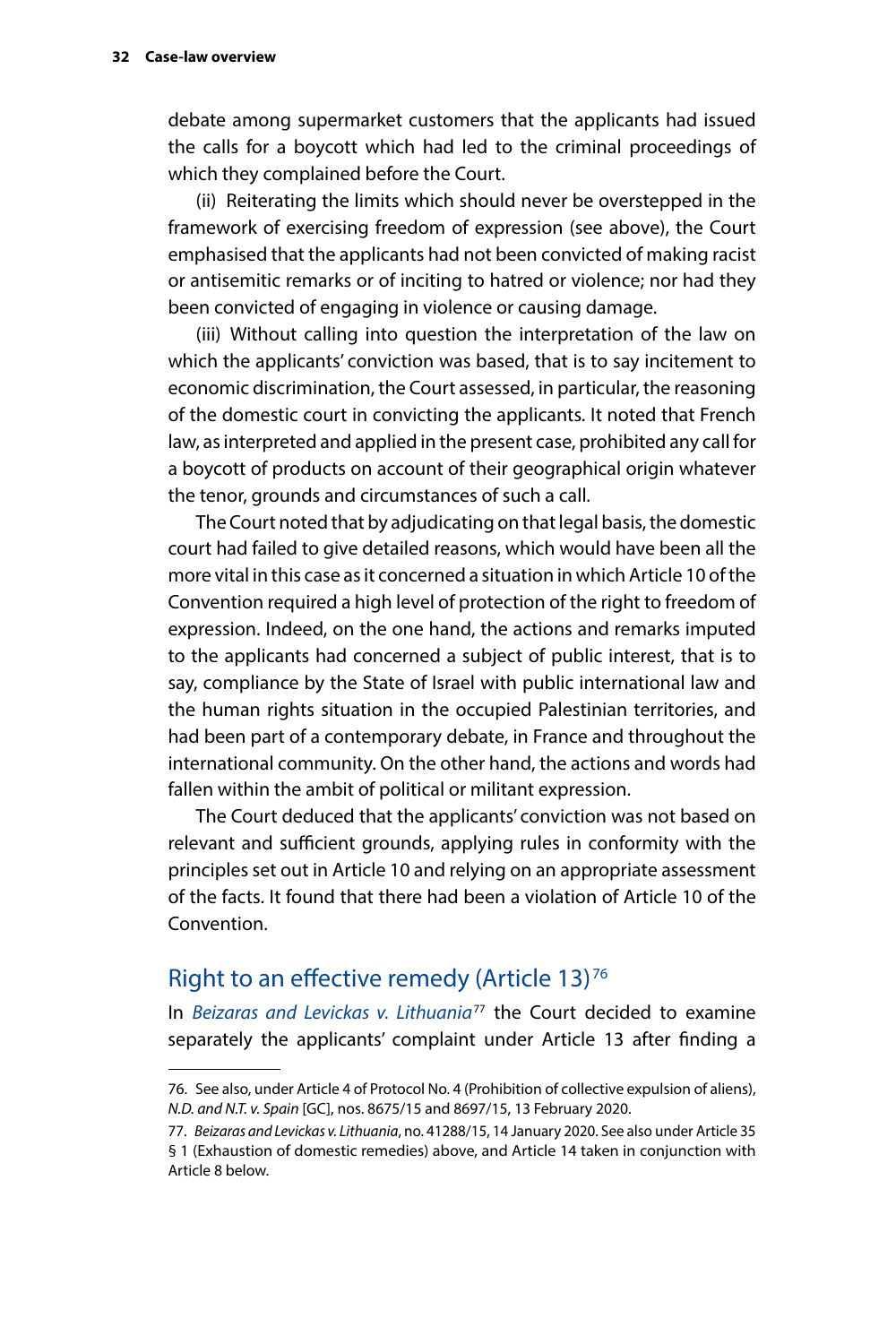violation of Article 14 of the Convention taken in conjunction with Article 8.

The issue to be considered was whether a complaint under Article 13, based on discriminatory attitudes impacting on the effectiveness of remedies in the application of domestic law, gave rise to a separate issue to that already examined under Article 14 of the Convention and which had already given rise to a violation under that Article. In this regard, the Court noted that, in cases involving complaints under Article 13 based on such allegations, the Court had not usually considered it necessary to examine separately the complaints under that provision if a violation of Article 14 taken in conjunction with other Convention provisions had already been found (*[Opuz v. Turkey](http://hudoc.echr.coe.int/eng?i=001-92945)*78). However, considering the nature and substance of the violation found in the applicants' case on the basis of Article 14 taken in conjunction with Article 8, the Court considered that a separate examination of the applicants' complaint was warranted.

The Court found a violation of Article 13 since the applicants had been denied an effective domestic remedy in respect of their complaint concerning a breach of their right to their private life, on account of their having been discriminated against because of their sexual orientation.

The *[Association Innocence en Danger et Association Enfance et Partage v.](http://hudoc.echr.coe.int/eng?i=001-203033)  [France](http://hudoc.echr.coe.int/eng?i=001-203033)*79 judgment concerned the failure by the State to take necessary and appropriate measures to protect a child from ill-treatment by her parents leading to her death.

An eight-year-old child, M., was subjected to repeated barbaric acts by her parents, leading to her death in August 2009. Following a police investigation, the public prosecutor's office had discontinued the case in October 2008. The applicants, two child-protection associations, brought civil proceedings against the State for a series of failings and negligence. Their case was dismissed.

Before the Court, the applicant associations complained, mainly under the substantive limb of Articles 2 and 3 of the Convention, of the French authorities' failure to fulfil their positive obligations to protect the child from parental abuse. In addition, under Article 13 of the Convention, they complained that there had been no effective domestic remedy on account of the need to prove "gross negligence" (*faute lourde*) in order for the State to be found liable.

<sup>78.</sup> *Opuz v. Turkey*, no. 33401/02, § 205, ECHR 2009.

<sup>79.</sup> *Association Innocence en Danger et Association Enfance et Partage v. France*, nos.15343/15 and 16806/15, 4 June 2020. See also under Article 3 (Positive obligations) above.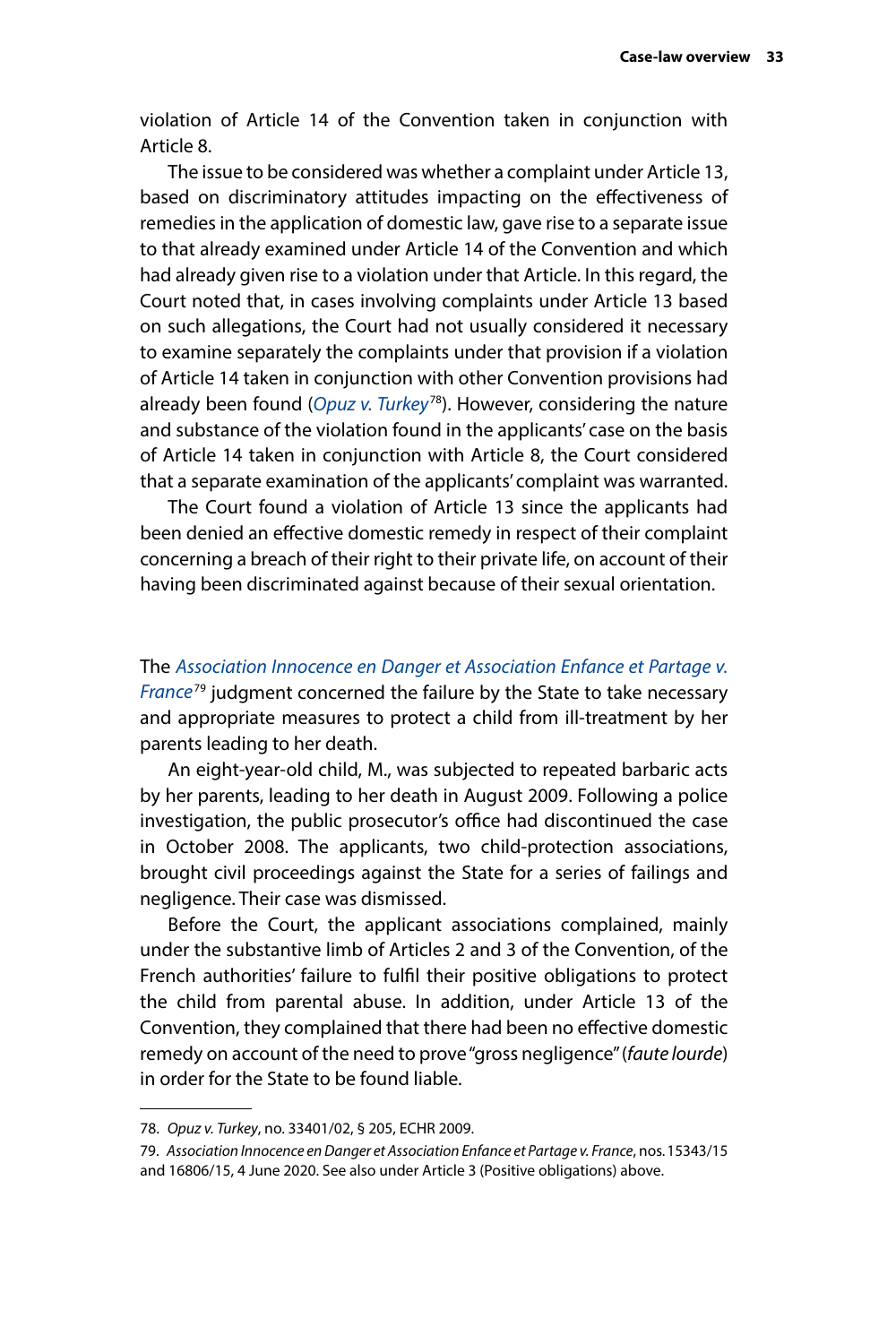<span id="page-37-0"></span>The Court found that there had been a violation of Article 3, as the domestic system had failed to protect M. from the severe abuse to which she had been subjected by her parents. It also found that there had been no violation of Article 13.

The interest of the judgment lies, firstly, in the Court's characterisation of the facts of the case as falling under Article 3 and Article 13 in conjunction with Article 3, even though the victim died from her treatment. The Court took the view that the subject matter of the dispute lay in the question whether the domestic authorities should have been aware of the ill-treatment and should have protected her from the abuse which led to her death.

Secondly, the judgment is of interest with regard to the assessment of the margin of appreciation to be afforded to States in fulfilling their obligation under Article 13 (*[De Souza Ribeiro v. France](http://hudoc.echr.coe.int/eng?i=001-115498)*80, citing *[Jabari v.](http://hudoc.echr.coe.int/eng?i=001-58900)  [Turkey](http://hudoc.echr.coe.int/eng?i=001-58900)*81), in the light of Article 3. The Court found that the interpretation by the national courts of the minimum threshold of "gross negligence", within the meaning of Article L. 141-1 of the Code of Judicial Organisation, since it could be constituted by a series of more minor acts of negligence resulting in deficiencies in the justice system, thus fell within their margin of appreciation. The Court found that the fact that the applicant associations had not met the conditions laid down by Article L. 141-1 of that Code did not suffice for it to be concluded that the remedy, taken as a whole, was ineffective. The requirement to establish "gross negligence" had not negated the effectiveness of this remedy, which had been available to the applicant associations.

## Prohibition of discrimination (Article 14)

#### **Article 14 taken in conjunction with Article 2**

The judgment in *[Makuchyan and Minasyan v. Azerbaijan and](http://hudoc.echr.coe.int/eng?i=001-202524)  [Hungary](http://hudoc.echr.coe.int/eng?i=001-202524)*82 is interesting for the way in which the Court examined the question whether the failure of the State to enforce a prison sentence imposed abroad for an ethnically biased crime could be considered a discriminatory difference in treatment within the meaning of Article 14 in conjunction with the procedural limb of Article 2.

<sup>80.</sup> *De Souza Ribeiro v. France* [GC], no. 22689/07, §§ 77-78, ECHR 2012.

<sup>81.</sup> *Jabari v. Turkey*, no. 40035/98, § 48, ECHR 2000-VIII.

<sup>82.</sup> *Makuchyan and Minasyan v. Azerbaijan and Hungary*, no. 17247/13, 26 May 2020. See also under Article 2 (Right to life – Obligation to protect life) above.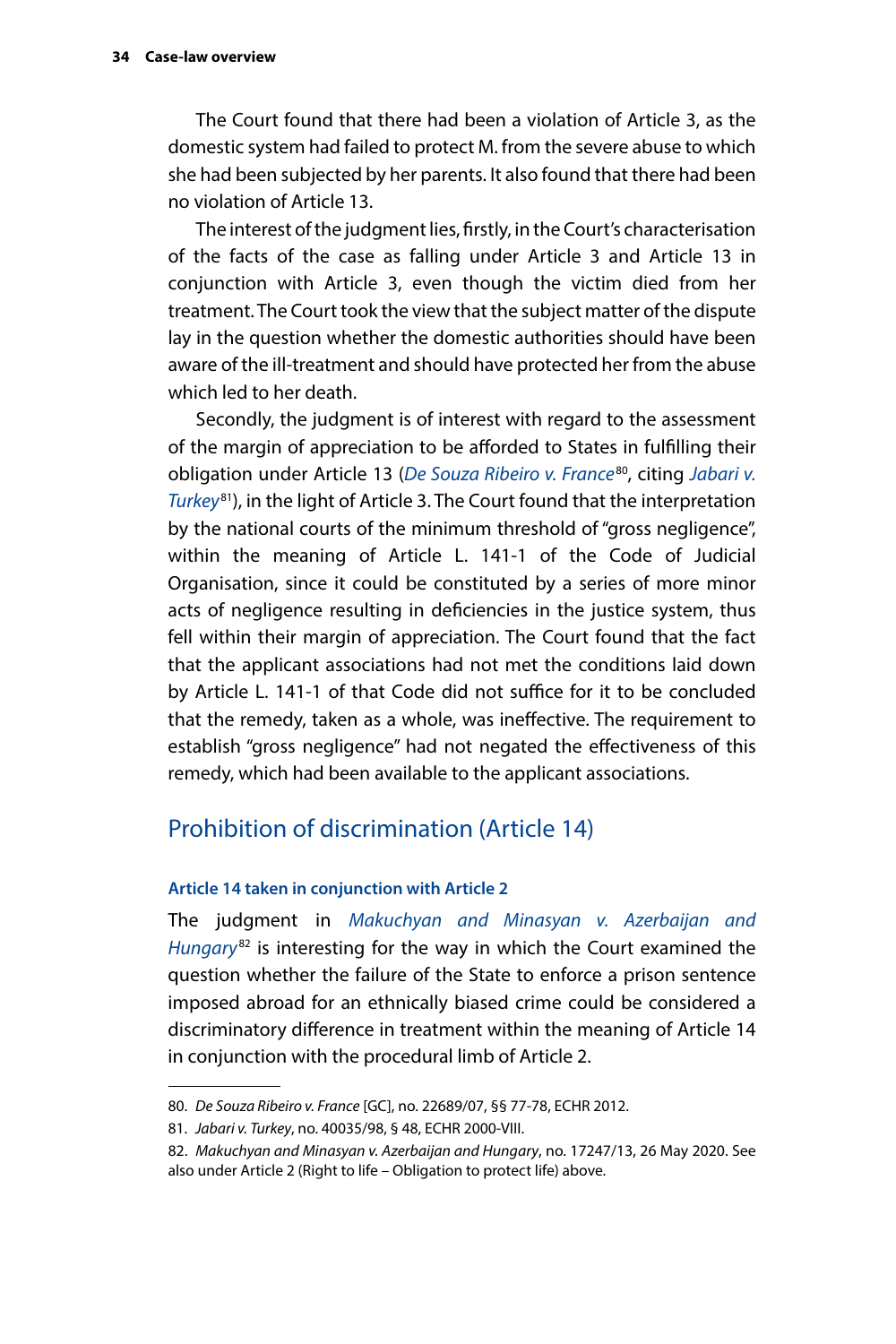#### <span id="page-38-0"></span>**Article 14 taken in conjunction with Article 8**

In *[Beizaras and Levickas v. Lithuania](http://hudoc.echr.coe.int/eng?i=001-200344)*83 the Court emphasised the necessity of a criminal-law response to direct verbal assaults and physical threats based on homophobic attitudes.

The applicants, two young men, posted a photograph of them kissing on Facebook. The photograph received hundreds of serious homophobic comments (for example, calls for the applicants to be "castrated", "killed" and "burned"). On the applicants' request, a nongovernmental organisation (NGO), of which they were members and which protected the interests of homosexual persons, requested a prosecutor to begin criminal proceedings for incitement to hatred and violence against homosexuals (under Article 170 of the Criminal Code, which established criminal liability for incitement of discrimination on the basis, *inter alia*, of sexual orientation). The prosecutor and the courts refused to prosecute, finding that the applicants' behaviour had been "eccentric" and did not correspond to "traditional family values" in Lithuania and that the comments in issue had not reached a threshold which could be considered criminal. The Court found it established that the applicants had suffered discrimination on the ground of their sexual orientation, in breach of Article 14 taken in conjunction with Article 8. The Court also found a violation of Article 13 since the applicants had been denied an effective domestic remedy in respect of their complaint concerning the breach of their right to their private life, on account of their having been discriminated against because of their sexual orientation.

The judgment is noteworthy in that it clarified the following two issues:

(i) Whether criminal-law measures are required with respect to direct verbal assaults and physical threats motivated by discriminatory attitudes (*[R.B. v. Hungary](http://hudoc.echr.coe.int/eng?i=001-161983)*84; *[Király and Dömötör v. Hungary](http://hudoc.echr.coe.int/eng?i=001-170391)*85; and *[Alković v. Montenegro](http://hudoc.echr.coe.int/eng?i=001-179216)*86);

(ii) Whether a complaint based, under Article 13, on discriminatory attitudes impacting on the effectiveness of remedies in the application of domestic law gives rise to a separate issue to that raised under Article 14 of the Convention.

<sup>83.</sup> *Beizaras and Levickas v. Lithuania*, no. 41288/15, 14 January 2020. See also under Article 35

<sup>§ 1 (</sup>Exhaustion of domestic remedies) and Article 13 (Right to an effective remedy) above.

<sup>84.</sup> *R.B. v. Hungary*, no. 64602/12, §§ 80 and 84-85, 12 April 2016.

<sup>85.</sup> *Király and Dömötör v. Hungary*, no. 10851/13, § 76, 17 January 2017.

<sup>86.</sup> *Alković v. Montenegro*, no. 66895/10, §§ 8, 11, 65 and 69, 5 December 2017.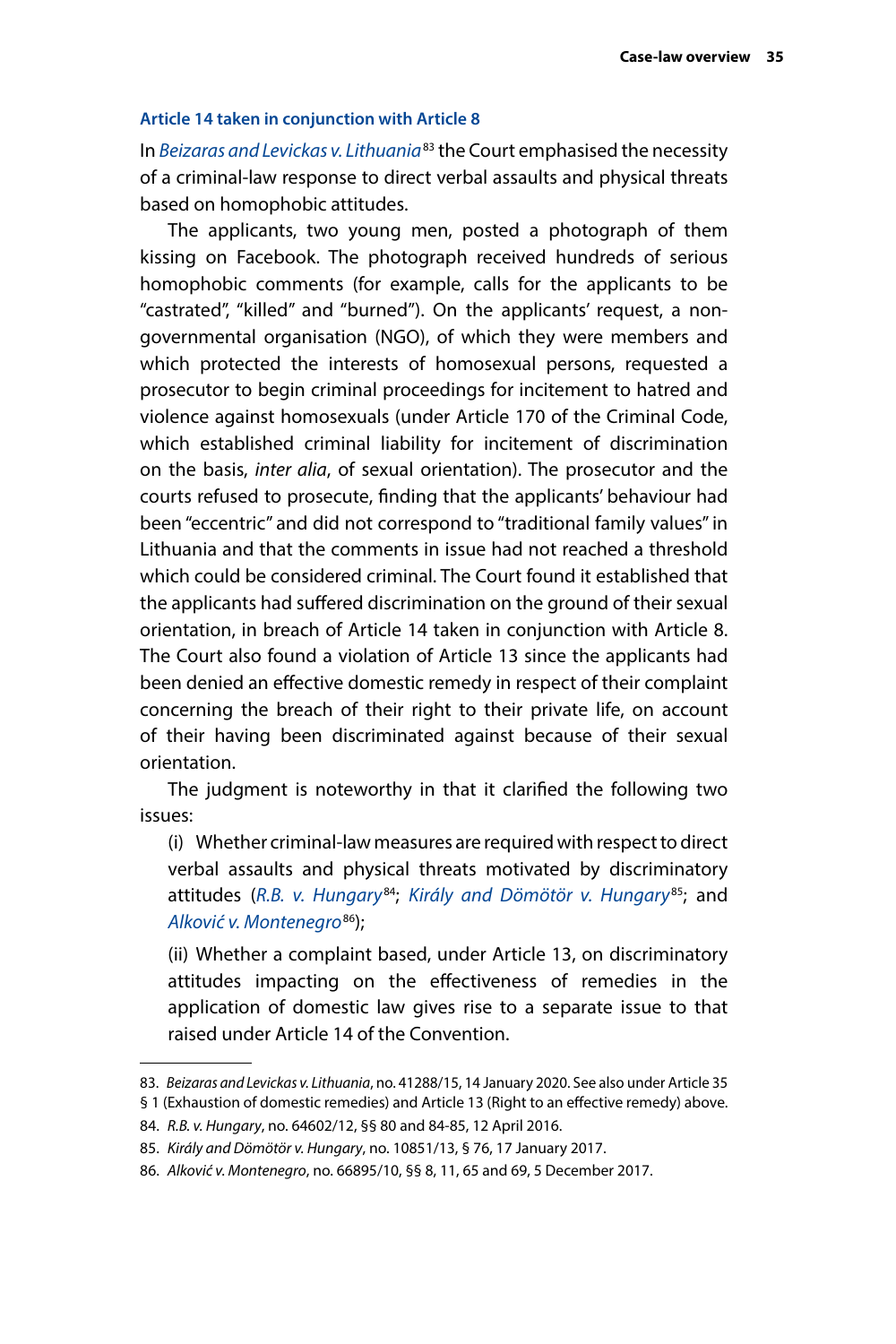(i) Regarding the necessity of criminal-law measures in this context, the Court stressed that criminal sanctions, including against individuals responsible for the most serious expressions of hatred, inciting others to violence, could be invoked only as an *ultima ratio* measure. This applied equally to hate speech concerning a person's sexual orientation and sexual life. However, the instant case concerned undisguised calls for an attack on the applicants' physical and mental integrity, which required protection by the criminal law. While the Lithuanian Criminal Code did indeed provide for such protection, it had not been granted to the applicants, owing to the authorities' discriminatory attitude which was at the core of their failure to discharge their positive obligation to investigate in an effective manner whether the comments in issue constituted incitement to hatred and violence. The Court rejected the Government's claim that the applicants could have had recourse to other (civil law) remedies when the domestic courts refused to qualify the comments as criminal, considering that, in the circumstances, it would have been manifestly unreasonable to require the applicants to exhaust any other remedies and would have downplayed the seriousness of the comments.

(ii) The Court also examined whether Article 13 could be infringed in situations where generally effective remedies are considered not to have operated effectively in a particular case owing to discriminatory attitudes negatively affecting the application of national law. In this regard, the Court noted that, in cases involving complaints under Article 13 based on such allegations, the Court had usually not considered it necessary to examine separately the complaints under that provision if a violation of Article 14 taken in conjunction with other Convention provisions had already been found (*[Opuz v. Turkey](http://hudoc.echr.coe.int/eng?i=001-92945)*87). However, considering the nature and substance of the violation found in the applicants' case on the basis of Article 14 taken in conjunction with Article 8, the Court considered that a separate examination of the applicants' complaint was warranted. Having regard to the general developments in the case-law of the national courts, conclusions by international monitoring bodies and statistical information provided, the Court concluded that there had been a violation of Article 13 mainly on the following grounds:

• it did not appear that the Supreme Court had had an opportunity to provide greater clarity on the standards to be applied in cases of hate speech of comparable gravity: the manner in which its case-law

<sup>87.</sup> *Opuz v. Turkey*, no. 33401/02, § 205, ECHR 2009.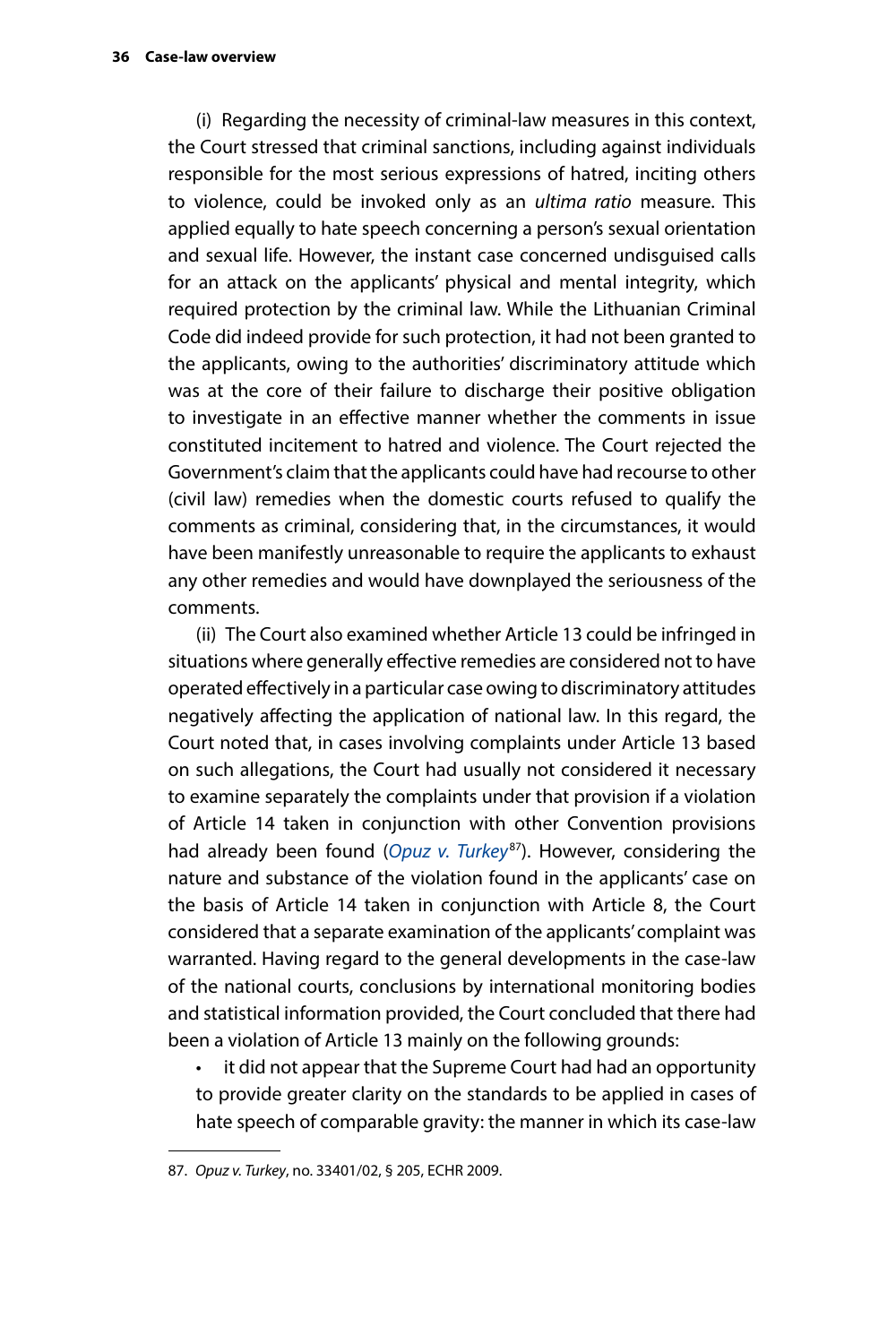<span id="page-40-0"></span>had been applied did not provide for an effective domestic remedy for complaints about homophobic discrimination;

- the growing level of intolerance against sexual minorities had remained largely unchecked;
- the failure by law-enforcement institutions to acknowledge bias as a motive for such crimes and to adopt an approach adequate to the seriousness of the situation; and

• the authorities' lack of a comprehensive strategy to tackle the issue of homophobic hate speech.

## Prohibition of collective expulsion of aliens (Article 4 of Protocol No. 4)

The immediate and forcible return of aliens from a land border, following an attempt by migrants to cross in an unauthorised manner and by taking advantage of the fact that there was a large number of them, was examined in *[N.D. and N.T. v. Spain](http://hudoc.echr.coe.int/eng?i=001-201353)*<sup>88</sup>.

In August 2014 a group of several hundred sub-Saharan migrants, including the applicants, attempted to enter Spain by scaling the barriers surrounding the town of Melilla, a Spanish enclave on the North African coast. Having climbed the fences, they were arrested by members of the Civil Guard (*Guardia Civil*), who handcuffed them and returned them to the other side of the border without conducting an identification procedure or providing them with the opportunity to explain their personal situation. The Grand Chamber found no violation of Article 4 of Protocol No. 4 or Article 13 of the Convention taken in conjunction with Article 4 of Protocol No. 4.

The judgment is noteworthy in two respects. In the first place, it addressed, for the first time, the applicability of Article 4 of Protocol No. 4 to the immediate and forcible return of aliens from a land border. Secondly, it established a two-tier test to assess the extent of protection to be afforded under this provision to persons who cross a land border in an unauthorised manner, deliberately taking advantage of their large numbers and using force.

(i) In the context of the applicability of Article 4 of Protocol No. 4, the Grand Chamber was, for the first time, called upon to ascertain whether the concept of "expulsion" as used in that Article also covered the non-admission of aliens at a State border or – in respect of States belonging to the Schengen area – at an external border of that area. Interpreting the relevant terms autonomously, it took the view that the

<sup>88.</sup> *N.D. and N.T. v. Spain* [GC], nos. 8675/15 and 8697/15, 13 February 2020.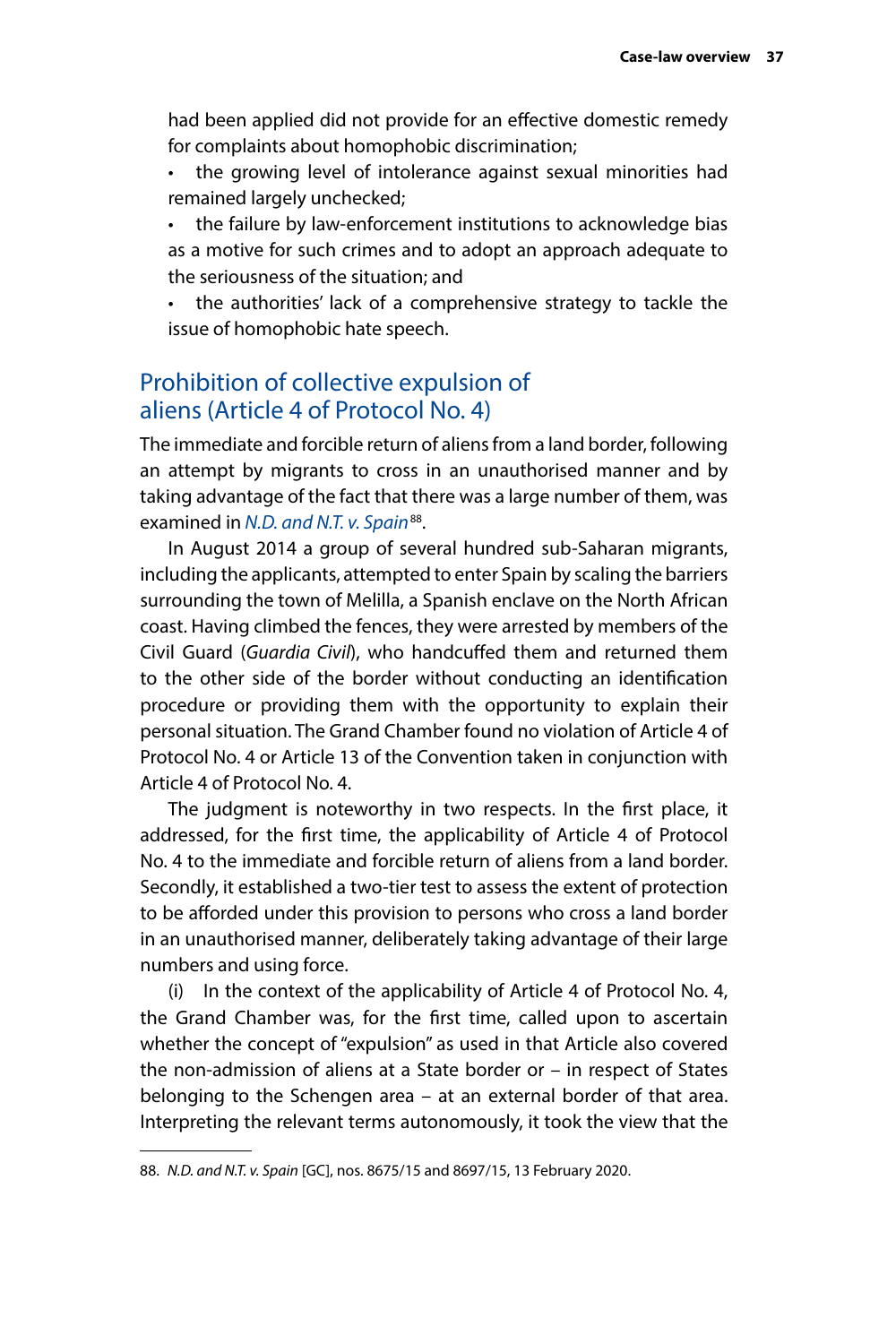protection of the Convention, particularly Article 3, which embraces the prohibition of *refoulement* as defined in the 1951 Geneva Convention relating to the Status of Refugees, cannot be denied or rendered ineffective on the basis of purely formal considerations, for instance on the ground that the relevant persons could not make a valid claim for such protection as they had not crossed the State's border lawfully. The Grand Chamber therefore confirmed the interpretation of the term "expulsion" in the generic meaning in current use ("to drive away from a place"; see *[Khlaifia and Others v. Italy](http://hudoc.echr.coe.int/eng?i=001-170054)*89, and *[Hirsi Jamaa and Others v.](http://hudoc.echr.coe.int/eng?i=001-109231)  [Italy](http://hudoc.echr.coe.int/eng?i=001-109231)*90). It further specified that this term refers to any forcible removal of an alien from a State's territory, irrespective of the lawfulness of the person's stay, the length of time he or she has spent in the territory, the location in which he or she was apprehended, his or her status as a migrant or asylum-seeker or his or her conduct when crossing the border. It is also of interest that the Grand Chamber confirmed the relevance of the recent judgments in *Hirsi Jamaa and Others* (cited above), *[Sharifi and Others v. Italy and Greece](http://hudoc.echr.coe.int/eng?i=001-147702)*91 and *Khlaifia and Others*  (cited above), concerning applicants who had attempted to enter a State's territory by sea, to the circumstances of the instant case, refusing to adopt a different interpretation of the term "expulsion" in the context of an attempt to cross a national border by land as in the present case. It follows from this case-law that Article 3 of the Convention and Article 4 of Protocol No. 4 have been found to apply to any situation coming within the jurisdiction of a Contracting State, including to situations or points in time where the authorities of the State in question had not yet examined the existence of grounds entitling the persons concerned to claim protection under these provisions. The Grand Chamber concluded that the applicants, who were within Spain's jurisdiction when forcibly removed from its territory by members of the Civil Guard, had been subjected to an "expulsion" within the meaning of Article 4 of Protocol No. 4, which provision was therefore applicable.

(ii) The Grand Chamber then turned to the extent of the protection to be afforded under Article 4 of Protocol No. 4 to applicants, such as those in the present case, whose conduct created "a clearly disruptive situation which is difficult to control and endangers public safety". It decided to apply the principle drawn from the Court's well-established case-law according to which there is no violation of this provision if the lack of an individual expulsion decision can be attributed to the

<sup>89.</sup> *Khlaifia and Others v. Italy* [GC], no. 16483/12, § 243, 15 December 2016.

<sup>90.</sup> *Hirsi Jamaa and Others v. Italy* [GC], no. 27765/09, § 174, ECHR 2012.

<sup>91.</sup> *Sharifi and Others v. Italy and Greece*, no. 16643/09, 21 October 2014.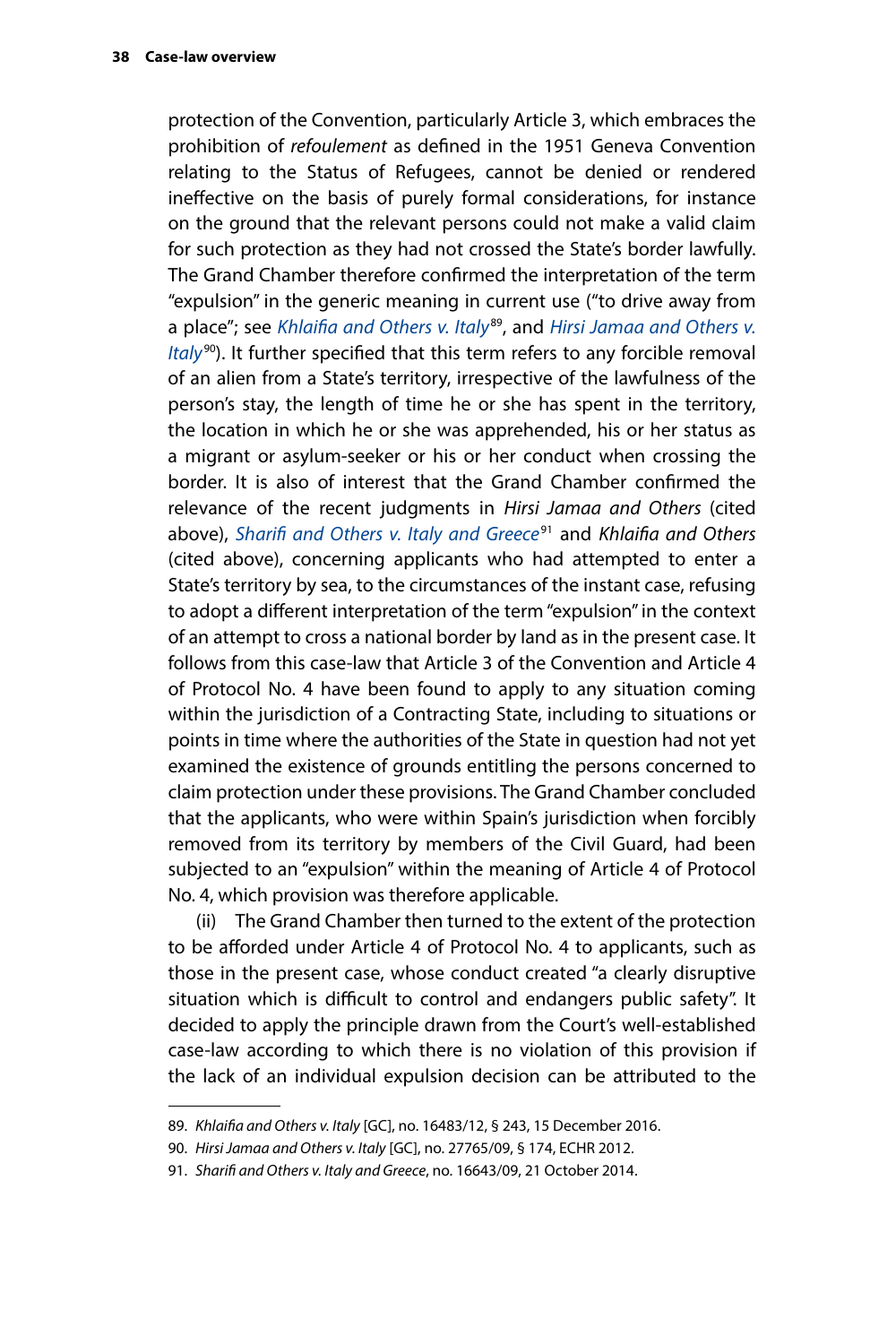applicant's own conduct (see *Khlaifia and Others*, cited above, § 240; *Hirsi Jamaa and Others*, cited above, § 184; *[M.A. v. Cyprus](http://hudoc.echr.coe.int/eng?i=001-122889)*92; *[Berisha and](http://hudoc.echr.coe.int/eng?i=001-69651)  [Haljiti v. the former Yugoslav Republic of Macedonia](http://hudoc.echr.coe.int/eng?i=001-69651)*93; and *[Dritsas and](http://hudoc.echr.coe.int/eng?i=001-103688)  [Others v. Italy](http://hudoc.echr.coe.int/eng?i=001-103688)*94). It also developed a two-tier test for the assessment of complaints in this particular context. In the first place, the Court considered it important to take account of whether the respondent State in a particular case has provided genuine and effective access to a means of legal entry, in particular border procedures. Such means should allow all persons who face persecution to submit an application for protection, based in particular on Article 3, under conditions which ensure that the application is processed in a manner consistent with international norms, including the Convention. Secondly, where the respondent State has provided such access but an applicant has not made use of it, the Court will consider, in the context of the case and without prejudice to the application of Articles 2 and 3, whether there were cogent reasons not to do so which were based on objective facts for which the respondent State was responsible. Only the absence of such cogent reasons preventing the use of these procedures could lead to this being regarded as the consequence of the applicants' own conduct, justifying the lack of individual identification.

Significantly, the Grand Chamber emphasised that where appropriate arrangements exist and secure the right to request protection under the Convention, and in particular Article 3, in a genuine and effective manner, the Convention does not prevent States, in the fulfilment of their obligation to control borders, from requiring applications for such protection to be submitted at the existing border crossing points. Consequently, they may refuse entry to their territory to aliens, including potential asylum-seekers, who have failed, without cogent reasons (as specified above), to comply with these arrangements by seeking to cross the border at a different location especially, as happened in the present case, by taking advantage of the fact that there was a large number of them and using force in the context of an operation that had been planned in advance.

In the instant case, the Grand Chamber was satisfied that Spanish law afforded the applicants several possible means of seeking admission to the national territory, in particular at the Beni Enzar border crossing point. On the facts, it was not persuaded that the applicants had demonstrated

<sup>92.</sup> *M.A. v. Cyprus*, no. 41872/10, § 247, ECHR 2013.

<sup>93.</sup> *Berisha and Haljiti v. the former Yugoslav Republic of Macedonia* (dec.), no. 18670/03, ECHR-VIII.

<sup>94.</sup> *Dritsas and Others v. Italy* (dec.), no. 2344/02, 1 February 2011.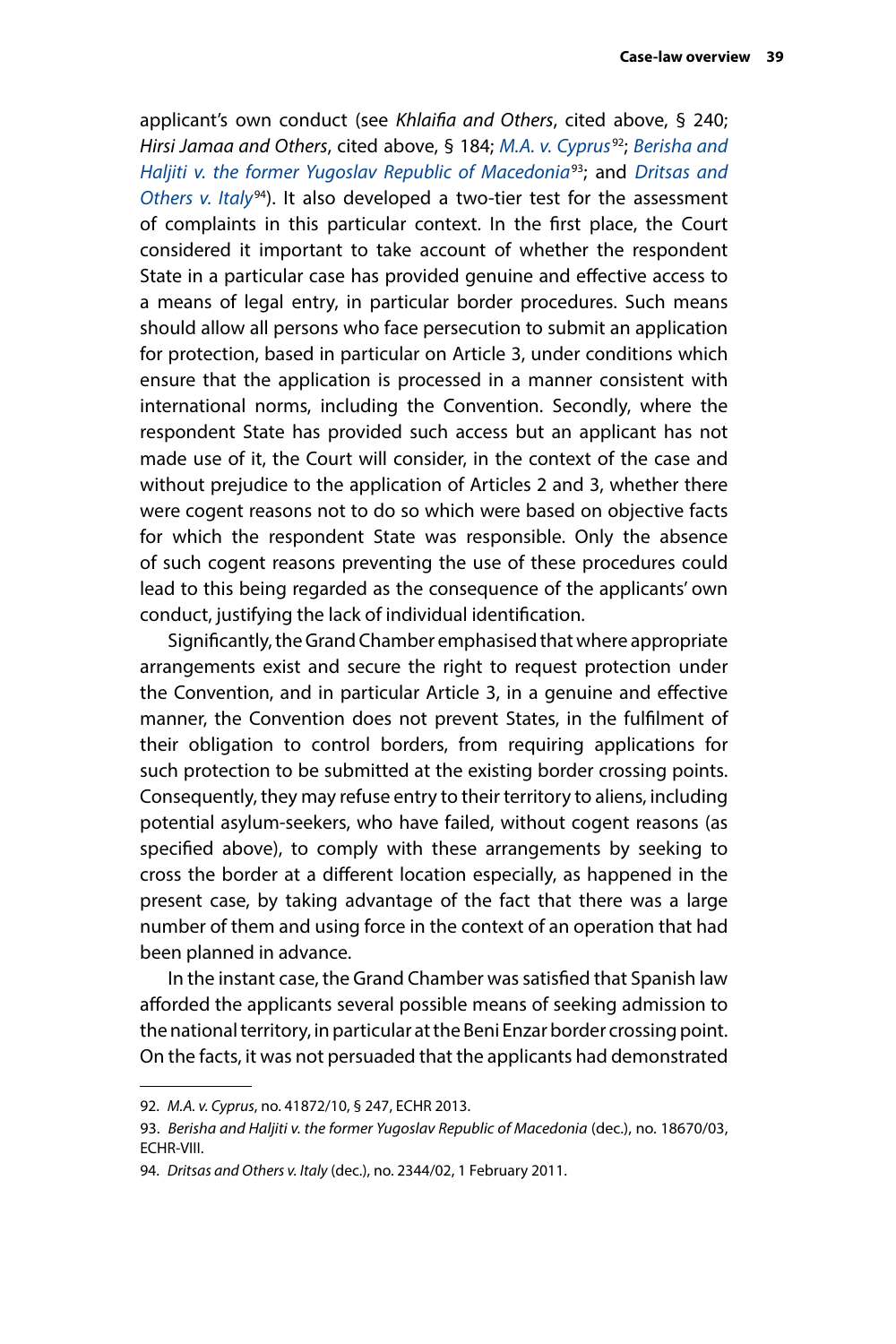<span id="page-43-0"></span>the required cogent reasons for not using it, which was sufficient of itself to conclude that there had been no breach of Article 4 of Protocol No. 4. The Grand Chamber also took note of the applicants' unexplained failure to apply to Spanish embassies or consulates in their countries of origin or transit, or in Morocco. In any event, their complaints under Article 3 had been declared inadmissible by the Chamber and they had been unable to indicate the slightest concrete factual or legal ground which would have precluded their removal had they been registered individually. Consequently, the lack of individual removal decisions had been a consequence of the applicants' own conduct, namely, their failure to use the official entry procedures. The Grand Chamber emphasised, however, that the finding of no violation of Article 4 of Protocol No. 4 in this case does not call into question the obligation and necessity for Contracting States to protect their borders in a manner which complies with the Convention guarantees, and in particular with the obligation of *non-refoulement*.

## **ADVISORY OPINIONS (ARTICLE 1 OF PROTOCOL No. 1695)**

In response to the request submitted by the Armenian Constitutional Court under Protocol No. 16 to the Convention, the Court delivered its advisory opinion<sup>96</sup> on 29 May 2020, which further defines the scope of advisory opinions. The opinion concerned Article 7 and the use of certain referencing techniques when defining an offence and comparing the criminal provisions in force at the time of the commission of an alleged offence with the subsequently amended provisions.

In 2018 a former President of Armenia, Mr R. Kocharyan, was charged with overthrowing the constitutional order essentially on account of having declared a state of emergency and used the armed forces to quell post-election protests in February and March 2008. By the time he was charged in 2018 the provisions of the Criminal Code had been amended (in 2009) so that the definition of the offence in issue had become broader in one respect and narrower in another, when compared to the provision which had been in force at the time of the commission of the

<sup>95.</sup> [Protocol No. 16 to the Convention for the Protection of Human Rights and Fundamental](https://www.coe.int/en/web/conventions/search-on-treaties/-/conventions/treaty/214)  [Freedoms.](https://www.coe.int/en/web/conventions/search-on-treaties/-/conventions/treaty/214)

<sup>96.</sup> *[Advisory opinion concerning the use of the "blanket reference" or "legislation by reference"](http://hudoc.echr.coe.int/eng?i=003-6708535-8973165)  [technique in the definition of an offence and the standards of comparison between the criminal](http://hudoc.echr.coe.int/eng?i=003-6708535-8973165)  [law in force at the time of the commission of the offence and the amended criminal law](http://hudoc.echr.coe.int/eng?i=003-6708535-8973165)* [GC], request no. P16-2019-001, Armenian Constitutional Court, 29 May 2020. See also under Article 7 (No punishment without law) above.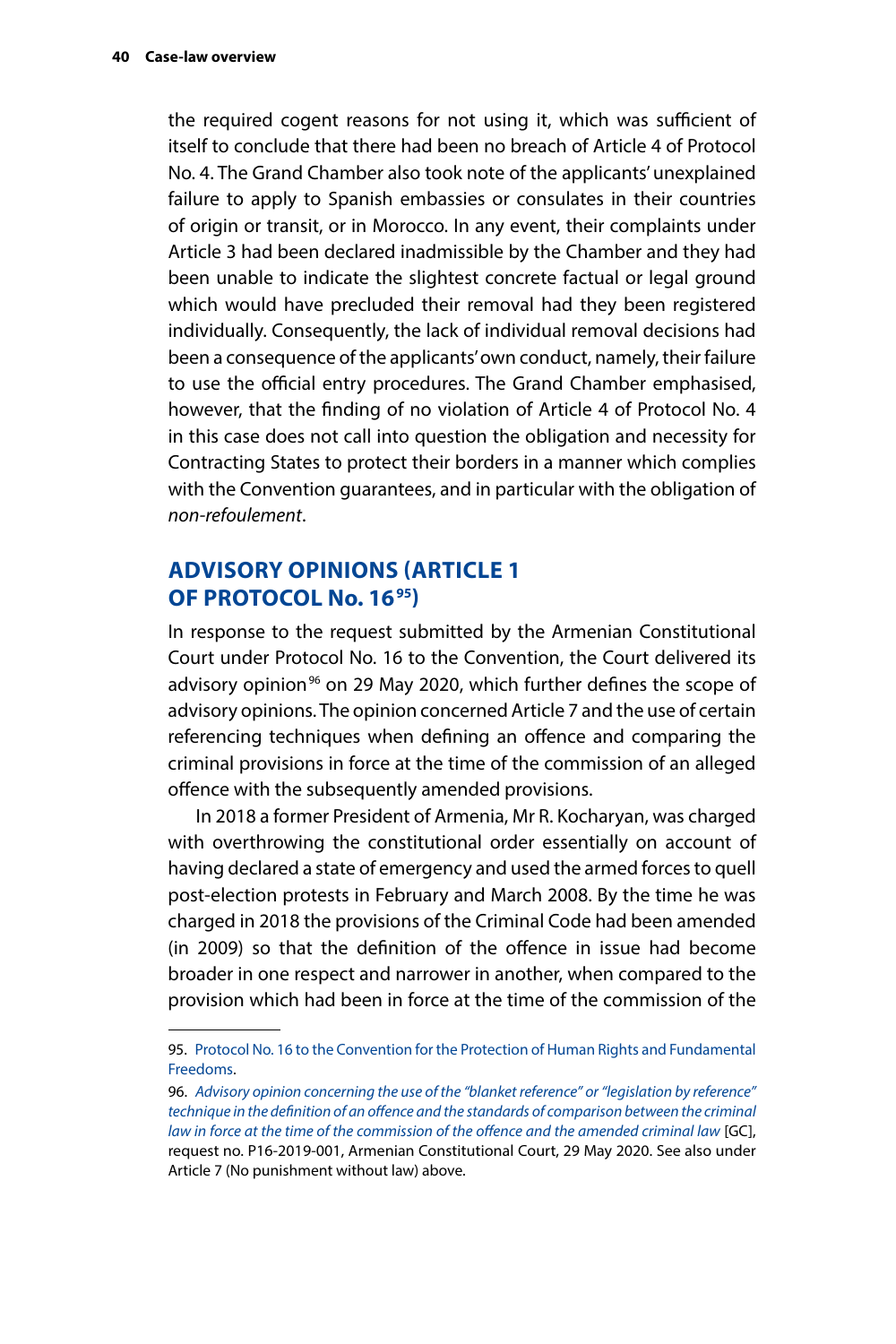alleged offences in 2008. Both the first-instance court and Mr Kocharyan lodged applications with the Constitutional Court, which then requested this Court to give an advisory opinion on the following questions:

1. Does the concept of "law" under Article 7 of the Convention and referred to in other Articles of the Convention, for instance in Articles 8 to 11, have the same degree of qualitative requirements (certainty, accessibility, foreseeability and stability)?

2. If not, what are the standards of delineation?

3. Does the criminal law that defines a crime and contains a reference to certain legal provisions of a legal act with supreme legal force and higher level of abstraction meet the requirements of certainty, accessibility, foreseeability and stability?

4. In the light of the principle of non-retroactivity of criminal law (Article 7 § 1 of the Convention), what standards are established for comparing the criminal law in force at the time of committal of the crime and the amended criminal law, in order to identify their contextual (essential) similarities or differences?

(i) In this its second advisory opinion under Protocol No. 16, the Court, prompted by two specific features of the present request, has further defined the scope of its opinions.

In the first place, since the Court considered the questions to be at least in part broad and general, it reiterated that its opinions must be confined to issues directly connected to the pending domestic proceedings, inferring therefrom the power to reformulate and combine the submitted questions having regard to the specific factual and legal circumstances in issue in the domestic proceedings. It also clarified that the panel's decision to accept the request as a whole could neither deprive the Court of the possibility of employing the full range of the powers conferred upon it, including in relation to the Court's jurisdiction, nor preclude the Court itself from assessing (on the basis of the request, the observations received and all the other material before it) whether each of the submitted questions fulfilled the requirements of Article 1 of Protocol No. 16. On this basis, the Court decided not to answer the first and second questions, which were found to have no direct link with the domestic proceedings and could not be reformulated so as to enable the Court to discharge its advisory function effectively and in accordance with its purpose.

Secondly, a particular feature of the present request was the preliminary nature of the proceedings before the Constitutional Court,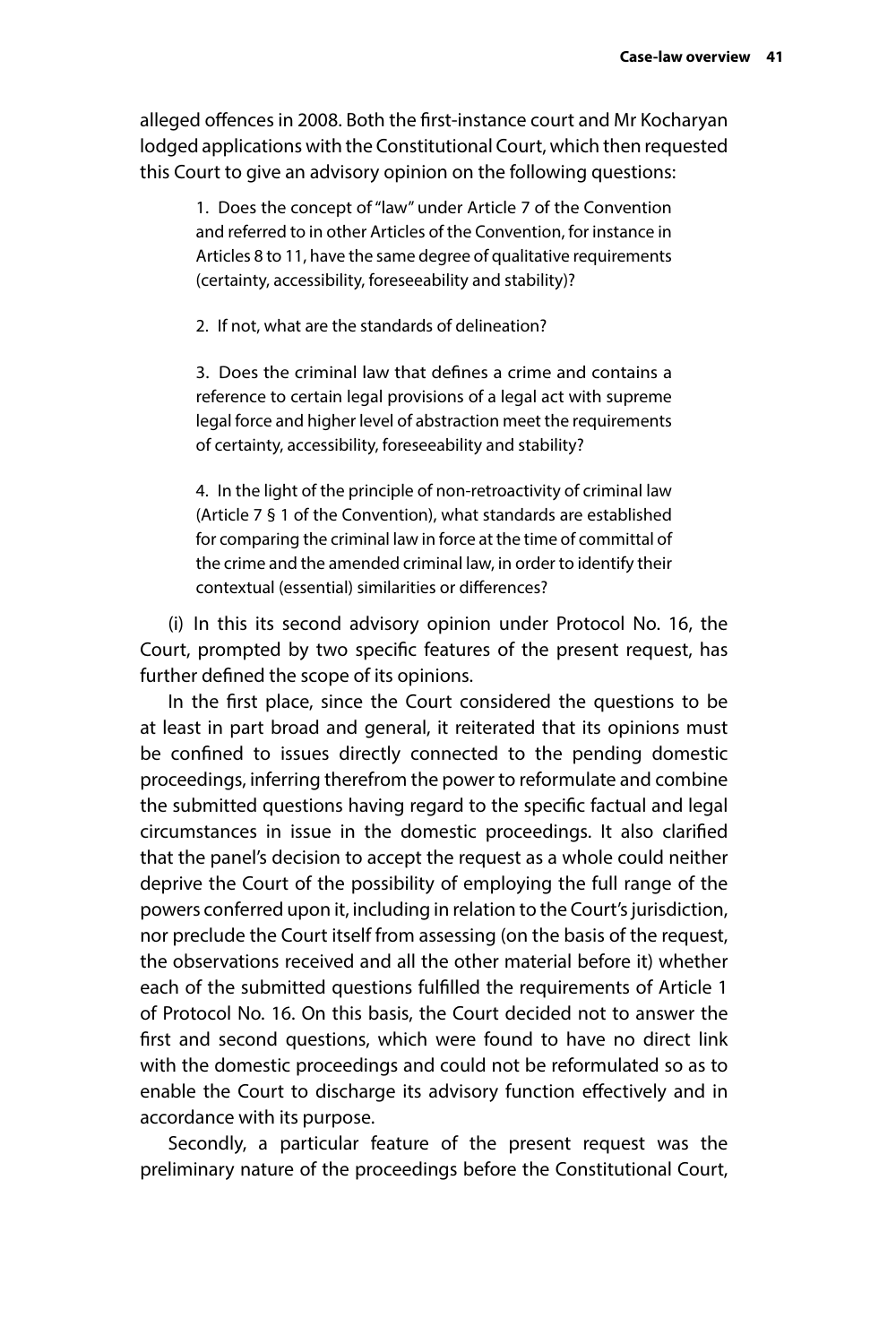so that the relevant facts had not yet been the subject of domestic judicial determination. In accordance with the principle of subsidiarity, the Grand Chamber proceeded on the basis of the facts provided by the Constitutional Court and indicated that its opinion should inform the Constitutional Court's interpretation of domestic law in the light of the Convention; this interpretation should then be applied by the firstinstance court to the concrete facts of the case.

(ii) The Court went on to respond to the remaining questions (the third and fourth) in the request and, in so doing, further developed certain aspects of its case-law under Article 7 of the Convention.

(a) The third question referred to the fact that Mr Kocharyan had been accused of an offence which was defined by reference to certain provisions of the Constitution. In responding to this question in the light of the requirements of clarity and foreseeability arising out of Article 7, the Court, for the first time, explicitly ruled on the technique of "blanket reference" or "legislation by reference", that is, where substantive provisions of the criminal law ("referencing provisions") referred, when defining the constituent elements of criminal offences, to legal provisions outside the criminal law ("referenced provisions"):

Using the "blanket reference" or "legislation by reference" technique in criminalising acts or omissions is not in itself incompatible with the requirements of Article 7 of the Convention. The referencing provision and the referenced provision, read together, must enable the individual concerned to foresee, if need be with the help of appropriate legal advice, what conduct would make him or her criminally liable. This requirement applies equally to situations where the referenced provision has a higher hierarchical rank in the legal order concerned or a higher level of abstraction than the referencing provision.

The most effective way of ensuring clarity and foreseeability is for the reference to be explicit, and for the referencing provision to set out the constituent elements of the offence. Moreover, the referenced provisions may not extend the scope of criminalisation as set out by the referencing provision. In any event, it is up to the court applying both the referencing provision and the referenced provision to assess whether criminal liability was foreseeable in the circumstances of the case.

In reaching this conclusion, the Court drew on case-law in which this technique had been implicitly accepted (*[Kuolelis and Others v.](http://hudoc.echr.coe.int/fre?i=001-85152)*